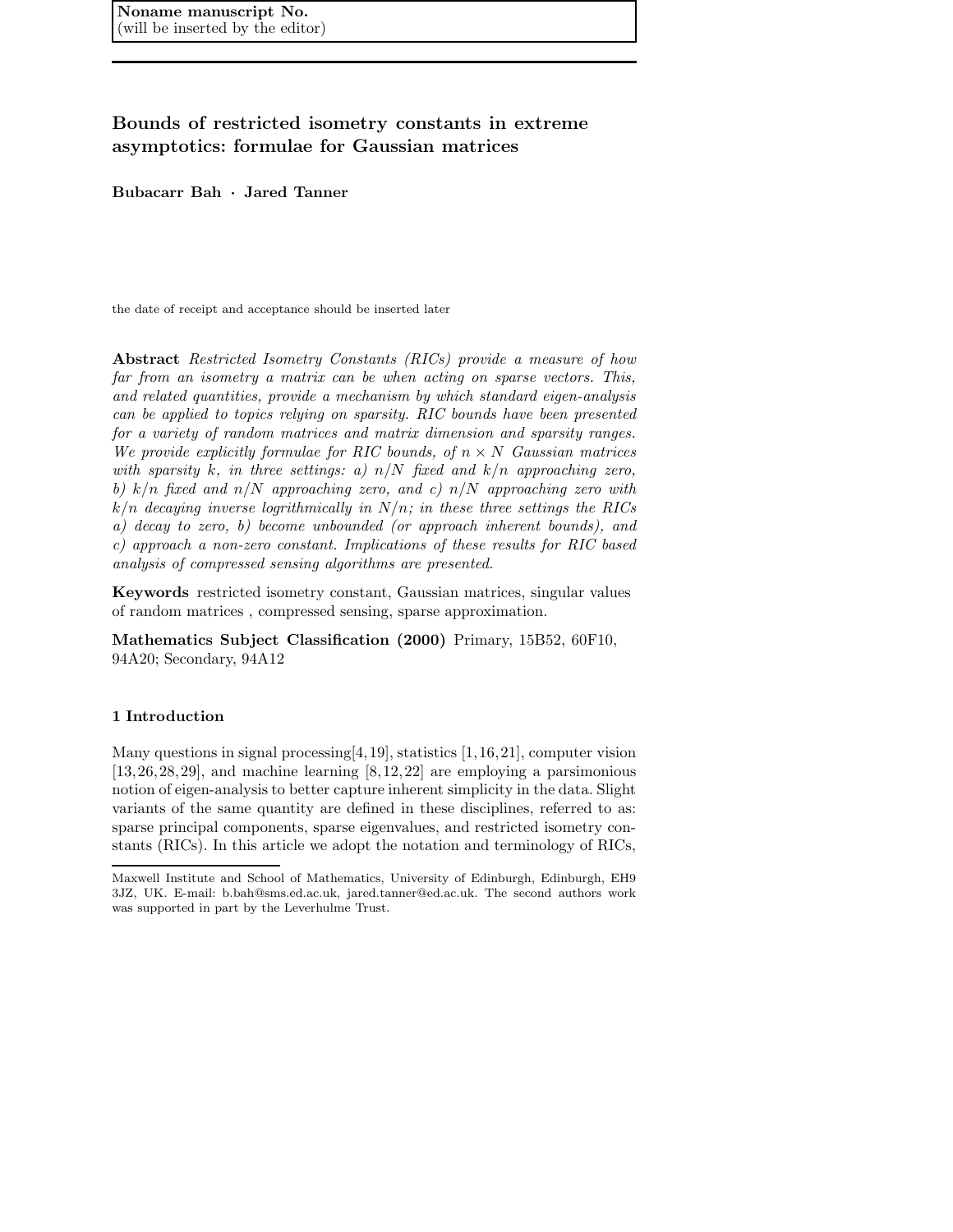defined as a measure of the greatest relative change that a matrix can induce in the  $\ell^2$  norm of sparse vectors. Let  $\chi^N(k)$  denote all vectors of length N which have at most k nonzeros; then the lower and upper RICs of the  $n \times N$ matrix A are defined as

$$
L(k, n, N; \mathbf{A}) := 1 - \min_{\mathbf{x} \in \chi^N(k)} \frac{\|\mathbf{A}\mathbf{x}\|_2^2}{\|\mathbf{x}\|_2^2} \quad \text{and} \tag{1}
$$

$$
U(k, n, N; \mathbf{A}) := \max_{\mathbf{x} \in \chi^N(k)} \frac{\|\mathbf{A}\mathbf{x}\|_2^2}{\|\mathbf{x}\|_2^2} - 1 \quad \text{respectively.}
$$
 (2)

RICs were introduced by Candès and Tao in 2004 [10] as a method of analysis for sparse approximation and compressed sensing (CS), and has received widespread used in those communities. For example, let  $y = Ax_0 + e$  for some  $\mathbf{x_0} \in \chi^N(k)$ , then, provided the RICs of **A** are sufficiently small, there are computationally tractable algorithms which from  $A$  and  $y$  (and possibly k and  $\|\mathbf{e}\|$  are guaranteed to return a vector  $\hat{\mathbf{x}}$  satisfying a bound of the form  $\|\mathbf{x_0} - \hat{\mathbf{x}}\|_2 \leq Const. \| \mathbf{e} \|_2$ ; for examples of such theorems see [6,7,9,17,14,24]. The efficacy of theorems of this form depends highly on knowledge of the RICs of A.

Numerous algorithms exist for estimating or bounding the RICs of a general matrix; however, theory for the current state of the art [15,20] is limited to  $k \sim \sqrt{n}$ , whereas many applications require information for comparatively larger values of k. The only method for calculating the RICs of a general matrix  $A$  for larger values of  $k$ , requires calculating the extreme singular values of all  $\binom{N}{k}$  submatrices of **A**, resulting from all independent selections of k columns from A. This combinatorial approach is intractable for all but very small dimensions. For this reason, much of the research on RICs has been devoted to deriving their bounds. Matrices with entries drawn from the Gaussian distribution  $N(0, \frac{1}{n})$  have the smallest known bound for large matrices and  $k \gg 1$  [2]. For bounds on the RICs of matrix ensembles other than Gaussian see [3,25].

Let

$$
\rho_n := \frac{k}{n} \quad \text{ and } \quad \delta_n := \frac{n}{N}.
$$

RIC bounds for Gaussian matrices have been derived focusing on the limits  $\rho_n \to \rho \in (0,1)$  and  $\delta_n \to \delta \in (0,1)$ , [2,5,11], see Theorem 1. Unfortunately, these bounds are given in terms of implicitly defined functions, Definition 1, obscuring their dependence on  $\rho$  and  $\delta$ .

**Theorem 1 (Gaussian RIC Bounds [5])** Let  $\mathcal{L}(\delta,\rho)$  and  $\mathcal{U}(\delta,\rho)$  be de*fined as in Definition 1 and fix*  $\epsilon > 0$ . In the limit where  $\frac{n}{N} \to \delta \in (0,1)$  and  $\frac{k}{n} \to \rho \in (0,1)$  *as*  $n \to \infty$ *, sample each*  $n \times N$  *matrix* **A** *from the Gaussian ensemble (entries drawn independent and identically distributed from the Gaussian Normal*  $\mathcal{N}(0, \frac{1}{n})$ *) then* 

$$
Prob(L(k, n, N; \mathbf{A}) < L(\delta, \rho) + \epsilon) \to 1 \quad and
$$
  

$$
Prob(U(k, n, N; \mathbf{A}) < U(\delta, \rho) + \epsilon) \to 1
$$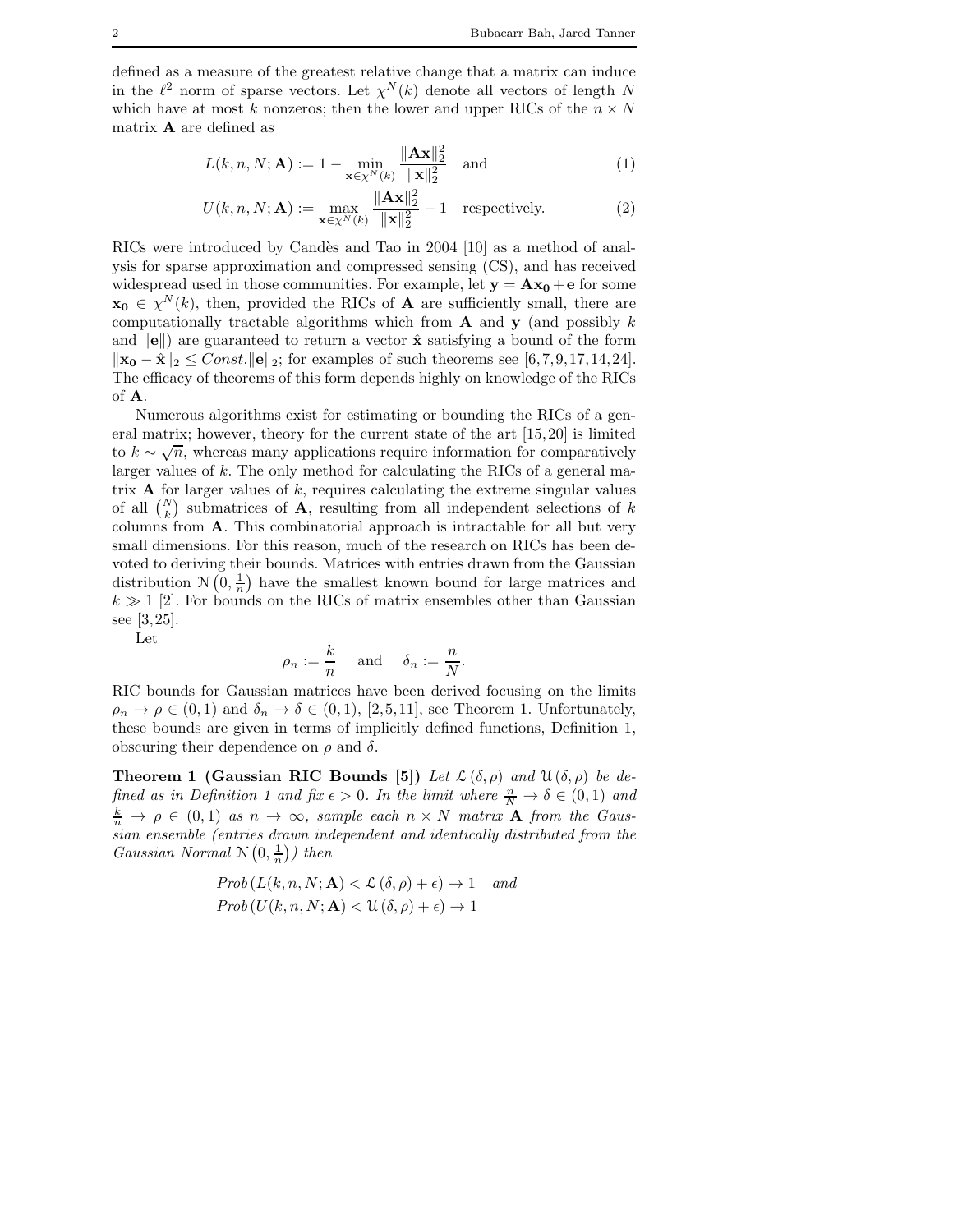In this manuscript we present simple expressions which bound the RICs of Gaussian matrices in three asymptotic settings: (a)  $\delta \in (0,1)$  and  $\rho \ll 1$ where the RICs converge to zero as  $\rho$  approaches zero, (b)  $\rho \in (0,1)$  and  $\delta \ll 1$ where the upper RIC become unbounded and the lower RIC converges to its bound of one as  $\delta$  approaches zero, and (c) along the path  $\rho_{\gamma}(\delta) = \frac{1}{\gamma \log(\delta^{-1})}$ for  $\delta \ll 1$  where the RICs approach a nonzero constant as  $\delta$  approaches zero.

Theorem 1 states that, for  $k$ ,  $n$ , and  $N$  large, it is unlikely that the RICs exceed the constants  $\mathcal{L}(\delta,\rho)$  and  $\mathcal{U}(\delta,\rho)$  by more than any  $\epsilon$ . In the limit where  $\delta_n \to \delta \in (0,1)$  and  $\rho_n \to \rho \ll 1$ , the matrix RICs converge to zero, causing the resulting bounds to become vacuous. Theorem 2 states the dominant terms in the bounds, and that the true RICs are unlikely to exceed these bounds by a multiplicative factor  $(1 + \epsilon)$  for any  $\epsilon > 0$ . The dominant terms can be contrasted with  $2\sqrt{\rho} + \rho$  which is the deviation from one of the expected value of the smallest and largest eigenvalues of a Wishart matrix [18,27]. An implication of Theorem 2 for the compressed sensing algorithm Orthogonal Matching Pursuit is given in Corollary 3.

**Theorem 2** (Gaussian RIC Bounds:  $\rho \ll 1$ ) *Let*  $\widetilde{\mathcal{U}}^{\rho}(\delta, \rho)$  *and*  $\widetilde{\mathcal{L}}^{\rho}(\delta, \rho)$  *be defined as*

$$
\widetilde{\mathcal{U}}^{\rho}(\delta,\rho) = \sqrt{2\rho \log \left(\frac{1}{\delta^2 \rho^3}\right) + c\rho},\tag{3}
$$

$$
\widetilde{\mathcal{L}}^{\rho}(\delta,\rho) = \sqrt{2\rho \log \left(\frac{1}{\delta^2 \rho^3}\right) + c\rho}.\tag{4}
$$

*Fix*  $\epsilon > 0$  *and*  $c > 6$ *. For each*  $\delta \in (0,1)$  *there exists a*  $\rho_0 > 0$  *such that in the limit where*  $\frac{n}{N} \to \delta$ ,  $\frac{k}{n} \to \rho \in (0, \rho_0)$ , and  $\frac{\log n}{k} \to 0$  *as*  $k \to \infty$ , sample each  $n \times N$  *matrix* **A** from the Gaussian ensemble,  $\mathcal{N}(0, \frac{1}{n})$ , then

$$
Prob\left(L(k, n, N; \mathbf{A}) < (1 + \epsilon)\widetilde{\mathcal{L}}^{\rho}(\delta, \rho)\right) \to 1 \quad and
$$

$$
Prob\left(U(k, n, N; \mathbf{A}) < (1 + \epsilon)\widetilde{\mathcal{U}}^{\rho}(\delta, \rho)\right) \to 1
$$

*exponentially in* k*.*

Theorem 3 considers a limiting case where the upper RIC diverges and the lower RIC converges to its bound of one. With the lower RIC converging to one, its bound is shown to be no more than an arbitrarily small multiplicative constant, whereas the upper RIC is bounded by an additive constant.

**Theorem 3 (Gaussian RIC Bounds:**  $\delta \ll 1$ ) Let  $\widetilde{\mathfrak{U}}^{\delta}(\delta, \rho)$  and  $\widetilde{\mathcal{L}}^{\delta}(\delta, \rho)$  be *defined as*

$$
\widetilde{\mathfrak{U}}^{\delta}(\delta,\rho) = \rho \log \left( \frac{1}{\delta^2 \rho^3} \right) + (1+\rho) \log \left[ c \log \left( \frac{1}{\delta^2 \rho^3} \right) \right] + 3\rho, \tag{5}
$$

$$
\widetilde{\mathcal{L}}^{\delta}(\delta,\rho) = 1 - \exp\left(-\frac{3\rho + c}{1 - \rho}\right) \cdot (\delta^2 \rho^3)^{\frac{\rho}{1 - \rho}}.
$$
\n(6)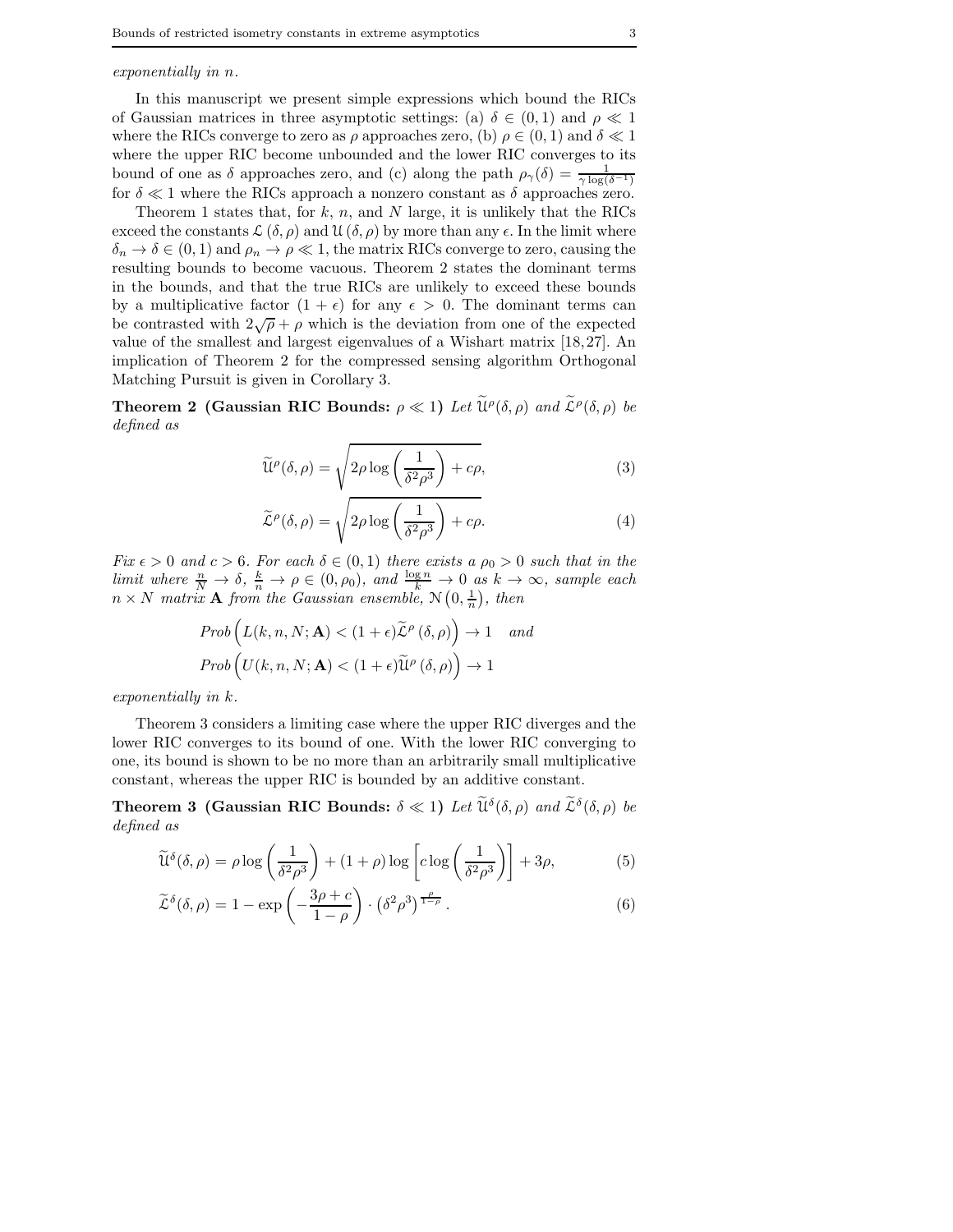*Fix*  $\epsilon > 0$  *and*  $c > 1$ *. For each*  $\rho \in (0, 1)$  *there exists a*  $\delta_0 > 0$  *such that in the limit where*  $\frac{k}{n} \to \rho$ ,  $\frac{n}{N} \to \delta \in (0, \delta_0)$  *as*  $n \to \infty$ *, sample each*  $n \times N$  *matrix* **A** from the Gaussian ensemble,  $\mathcal{N}\left(0, \frac{1}{n}\right)$ , then

$$
Prob\left(L(k, n, N; \mathbf{A}) < (1 + \epsilon)\widetilde{\mathcal{L}}^{\delta}\left(\delta, \rho\right)\right) \to 1 \quad and
$$

$$
Prob\left(U(k, n, N; \mathbf{A}) < \widetilde{\mathcal{U}}^{\delta}\left(\delta, \rho\right) + \epsilon\right) \to 1
$$

*exponentially in* n*.*

Theorem 4 considers the path in which both  $\rho_n$  and  $\delta_n$  converge to zero, but in such a way that the RICs approach nonzero constants. This path is of particular interest in applications where RICs are required to remain bounded, but where the most extreme advantages of the method are achieved for one of the quantities approaching zero. For example, compressed sensing achieves increased gains in undersampling as  $\delta_n$  decreases to zero; however, all compresses sensing algorithmic guarantees involving RICs require the RICs to remain bounded. The limit considered in Theorem 4 provides explicit formula for these algorithms in the case where the undersampling is greatest, see Corollary 2.

Theorem 4 (Gaussian RIC Bounds:  $\rho_n \to (\gamma \log(1/\delta_n))^{-1}$  and  $\delta \ll 1$ ) Let  $\rho_{\gamma}(\delta) = \frac{1}{\gamma \log(\delta - 1)}$  and let  $\widetilde{\mathfrak{U}}^{\gamma}(\delta, \rho_{\gamma}(\delta))$  and  $\widetilde{\mathcal{L}}^{\gamma}(\delta, \rho_{\gamma}(\delta))$  be defined as

$$
\widetilde{\mathfrak{U}}^{\gamma}\left(\delta,\rho_{\gamma}(\delta)\right) = \sqrt{2\rho \log\left(\frac{1}{\delta^2 \rho^3}\right) + 6\rho} + c_u \left[2\rho \log\left(\frac{1}{\delta^2 \rho^3}\right) + 6\rho\right] \tag{7}
$$

$$
\widetilde{\mathcal{L}}^{\gamma}\left(\delta,\rho_{\gamma}(\delta)\right) = \sqrt{2\rho \log\left(\frac{1}{\delta^2 \rho^3}\right) + 6\rho} - c_l \left[\rho \log\left(\frac{1}{\delta^2 \rho^3}\right) + 6\rho\right].
$$
 (8)

*Fix*  $\gamma > \gamma_0$  (which  $\gamma_0 \geq 4$ ),  $\epsilon > 0$ ,  $c_u > 1/3$  and  $c_l < 1/3$ . There exists a  $\delta_0 > 0$  such that in the limit where  $\frac{k}{n} \to \rho_\gamma(\delta_0)$ ,  $\frac{n}{N} \to \delta \in (0, \delta_0)$  as  $n \to \infty$ , sample each  $n \times N$  *matrix* **A** from the Gaussian ensemble,  $\mathcal{N}\left(0, \frac{1}{n}\right)$ , then

$$
Prob\left(L(k, n, N; \mathbf{A}) < \widetilde{\mathcal{L}}^{\gamma}(\delta, \rho) + \epsilon\right) \to 1 \quad and
$$

$$
Prob\left(U(k, n, N; \mathbf{A}) < \widetilde{\mathcal{U}}^{\gamma}(\delta, \rho) + \epsilon\right) \to 1
$$

*exponentially in* n*.*

Theorem 4 considers the path  $\rho_{\gamma}(\delta)$  for  $\delta \ll 1$ ; passing to the limit of  $\delta \to 0$ , the functions  $\widetilde{\mathcal{U}}^{\gamma}(\delta, \rho_{\gamma}(\delta))$  and  $\widetilde{\mathcal{L}}^{\gamma}(\delta, \rho_{\gamma}(\delta))$  defined as (7) and (8) converge to simple functions of  $\gamma$ .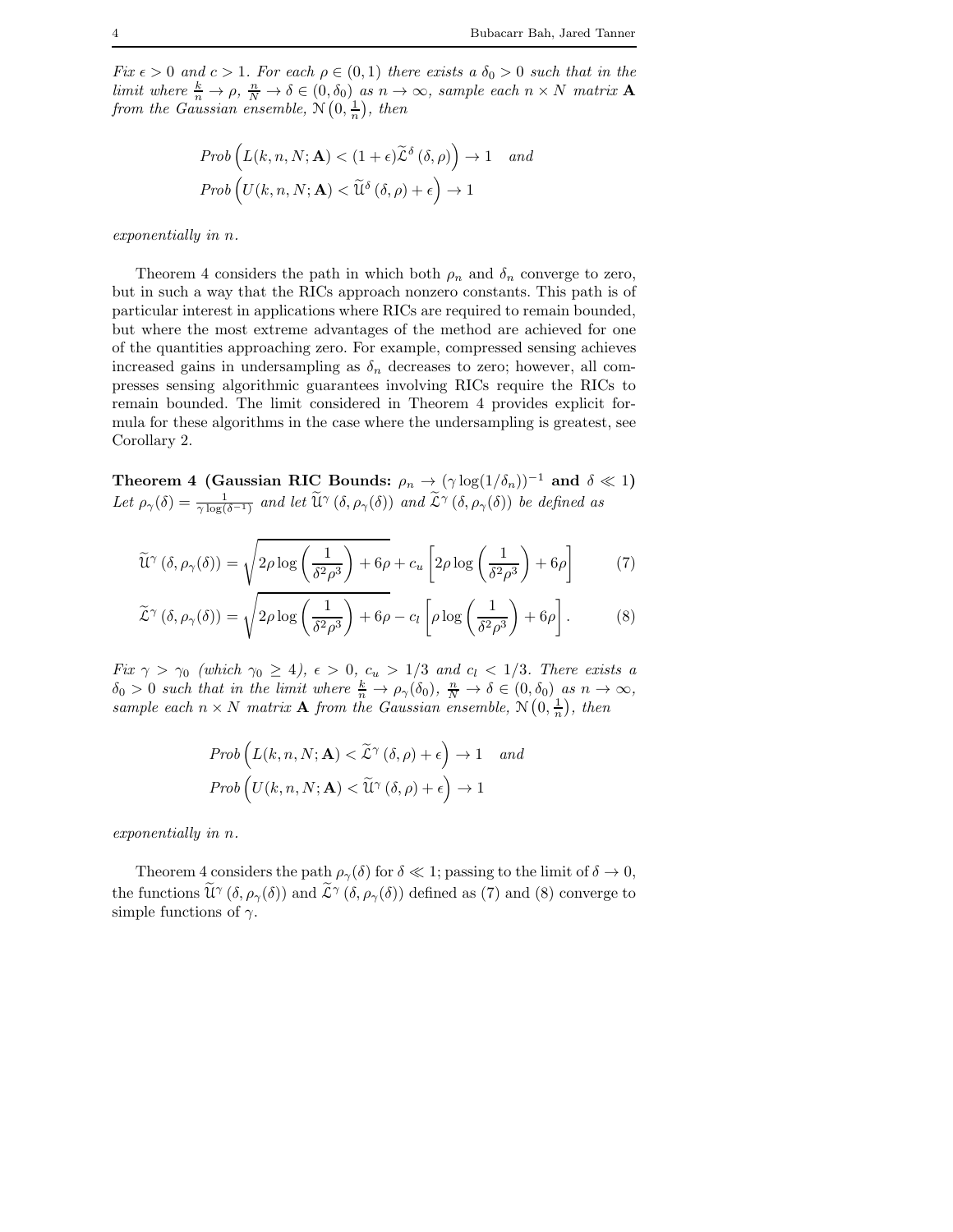Corollary 1 (Gaussian RIC Bounds:  $\rho_n \to (\gamma \log(1/\delta_n))^{-1}$  as  $\delta \to 0$ ) Let  $\widetilde{\mathfrak{U}}^{\gamma}(\delta, \rho_{\gamma}(\delta))$  *and*  $\widetilde{\mathcal{L}}^{\gamma}(\delta, \rho_{\gamma}(\delta))$  *be defined as* (7) *and* (8) *respectively with*  $\rho_{\gamma}(\delta) = \frac{1}{\gamma \log(\delta^{-1})}.$ 

$$
\lim_{\delta \to 0} \widetilde{\mathfrak{U}}^{\gamma} \left( \delta, \rho_{\gamma}(\delta) \right) = \frac{2}{\sqrt{\gamma}} + \frac{4}{\gamma} c_u \tag{9}
$$

$$
\lim_{\delta \to 0} \widetilde{\mathcal{L}}^{\gamma} \left( \delta, \rho_{\gamma}(\delta) \right) = \frac{2}{\sqrt{\gamma}} - \frac{4}{\gamma} c_l. \tag{10}
$$

The accuracy of Theorems 2 - 4 and Corollary 1 are discussed in Section 2 and proven in Section 3.

#### 1.1 Compressed sensing sampling theorems

Compressed sensing is a technique by which simplicity in data can be exploited to reduce the amount of measurements needed to acquire the data. For example, let there be a vector  $\mathbf{x_0} \in \chi^N(k)$  which satisfies  $\mathbf{y} = \mathbf{A}\mathbf{x_0} + \mathbf{e}$ ; the matrix  $A$  can be viewed as measuring  $x_0$  through inner products between its rows and  $x_0$ , and  $e$  captures the model misfit such as measurement error or the true measured vector not being exactly k sparse. If we let **A** be of size  $n \times N$  with  $n < N$ , then fewer than n inner products have been performed, and naively it seems impossible to recover  $x_0$ .

The theory of compressed sensing has developed conditions in which  $x_0$ , or an approximation thereof, can be recovered. Most remarkably, for any fixed ratio  $\frac{n}{N}$ , the recovery guarantees achieve the optimal order of the number of measurements being proportional to the information content in  $x_0$  (*n* proportional to  $k$ ). In fact, for most compressed sensing algorithms it is possible to derive constants of proportionality,  $\rho^{alg}(\delta)$ , such that if **A** has entries  $\mathcal{N}(0, \frac{1}{n}),$ then in the limit of  $n \to \infty$  with  $\frac{n}{N} \to \delta \in (0,1)$  and  $\frac{k}{n} < (1-\epsilon)\rho^{alg}(\delta)$  it can be guaranteed that the output of a compressed sensing algorithm,  $\hat{\mathbf{x}}$ , will satisfy  $\|\mathbf{x_0} - \hat{\mathbf{x}}\|_2 \leq Const. \|\mathbf{e}\|_2$ . The best current known values of  $\rho^{alg}(\delta)$  have been calculated in [6] for Iterative Hard Thresholding (IHT) [7], Subspace Pursuit (SP) [14], and Compressed Sampling Matching Pursuit (CoSaMP) [24].

Compressed sensing is most remarkable in that the recovery algorithms remain effective for  $\frac{k}{n}$  decaying slowly as the number of measurements becomes vanishingly small compared to the signal length,  $\frac{n}{N} \to 0$ . In fact, it is known that  $\rho^{alg}(\delta)$  becomes proportional to  $\frac{1}{\log(\delta^{-1})}$  as  $\delta \to 0$ . This constant of proportionality can be deduced from Theorem 4; the resulting sampling theorems for representative compressed sensing algorithms are stated in Corollary 2 for  $c_u = c_l = 1/3.$ 

**Corollary 2** *Given a sensing matrix,* **A**, *of size*  $n \times N$  *whose entries are drawn i.i.d.* from  $\mathcal{N}(0, \frac{1}{n})$ , in the limit as  $\frac{n}{N} \to 0$  a sufficient condition for *recovery for Compressed Sensing algorithms is*  $n \geq \gamma k \log\left(\frac{N}{n}\right)$  *measurements with*  $\gamma = 37$  *for*  $l_1$ *-minimization [9],*  $\gamma = 96$  *for Iterative Hard Thresholding*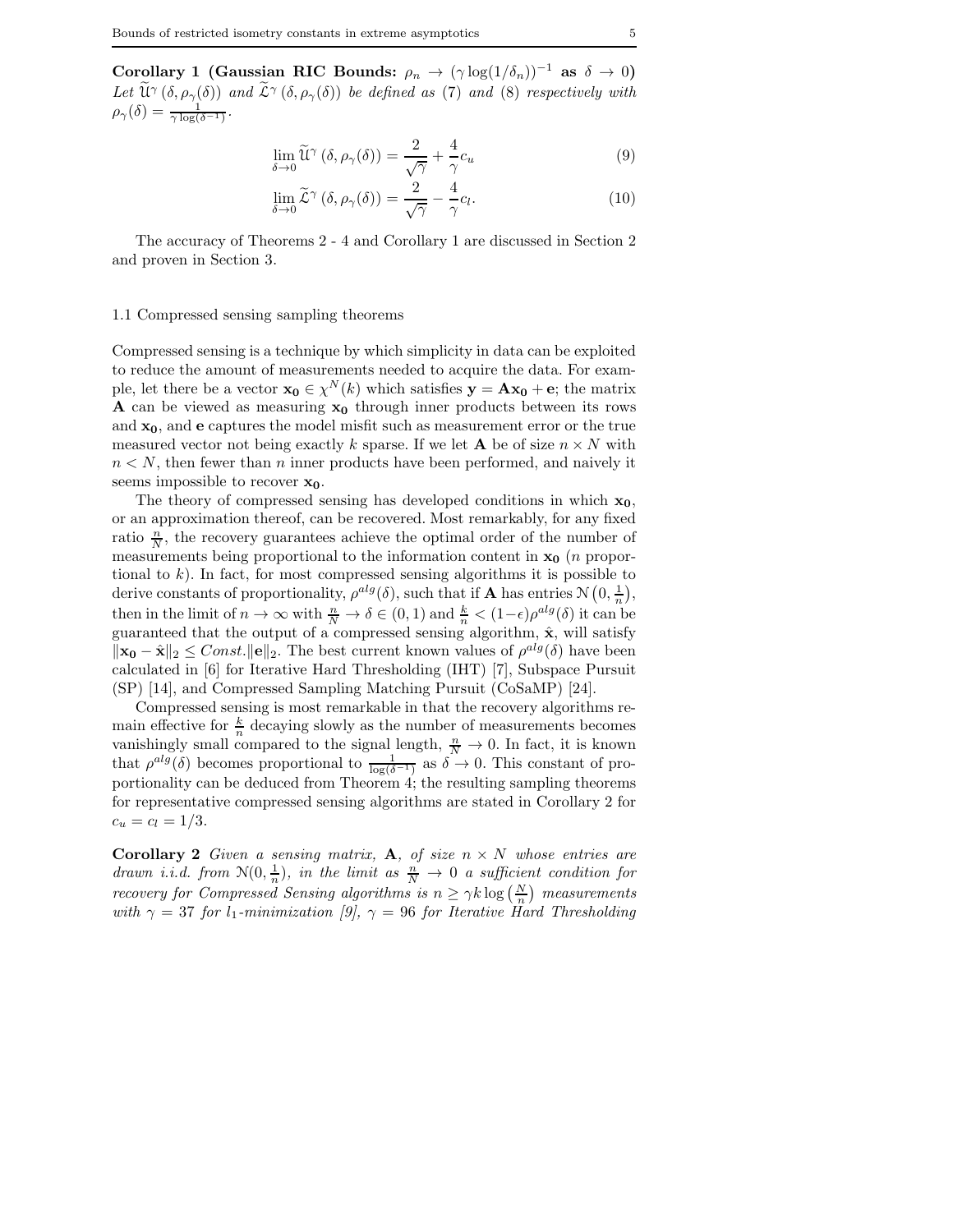*(IHT)* [7],  $\gamma = 279$  *for Subspace Pursuit (SP)* [14] and  $\gamma = 424$  *for Compressed Sampling Matching Pursuit (CoSaMP) [24].*

Not all compressed sensing algorithms achieve the optimal order of  $k$  being proportional to n. One such algorithm is Orthogonal Matching Pursuit (OMP), which has recently been analyzed using RICs, see [23] and references therein. An analytic asymptotic sampling theorem for OMP can be deduced from Theorem 2, see Corollary 3.

**Corollary 3** Given a sensing matrix, **A**, of size  $n \times N$  whose entries are *drawn i.i.d.* from  $\mathcal{N}(0, \frac{1}{n})$ , in the limit as  $\frac{n}{N} \to \delta \in (0, 1)$  a sufficient condition *for recovery for Orthogonal Matching Pursuit (OMP) is*

$$
n > 2k(k-1)[3+2\log N + \log n - 3\log k].
$$

### 2 Accuracy of main results

This section discusses the accuracy of Theorems 2 - 4 and Corollary 1, comparing the expressions with the bounds in Theorem 1, which are defined [5] implicitly in Definition 1.

**Definition 1** Define  $\mathcal{L}(\delta, \rho)$  and  $\mathcal{U}(\delta, \rho)$  as

$$
\mathcal{L}(\delta,\rho) := 1 - \lambda^{\min}(\delta,\rho) \quad \text{and} \quad \mathcal{U}(\delta,\rho) := \lambda^{\max}(\delta,\rho) - 1 \tag{11}
$$

with  $H(p) := p \log \left( \frac{1}{p} \right)$  $+(1-p)\log\left(\frac{1}{1-p}\right)$  denoting the usual Shannon Entropy with base **e** logarithms,  $\lambda^{min}(\delta, \rho)$  and  $\lambda^{max}(\delta, \rho)$  as the solution to (12) and (13), respectively:

$$
\Psi_{\min}(\lambda, \delta, \rho) := \psi_{\min}(\lambda^{\min}(\delta, \rho), \rho) + \delta^{-1} H(\delta \rho) = 0 \tag{12}
$$

for  $\lambda^{min}(\delta, \rho) \leq 1 - \rho$  and

$$
\Psi_{\text{max}}\left(\lambda,\delta,\rho\right) := \psi_{\text{max}}(\lambda^{\text{max}}(\delta,\rho),\rho) + \delta^{-1}H(\delta\rho) = 0 \tag{13}
$$

for  $\lambda^{max}(\delta, \rho) \geq 1 + \rho$  where

$$
\psi_{min}(\lambda, \rho) := H(\rho) + \frac{1}{2} \left[ (1 - \rho) \log \lambda + 1 - \rho + \rho \log \rho - \lambda \right], \qquad (14)
$$

$$
\psi_{max}(\lambda,\rho) := \frac{1}{2} \left[ (1+\rho)\log\lambda + 1 + \rho - \rho\log\rho - \lambda \right].
$$
 (15)

Theorems 2 - 4 are discussed in Sections 2.1 - 2.3 respectively. Each section includes plots illustrating the formulae and relative difference in the relevant regimes. The discussion of Corollary 1 is included in Section 2.3. This Section concludes with proofs of the compressed sensing sampling theorems discussed in Section 1.1.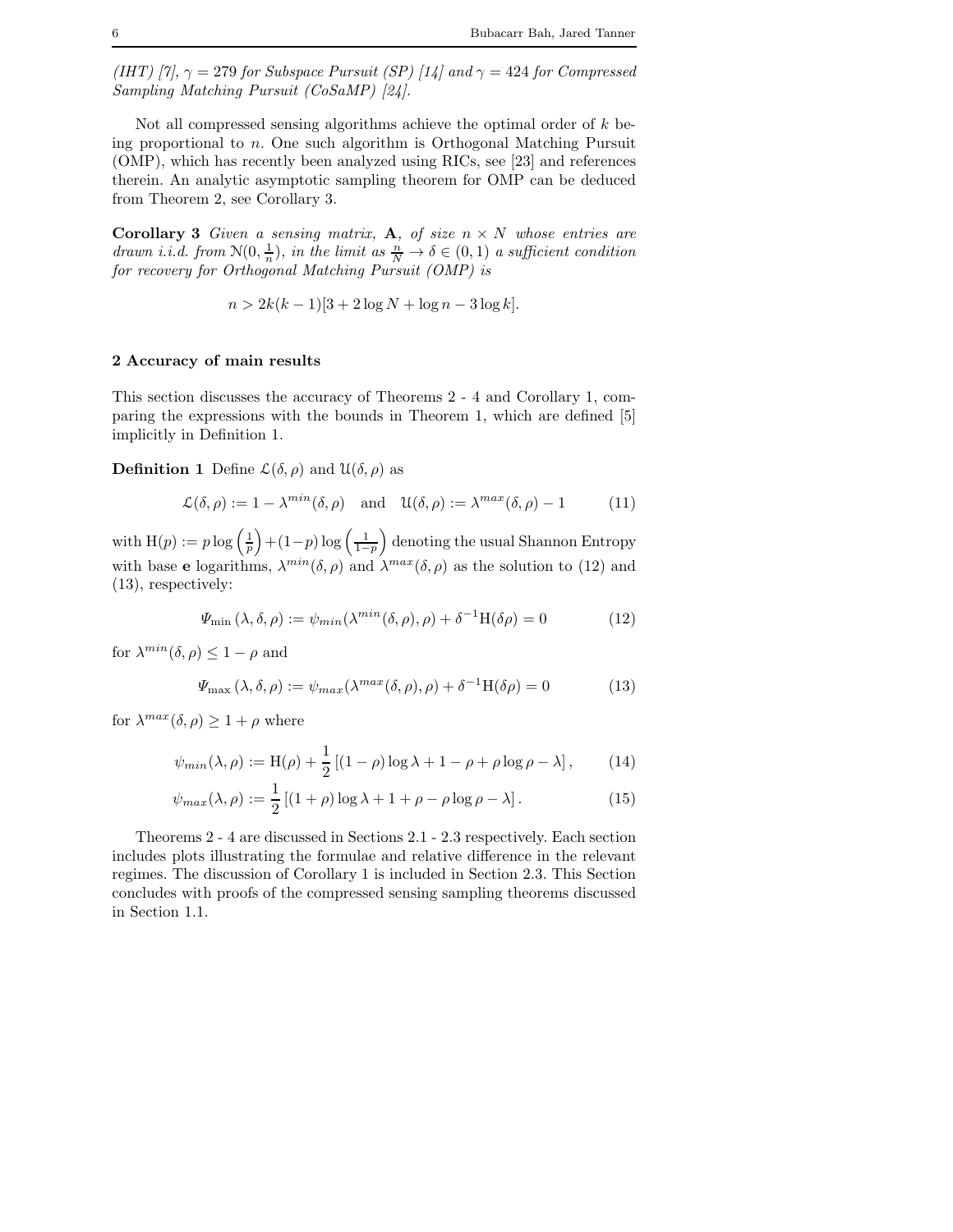

Fig. 1 RIC bounds for  $\delta = 0.25$ ,  $c = 6$  and  $\rho \in (10^{-10}, 10^{-1})$ . *Left panel:*  $\mathfrak{U}(\delta, \rho)$ ,  $\mathcal{L}(\delta, \rho)$ ,  $\widetilde{\mathfrak{U}}^{\rho}(\delta,\rho)$  and  $\widetilde{\mathcal{L}}^{\rho}(\delta,\rho)$ . *Right panel:* relative differences,  $\frac{|\mathfrak{U}(\delta,\rho)-\widetilde{\mathfrak{U}}^{\rho}(\delta,\rho)|}{\mathfrak{U}(\delta,\rho)}$  and  $\frac{|\mathcal{L}(\delta,\rho)-\widetilde{\mathcal{L}}^{\rho}(\delta,\rho)|}{\mathcal{L}(\delta,\rho)}$ 

2.1 Theorems 2:  $\delta$  fixed and  $\rho \ll 1$ 

Figure 1, left panel, displays the bounds  $\mathcal{U}(\delta,\rho)$  and  $\mathcal{L}(\delta,\rho)$  from Theorem 1 for  $\delta = 0.25$ ,  $c = 6$  and  $\rho \in (10^{-10}, 10^{-1})$ . This is the regime of Theorem 2 and the formulae (3) and (3) are also displayed. Formulae (3) and (4) are observed to accurately approximate  $\mathcal{U}(\delta,\rho)$  and  $\mathcal{L}(\delta,\rho)$  respectively in both an absolute and relative scale, in the left and right panel of Figure 1 respectively.

2.2 Theorems 3:  $\rho$  fixed and  $\delta \ll 1$ 



Fig. 2 RIC bounds for  $\delta \in (10^{-50}, 10^{-1})$  and  $c = 1$ . Left panel:  $\mathfrak{U}(\delta, \rho)$  and  $\widetilde{\mathfrak{U}}^{\delta}(\delta, \rho)$  for  $\rho = 0.5$ . *Right panel:*  $\mathcal{L}(\delta, \rho)$  and  $\tilde{\mathcal{L}}^{\delta}(\delta, \rho)$  for  $\rho = 0.1$ .

Figure 2 displays the bounds  $\mathfrak{U}(\delta,\rho)$  and  $\mathcal{L}(\delta,\rho)$  from Theorem 1 along with the formulae (5) and (6) of Theorem 3 in the left and right panels respectively; for diversity the upper RIC bound is shown for  $\rho = 0.5$  and the lower RIC bound for  $\rho = 0.1$ , in both instances  $\delta \in (10^{-50}, 10^{-1})$  and  $c = 1$ . This is the regime of  $\rho$  fixed and  $\delta \ll 1$  where the upper RIC diverges to infinity and the lower RIC converges to its trivial unit bound as  $\delta$  approaches zero. The bounds

.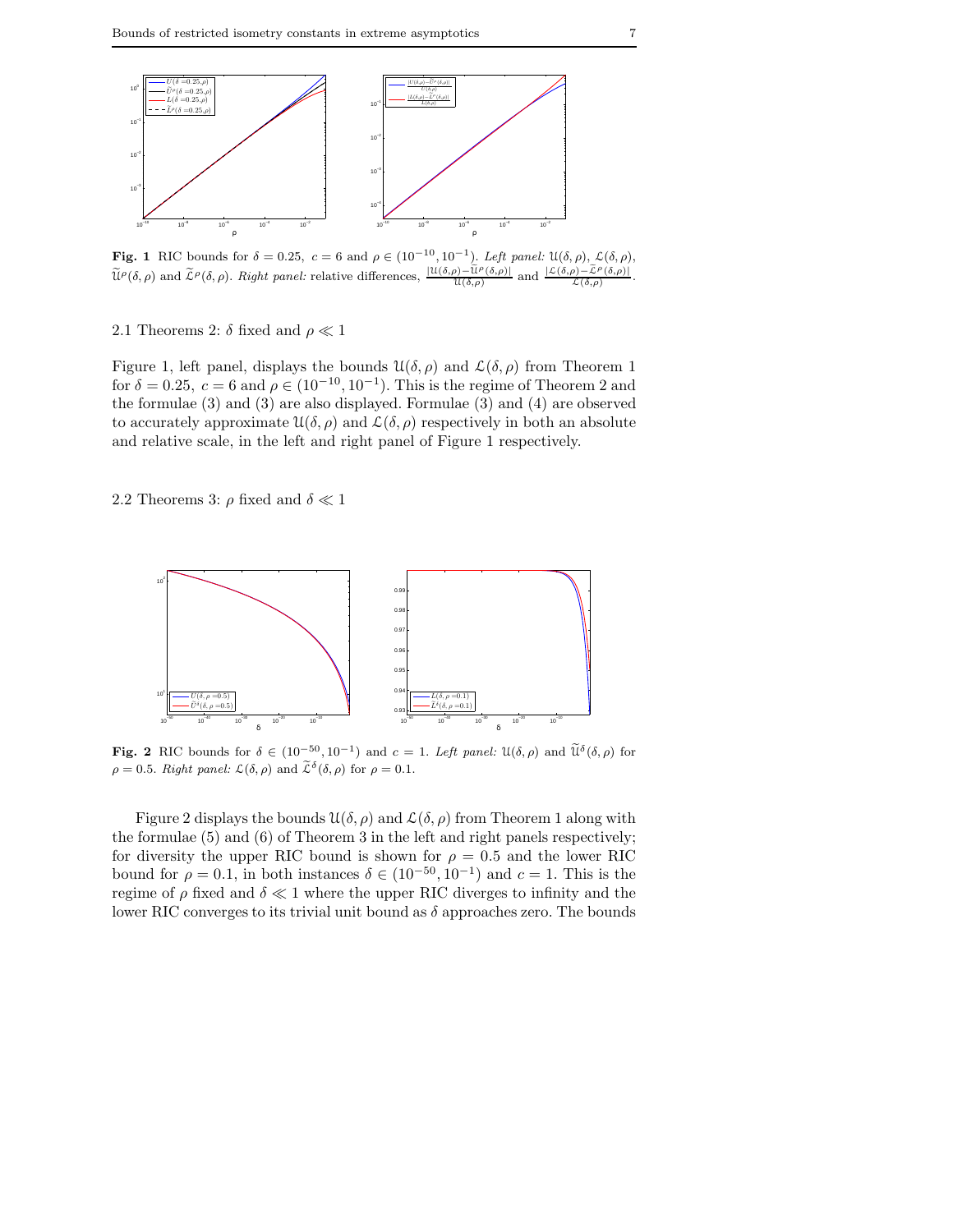of Theorem 3 are observed to accurately approximate  $\mathfrak{U}(\delta,\rho)$  and  $\mathcal{L}(\delta,\rho)$  in both an absolute and relative scale, in Figure 2 and 3 respectively.



**Fig. 3** Relative difference in RIC bounds for  $\delta \in (10^{-50}, 10^{-1})$  and  $c = 1$ . *Left panel:*  $\frac{|\mathfrak{U}(\delta,\rho)-\tilde{\mathfrak{U}}^{\delta}(\delta,\rho)|}{\mathfrak{U}(\delta,\rho)}$  for  $\rho = 0.5$ . *Right panel:*  $\frac{|\mathfrak{L}(\delta,\rho)-\tilde{\mathfrak{L}}^{\delta}(\delta,\rho)|}{\mathfrak{L}(\delta,\rho)}$ 

2.3 Theorems 4:  $\rho = (\gamma \log(1/\delta))^{-1}$  and  $\delta \ll 1$ 

The left panel of Figure 4 displays the bounds  $\mathfrak{U}(\delta,\rho)$  and  $\mathcal{L}(\delta,\rho)$  from Theorem 1 along with the formulae (7) and (8) of Theorem 4 for  $c_u = c_l = 1/3$ ,  $\gamma = 300$ and  $\delta \in (10^{-80}, 10^{-1})$ . The formulae of Theorem 4 are observed to accurately approximate the bounds in Theorem 1 over the entire range of  $\delta$ ; the relative differences between these bounds are displayed in the right panel of Figure 4.



Fig. 4 A comparison of  $\tilde{\mathfrak{U}}^{\gamma}(\delta, \rho_{\gamma}(\delta))$  and  $\tilde{\mathcal{L}}^{\gamma}(\delta, \rho_{\gamma}(\delta))$  to  $\mathfrak{U}(\delta, \rho)$  and  $\mathcal{L}(\delta, \rho)$  respectively for  $c_u = c_l = 1/3$ ,  $\gamma = 300$  and  $\delta \in (10^{-80}, 10^{-1})$ . *Left panel:*  $\tilde{\mathfrak{U}}^{\gamma}(\delta, \rho_{\gamma}(\delta))$ ,  $\mathfrak{U}(\delta, \rho)$ ,  $\widetilde{\mathcal{L}}^{\gamma}(\delta, \rho_{\gamma}(\delta))$ , and  $\widetilde{\mathcal{L}}^{\gamma}(\delta, \rho_{\gamma}(\delta))$ . *Right panel:* their relative differences  $\frac{|\mathfrak{U}(\delta, \rho) - \widetilde{\mathfrak{U}}^{\gamma}(\delta, \rho_{\gamma}(\delta))|}{\mathfrak{U}(\delta, \rho)}$ and  $\frac{|\mathcal{L}(\delta,\rho)-\tilde{\mathcal{L}}^{\gamma}(\delta,\rho_{\gamma}(\delta))|}{\mathcal{L}(\delta,\rho)}$ .

The left panel of Figure 4 shows the RIC bounds converging to nonzero constants as  $\delta$  approaches zero, displayed for  $c_u = c_l = 1/3$  and  $\gamma = 300$ .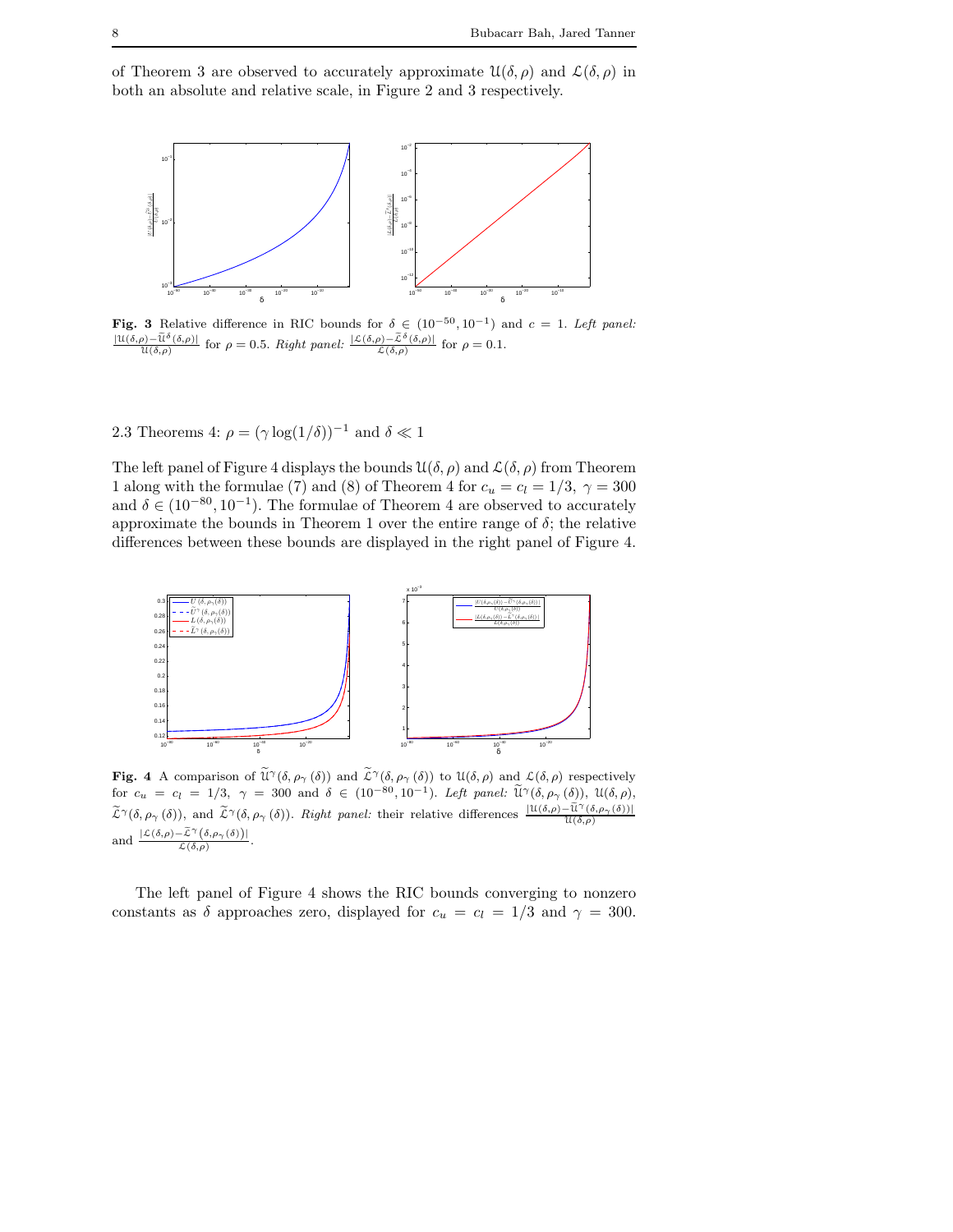

**Fig. 5** Plots of  $\widetilde{\mathfrak{U}}^{\gamma}(\delta, \rho_{\gamma}(\delta))$  and  $\widetilde{\mathcal{L}}^{\gamma}(\delta, \rho_{\gamma}(\delta))$ as well as  $f_u(\gamma)$  and  $f_l(\gamma)$  given by (9) and (10) respectively, for  $c_u = c_l = 1/3$ ,  $\delta = 10^{-80}$  and  $\gamma \in (1, 300)$ .

Corollary 1 provides formula for  $\delta \ll 1$ , which is observed in Figure 5 to accurately approximate the formulae in Theorem 4 for  $c_u = c_l = 1/3$  and  $\delta = 10^{-80}$ , uniformly over  $\gamma \in (1, 300)$ .

### 2.4 Proof of compressed sensing corollaries

Corollaries 2 and 3 follow directly from Theorems 4 and 2 and existing RIC based recovery guarantees for the associated algorithms in [6] and [23] respectively.

### *2.4.1 Proof of Corollary 2*

*Proof* There is an extensive literature on compressed sensing and sparse approximation algorithms which are guaranteed to recover vectors  $\hat{x}$  that satisfy bounds of the form  $||\mathbf{x}_0 - \hat{\mathbf{x}}||_2 \leq Const \cdot ||\mathbf{e}||_2$  from  $\mathbf{y} = \mathbf{A}\mathbf{x}_0$  provided the RICs of A are sufficiently small. The article [6] provides a framework by which RIC bounds can be inserted into the recovery conditions, and compressed sensing sampling theorems can be calculated from the resulting equations. Theorem 4 establishes valid bounds on the RICs of Gaussian matrices in the regime considered in Corollary 2. The claims stated in Corollary 2 follow directly from substituting the RIC bounds of Theorem 4 into Theorem 10-13 of [6] and solving for the minimum  $\gamma$  that satisfies the stated theorems; the calculated values of  $\gamma$  have been rounded up to the nearest integer for ease of presentation. Nearly identical values of  $\gamma$  can be calculated using the equations from Corollary 1 rather than the more refined equations in Theorem 4.

#### *2.4.2 Proof of Corollary 3*

*Proof* It has been recently shown that Orthogonal Matching Pursuit (OMP) is guaranteed to recover any  $k$ -sparse vector from its exact measurements provided, [23],

$$
\max(L(k, n, N; \mathbf{A}), U(k, n, N; \mathbf{A})) < \frac{1}{\sqrt{k-1}}.\tag{16}
$$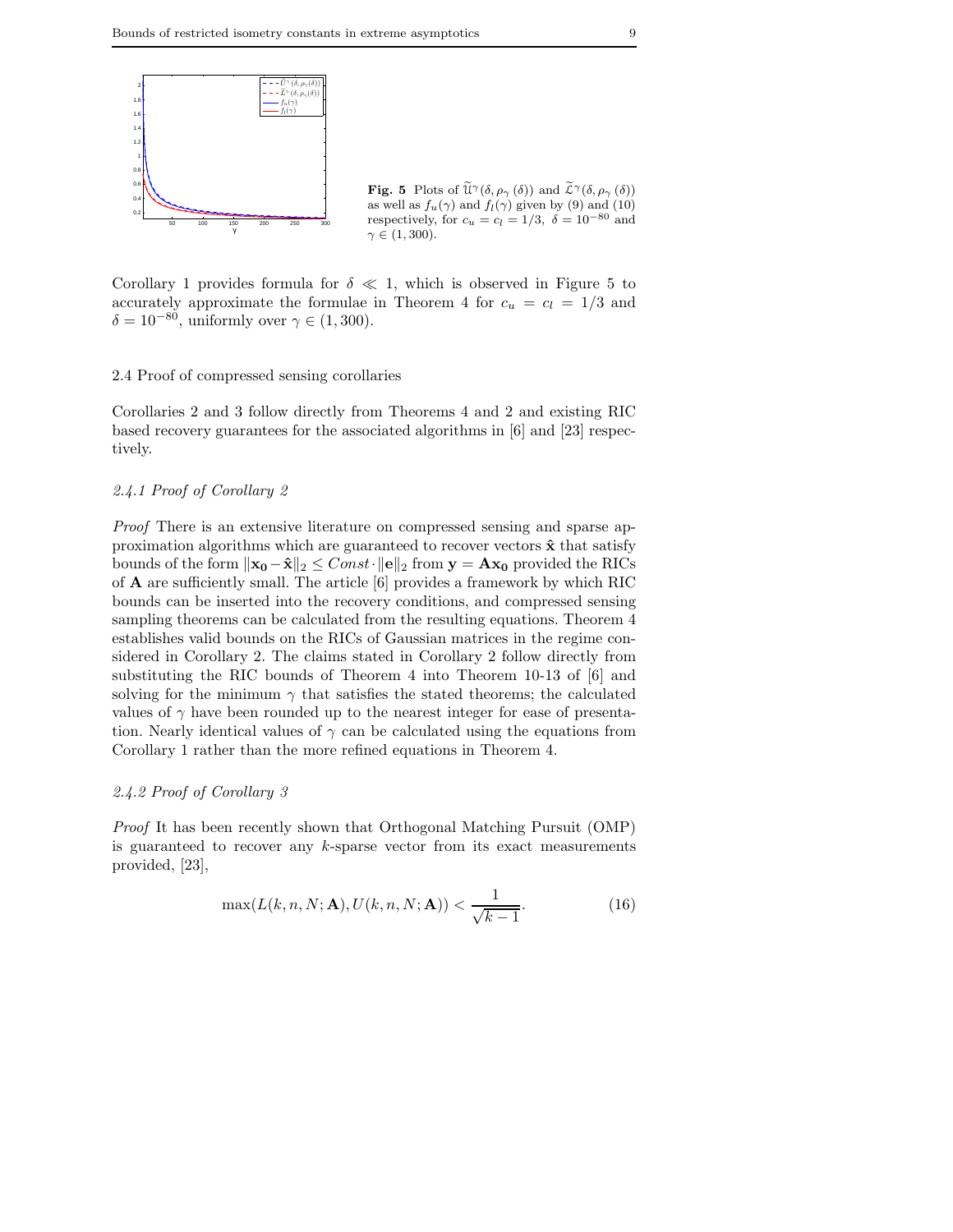The claimed sampling theorem is obtained by substituting the bound from Theorem 2 for  $\max(L(k, n, N; \mathbf{A}), U(k, n, N; \mathbf{A}))$  and solving for n.

### 3 Proofs of Theorems 2 - 4

The proof of Theorems 2 - 4 are based upon the previous analysis in [2,5], differing in the asymptotic limits considered. The analysis here builds upon the following large deviation bounds on the probability of the sparse eigenvalues exceeding specified values; these bounds are as follows:

With  $L(k, n, N; A)$  and  $U(k, n, N; A)$  defined as in (1) and (2) respectively, and  $\Psi_{\text{max}}(\lambda(\delta,\rho),\delta,\rho)$  and  $\Psi_{\text{min}}(\lambda(\delta,\rho),\delta,\rho)$  defined as in (12) and (13), we have the bounds [5,2]

$$
Prob\left(\max_{K \subset \Omega, |K|=k} \lambda^{\max}(\mathbf{A}_K^* \mathbf{A}_K) > \lambda\right)
$$
  
\$\leq\$  $poly(n, \lambda) \cdot exp(2n \cdot \Psi_{\max}(\lambda, \delta, \rho)), \quad (17)$$ 

and

$$
Prob\left(\min_{K \subset \Omega, |K|=k} \lambda^{\min}(\mathbf{A}_K^* \mathbf{A}_K) > \lambda\right) \leq poly(n, \lambda) \cdot \exp(2n \cdot \Psi_{\min}(\lambda, \delta, \rho)), \quad (18)
$$

where  $\lambda^{\min}(\mathbf{B})$  and  $\lambda^{\max}(\mathbf{B})$  are the smallest and largest eigenvalue of **B** respectively and  $poly(z)$  is a (possibly different) polynomial function of its arguments, for explicit formulae see [2]. Theorems 2 - 4 follow by proving that for the claimed bounds, the large deviation exponents  $n\Psi_{\text{max}}(\lambda(\delta,\rho),\delta,\rho)$  and  $n\Psi_{\min}(\lambda(\delta,\rho),\delta,\rho)$  diverge to  $-\infty$  as the problem size increases, and do so at a rate sufficiently fast to ensure an overall exponential decay. In addition to establishing the claims of Theorems 2-4, we also show that the bounds presented in these theorems cannot be improved upon using the inequalities (17) and (18), they are in fact sharp leading order asymptotic expansions of the bounds in Theorem 1.

Throughout the proofs of Theorems 2-4 we will be using the following bounds for the Shannon entropy function,  $H(x) := -x \log x - (1-x) \log(1-x)$ 

$$
H(x) < -x \log x + x, \text{ and}
$$
  
\n
$$
H(x) > -x \log x + x - x^2;
$$
\n(19)

the upper bound follows from (20) and the lower bound follows from (21),

$$
-(1-x)\log(1-x) < x \quad \forall x \in (0,1), \tag{20}
$$

$$
-\log(1-x) > x \quad \forall x < 1 \quad \text{and} \quad x \neq 0. \tag{21}
$$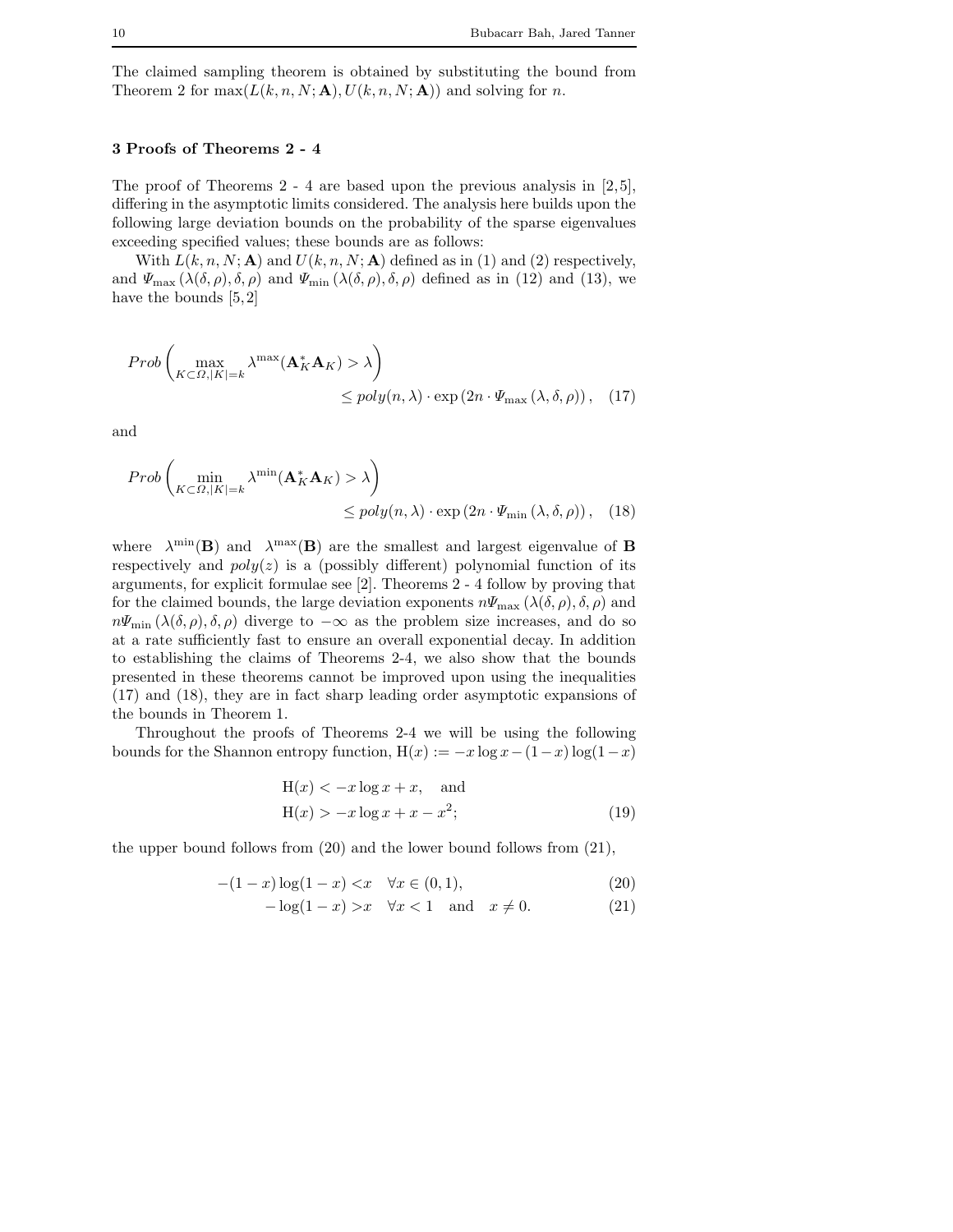#### 3.1 Theorem 2

# 3.1.1 The upper bound,  $\widetilde{\mathfrak{U}}^{\rho}(\delta,\rho)$

*Proof* Define

$$
\widetilde{\lambda}_{\rho}^{\max}(\delta,\rho) := 1 + \sqrt{2\rho \log \left( \frac{1}{\delta^2 \rho^3} \right) + c\rho}, \quad \Rightarrow \quad \widetilde{\mathcal{U}}^{\rho}(\delta,\rho) = \widetilde{\lambda}_{\rho}^{\max}(\delta,\rho) - 1
$$

as from (3). Bounding  $\tilde{\mathfrak{U}}^{\rho}(\delta,\rho)$  above by  $(1+\epsilon)\tilde{\mathfrak{U}}^{\rho}(\delta,\rho)$  is equivalent to bounding  $\lambda_{\rho}^{\max}$  by  $(1+\epsilon)\lambda_{\rho}^{\max} - \epsilon$ . We first establish that for a slightly looser bound, with  $c > 6$ , the exponent  $\Psi_{\text{max}}\left((1+\epsilon)\widetilde{\lambda}_{\rho}^{\text{max}}-\epsilon,\delta,\rho\right)$  is negative, and then verify that when multiplied by *n* it diverges to  $-\infty$  as *n* increases. We also show that for a slightly tighter bound, with  $c < 6$ ,  $\Psi_{\text{max}}\left((1 - \epsilon)\widetilde{\lambda}_{\rho}^{\text{max}} + \epsilon, \delta, \rho\right)$ is positive, and hence the bound  $\tilde{\mathfrak{U}}^{\rho}(\delta,\rho)$  cannot be improved using the inequality (17) from [5]. We show the above properties, in two parts that for  $\delta$ fixed:

1.  $\exists \rho_0, \epsilon > 0 \text{ and } c > 6 \text{ such that for } \rho < \rho_0, \Psi_{\text{max}} \left( (1 + \epsilon) \widetilde{\lambda}_{\rho}^{\text{max}} - \epsilon, \delta, \rho \right) \leq 0;$ 2.  $\sharp \rho_0, \epsilon > 0 \text{ and } c < 6 \text{ such that for } \rho < \rho_0, \Psi_{\text{max}}\left( (1 - \epsilon) \widetilde{\lambda}_{\rho}^{\text{max}} + \epsilon, \delta, \rho \right) \leq 0,$ 

which are proven below separately as Part 1 and Part 2 respectively.

Part 1:

$$
2\Psi_{\max}\left((1+\epsilon)\widetilde{\lambda}_{\rho}^{\max} - \epsilon, \delta, \rho\right) = (1+\rho)\log\left((1+\epsilon)\widetilde{\lambda}_{\rho}^{\max} - \epsilon\right)
$$

$$
-\rho\log(\rho) + \rho + 1 - \left((1+\epsilon)\widetilde{\lambda}_{\rho}^{\max} - \epsilon\right) + \frac{2}{\delta}H(\delta\rho), \quad (22)
$$

by substituting  $(1+\epsilon)\lambda_{\rho}^{\max}-\epsilon$  for  $\lambda$  in (13). We consolidate notation using  $u := \lambda_p^{\max} - 1$  and using the first bounds of the Shannon entropy in (19) we bound (22) above as follows

$$
2\Psi_{\max}\left((1+\epsilon)\widetilde{\lambda}_{\rho}^{\max} - \epsilon, \delta, \rho\right)
$$
  
< 
$$
< (1+\rho)\log\left[(1+\epsilon)(1+u) - \epsilon\right] - \rho\log\rho + \rho + 1 - (1+\epsilon)(1+u)
$$
  

$$
+ \epsilon + \frac{2}{\delta}\left[-\delta\rho\log\left(\delta\rho\right) + \delta\rho\right],
$$
 (23)

$$
= (1+\rho)\log\left[1+(1+\epsilon)u\right] + \rho\log\left(\frac{1}{\delta^2\rho^3}\right) + \rho - u - \epsilon u + 2\delta\rho. \tag{24}
$$

From (23) to (24) we expanded the products of  $(1+\epsilon)(1+u)$  and simplified.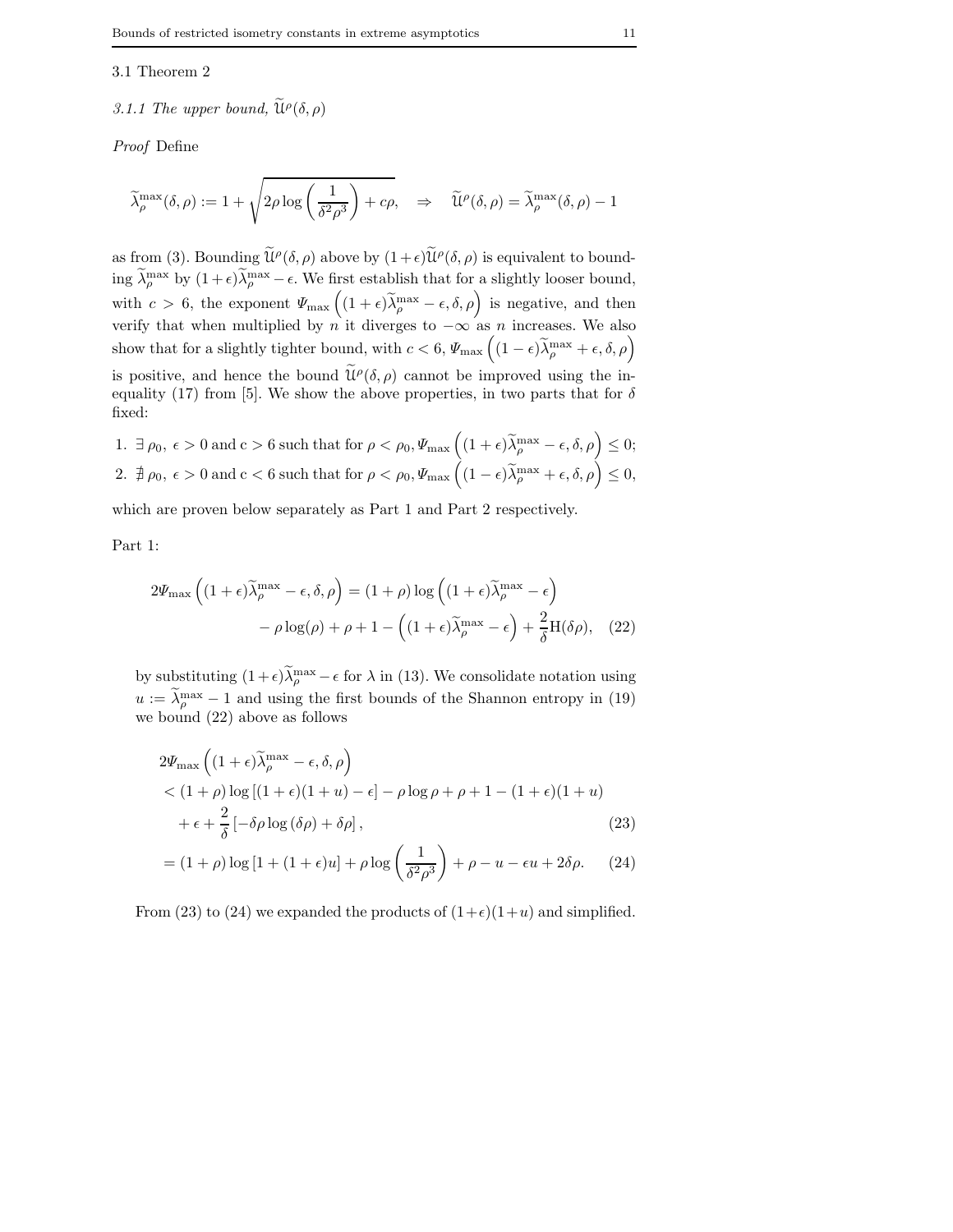Now replacing  $\rho \log \left( \frac{1}{\delta^2 \rho^3} \right)$ ) by its equivalent  $\frac{1}{2}(u^2 - c\rho)$  and expanding  $(1 + \rho)$  in the first term we bound (24) by

$$
2\Psi_{\max} \left( (1 + \epsilon) \tilde{\lambda}_{\rho}^{\max} - \epsilon, \delta, \rho \right)
$$
  

$$
< \log (1 + u + \epsilon u) + \rho \log (1 + u + \epsilon u) + \frac{1}{2} (u^2 - c\rho) + 3\rho - u - \epsilon u, (25)
$$
  

$$
= \log(1 + u) + \log \left( 1 + \frac{\epsilon u}{1 + u} \right) + \frac{1}{2} u^2 - \frac{1}{2} c\rho + 3\rho - u - \epsilon u
$$
  

$$
+ \rho \log (1 + u) + \rho \log \left( 1 + \frac{\epsilon u}{1 + u} \right),
$$
  

$$
< u - \frac{1}{2} u^2 + \frac{1}{3} u^3 + \frac{\epsilon u}{1 + u} + \frac{1}{2} u^2 - \frac{1}{2} (c - 6) \rho - u - \epsilon u
$$
  

$$
+ \rho u + \frac{\epsilon \rho u}{1 + u}.
$$
 (27)

From (25) to (26) the term  $\log(1 + u + \epsilon u)$  is factored as in the first two logarithms in (26). From (26) to (27) we bounded the first  $log(1 + u)$ from above using the second bound in (28) and bounded above all other logarithmic terms using the first bound in (28) .

$$
\log(1+x) \le x,
$$
  
\n
$$
\log(1+x) \le x - \frac{1}{2}x^2 + \frac{1}{3}x^3 \quad \forall x > -1.
$$
\n(28)

We can bound above  $\frac{1}{1+u}$  in the fourth and last terms of (27) using the bound of (29) below.

$$
\frac{1}{1+x} < 1 \quad \text{for} \quad 0 < x < 1. \tag{29}
$$

Therefore, (27) becomes

$$
2\Psi_{\max}\left((1+\epsilon)\widetilde{\lambda}_{\rho}^{\max} - \epsilon, \delta, \rho\right)
$$
  

$$
< \frac{1}{3}u^3 - \frac{1}{2}(c-6)\rho - \epsilon u + \epsilon u + \rho u + \epsilon \rho u,
$$
 (30)

$$
=-\frac{1}{2}(c-6)\rho+\frac{1}{3}u^3+(1+\epsilon)\rho u,
$$
\n(31)

$$
\langle -\frac{1}{4}(c-6)\rho - \frac{1}{4}(c-6)\rho + \frac{1}{3}u^3 + \frac{1}{14}(1+\epsilon)u^3, \tag{32}
$$

$$
=-\frac{1}{4}(c-6)\rho - \frac{1}{4}(c-6)\rho + \frac{17+3\epsilon}{42}u^3.
$$
 (33)

We simplified  $(30)$  to get  $(31)$ . From  $(31)$  to  $(32)$  we split the first term into half and bounded above  $\rho u$  by  $\frac{1}{14}u^2$  using the fact that by the definition of u,

$$
u^{2} = \rho \left[ 2 \log \left( \frac{1}{\delta^{2} \rho^{3}} \right) + 7 \right] \quad \Rightarrow \quad \frac{1}{4 \log \left( \frac{1}{\delta^{2} \rho^{3}} \right)} u^{2} < \rho < \frac{1}{14} u^{2}.
$$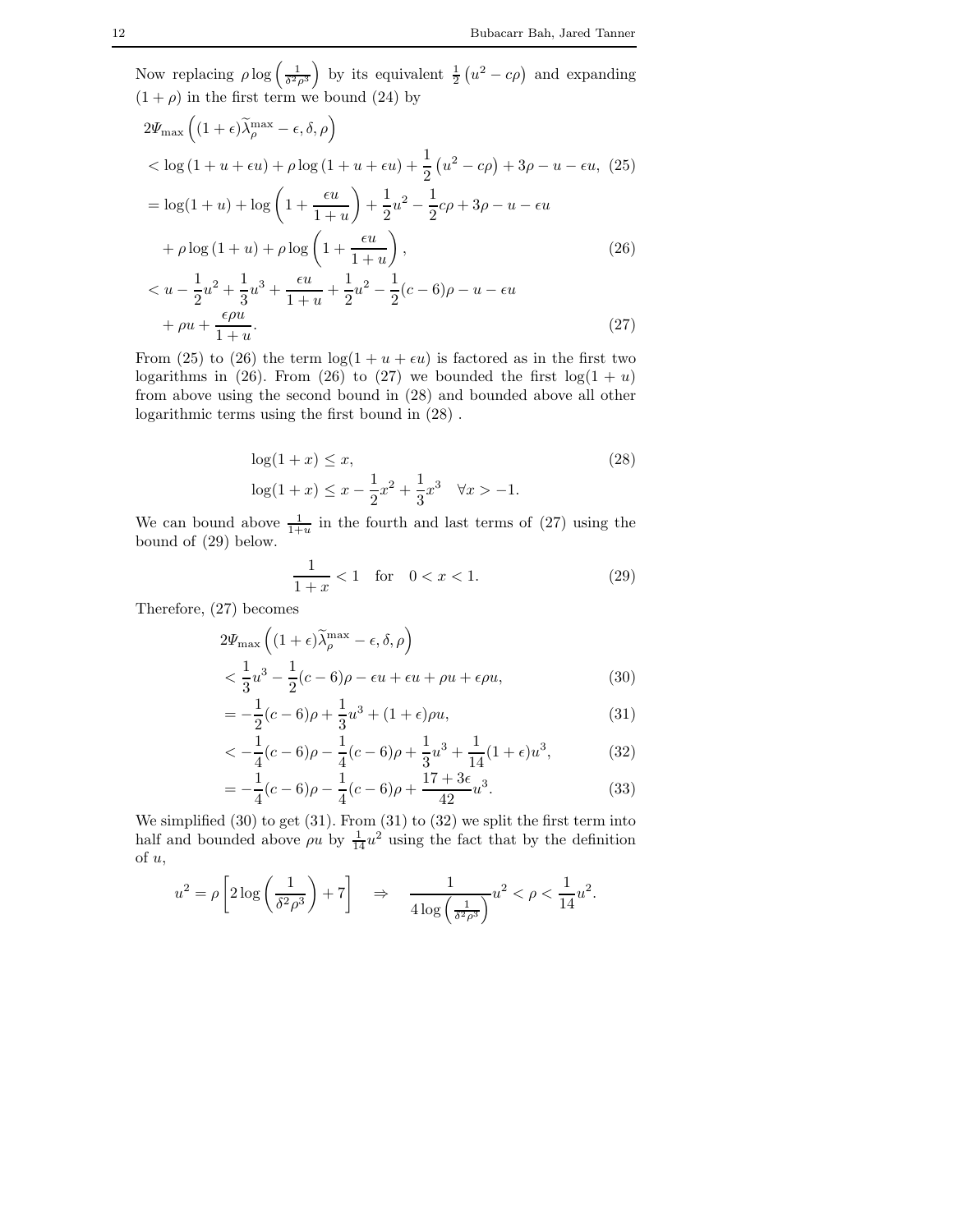Then we simplified from (32) to (33).

Now in (33), if the sum of the last two terms is non-positive there would be a unique  $\rho_0$  such that as  $\rho \to 0$  for any  $\rho < \rho_0$  and fixed  $\delta$  (33) will be negative. This is achieved if  $c > 6$  and

$$
-\frac{1}{4}(c-6)\rho + \frac{17+3\epsilon}{42}u^3 \le 0 \quad \Rightarrow \quad u^3 \le \frac{21(c-6)}{2(17+3\epsilon)}\rho. \tag{34}
$$

Since u is strictly decreasing in  $\rho$ , there is a unique  $\rho_0$  that satisfies (34) and makes (33) negative for  $\delta$  fixed,  $\epsilon > 0$ ,  $c > 6$  and  $\rho < \rho_0$  as  $\rho \to 0$ . Having established a negative bound from above and the  $\rho_0$  for which it is valid, it remains to show that  $n \cdot 2\Psi_{\text{max}}\left((1+\epsilon)\widetilde{\lambda}_{\rho}^{\text{max}}-\epsilon,\delta,\rho\right) \to -\infty$ as  $(k, n, N) \to \infty$ . The claimed exponential decay with k follows by noting that  $n \cdot \rho = k$ , which in conjunction with the first term in the right hand side of (33) gives a concluding bound  $-\frac{1}{4}(c-6)k$ . For  $\rho < \rho_0$  therefore

$$
Prob\left(U(k, n, N; \mathbf{A}) > (1 + \epsilon)\widetilde{\mathcal{U}}^{\rho}(\delta, \rho)\right) \leq poly\left(n, (1 + \epsilon)\widetilde{\lambda}_{\rho}^{\max} - \epsilon\right) \cdot \exp\left[-\frac{(c - 6)k}{4}\right].
$$

The above bound goes to zero as  $k \to \infty$  provided  $\frac{\log n}{k} \to 0$  so that the exponential decay in  $k$  dominates the polynomial decrease in  $n$ .

Part 2:

$$
2\Psi_{\max}\left((1-\epsilon)\widetilde{\lambda}_{\rho}^{\max}+\epsilon,\delta,\rho\right)=(1+\rho)\log\left((1-\epsilon)\widetilde{\lambda}_{\rho}^{\max}+\epsilon\right)
$$

$$
-\rho\log(\rho)+\rho+1-\left((1-\epsilon)\widetilde{\lambda}_{\rho}^{\max}+\epsilon\right)+\frac{2}{\delta}\mathrm{H}(\delta\rho),\quad(35)
$$

by substituting  $(1 - \epsilon)\lambda_p^{\max} + \epsilon$  for  $\lambda$  in (13). We consolidate notation using  $u := \lambda_p^{\max} - 1$  and bound the Shannon entropy function from below using the second bound in (19) to give

$$
2\Psi_{\max}\left((1-\epsilon)\widetilde{\lambda}_{\rho}^{\max}+\epsilon,\delta,\rho\right) > (1+\rho)\log\left[(1-\epsilon)(1+u)+\epsilon\right]-\rho\log\rho+\rho+1-(1-\epsilon)(1+u) -\epsilon+\frac{2}{\delta}\left[-\delta\rho\log\left(\delta\rho\right)+\delta\rho-\delta^{2}\rho^{2}\right],
$$
(36)

$$
= (1 + \rho) \log [1 + (1 - \epsilon)u] + \rho \log \left(\frac{1}{\delta^2 \rho^3}\right) + 3\rho - (1 - \epsilon)u - 2\delta \rho^2. \tag{37}
$$

From (36) to (37) we expanded the products of  $(1-\epsilon)(1+u)$  and simplified.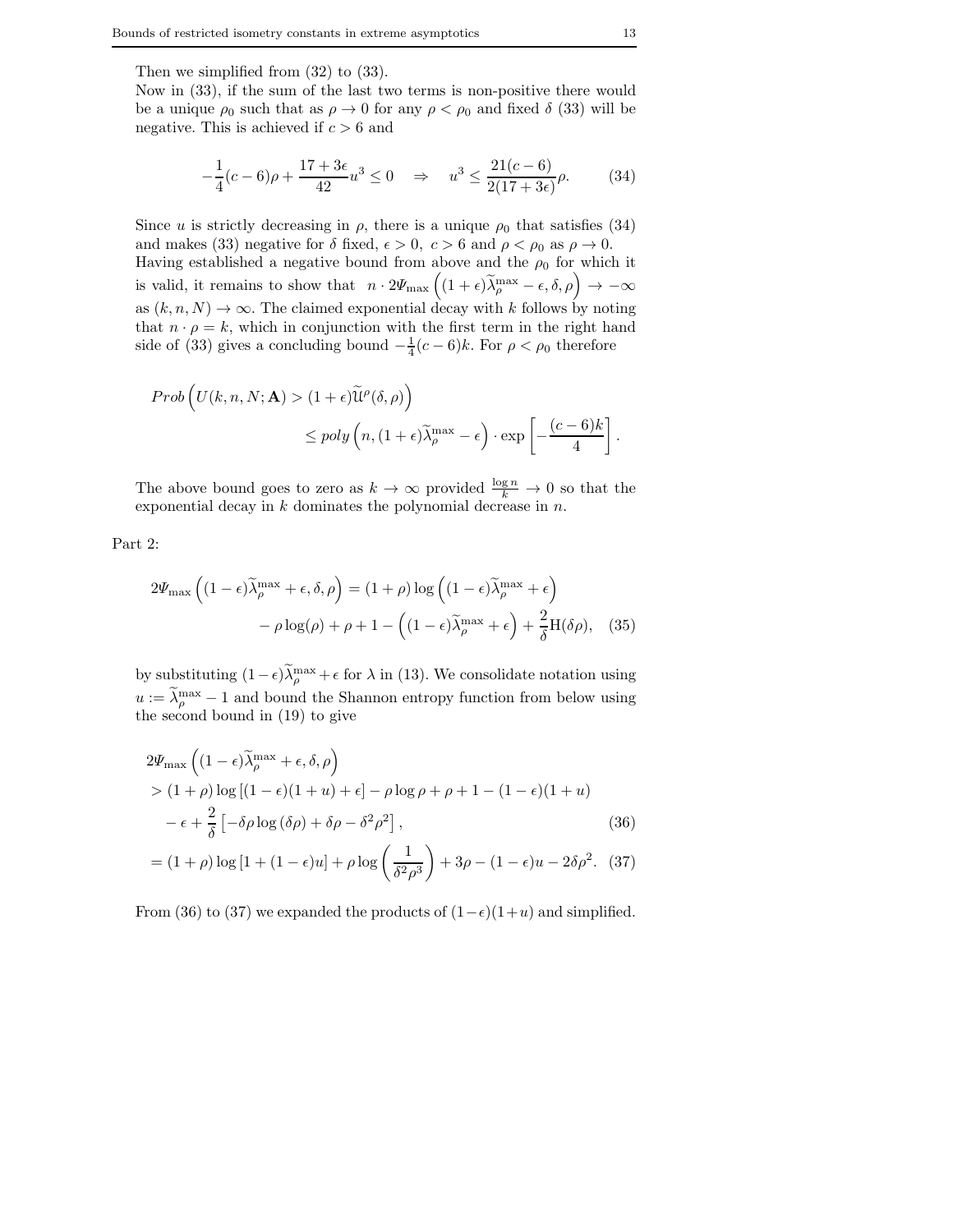Now replacing  $\rho \log \left( \frac{1}{\delta^2 \rho^3} \right)$ by  $\frac{1}{2}(u^2 - c\rho)$  and expanding  $(1 + \rho)$  in the first term we have  $(37)$  become

$$
2\Psi_{\max}\left((1-\epsilon)\widetilde{\lambda}_{\rho}^{\max}+\epsilon,\delta,\rho\right)
$$
  
> 
$$
\log\left[1+(1-\epsilon)u\right]+\rho\log\left[1+(1-\epsilon)u\right]+\frac{1}{2}\left(u^{2}-c\rho\right)+3\rho
$$
  

$$
-(1-\epsilon)u-2\delta\rho^{2},
$$
  
> 
$$
(1-\epsilon)u-\frac{(1-\epsilon)^{2}}{2}u^{2}+\frac{1}{2}u^{2}-\frac{1}{2}c\rho+3\rho-(1-\epsilon)u+\rho(1-\epsilon)u
$$
  

$$
-\frac{(1-\epsilon)^{2}}{2}u^{2}-2\delta\rho^{2}
$$
 (39)

$$
-\frac{(1-\epsilon)}{2}\rho u^2 - 2\delta \rho^2,
$$
\n
$$
=\frac{\epsilon(2-\epsilon)}{u^2 + \frac{1}{2}(\epsilon - \epsilon)\rho + \rho u - \epsilon \rho u - \frac{(1-\epsilon)}{\rho u - \rho \delta \rho^2}}.
$$
\n(39)

$$
= \frac{e(2-e)}{2}u^2 + \frac{1}{2}(6-c)\rho + \rho u - \epsilon \rho u - \frac{(1-e)}{2}\rho u - 2\delta \rho^2,
$$
(40)

$$
> \frac{1}{2}(6-c)\rho + \frac{1-\epsilon}{2}\rho u - 2\delta\rho^2.
$$
 (41)

From (38) to (39) we bounded below the logarithmic terms by the first two terms of their series expansion using (42)

$$
\log(1+x) \ge x - \frac{1}{2}x^2 \quad \forall x > -1.
$$
 (42)

From (39) to (40) we bounded above  $\rho u^2$  and  $(1 - \epsilon)^2$  by  $\rho u$  and  $1 - \epsilon$ respectively and simplified. Then we dropped the first term to bound below (40) by (41) and we simplified the terms with  $\rho u$ .

For  $c < 6$ , the only negative term in (41), the last term, goes faster to zero than the rest. Therefore, there does not exist a  $\rho_0$ ,  $\epsilon > 0$  and  $c < 6$  such that for  $\rho < \rho_0$  and fixed  $\delta$  (41) is negative. Thus the bound

$$
Prob\left(U(k, n, N; \mathbf{A}) > (1 - \epsilon)\widetilde{\mathfrak{U}}^{\rho}(\delta, \rho)\right)
$$
  
\$\leq\$ poly  $\left(n, (1 - \epsilon)\widetilde{\lambda}_\rho^{\max} + \epsilon\right) \cdot \exp\left[2n\Psi_{\max}\left((1 - \epsilon)\widetilde{\lambda}_\rho^{\max} + \epsilon, \delta, \rho\right)\right],$$ 

does not decay to zero as  $n \to \infty$ .

Now **Part 1** and **Part 2** put together shows that  $\tilde{\mathcal{U}}^{\rho}(\delta, \rho)$  is a tight upper bound of  $U(k, n, N; A)$  with overwhelming probability as the problem size grows in the regime prescribed for  $\tilde{\mathcal{U}}^{\rho}(\delta,\rho)$  in Theorem 2.

# 3.1.2 The lower bound,  $\widetilde{\mathcal{L}}^{\rho}(\delta,\rho)$

*Proof* Define

$$
\widetilde{\lambda}_{\rho}^{\min}(\delta, \rho) := 1 - \sqrt{2\rho \log \left(\frac{1}{\delta^2 \rho^3}\right) + c\rho}, \quad \Rightarrow \quad \widetilde{\mathcal{L}}^{\rho}(\delta, \rho) = 1 - \widetilde{\lambda}_{\rho}^{\min}(\delta, \rho)
$$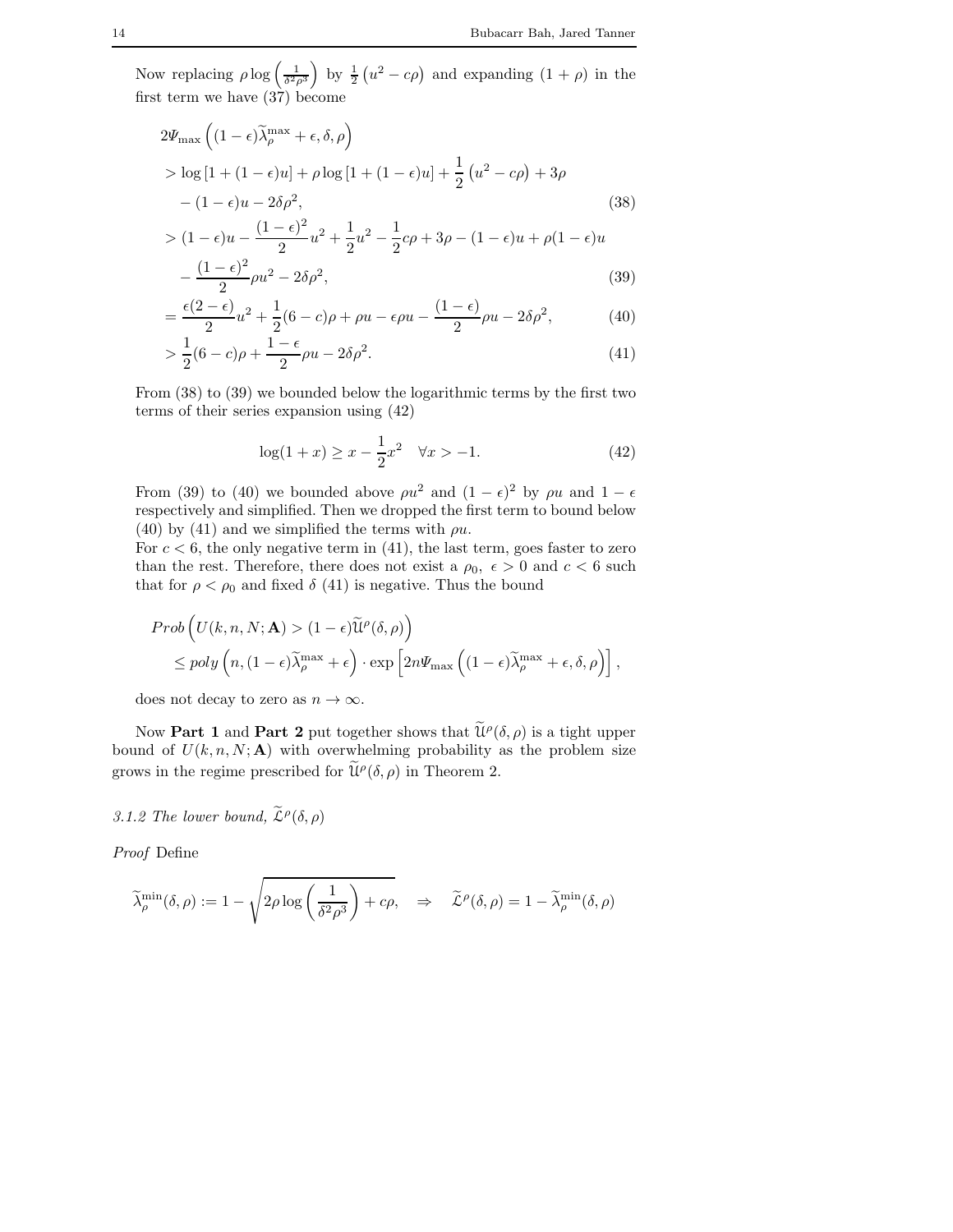as from (4). Since bounding  $\tilde{\mathcal{L}}^{\rho}(\delta,\rho)$  above by  $(1+\epsilon)\tilde{\mathcal{L}}^{\rho}(\delta,\rho)$  is equivalent to bounding  $\lambda_{\rho}^{\min}$  above by  $(1+\epsilon)\lambda_{\rho}^{\min} - \epsilon$ . We first establish that for a slightly looser bound, with  $c > 6$ , the exponent  $\Psi_{\min} \left( (1 + \epsilon) \widetilde{\lambda}_{\rho}^{\min} - \epsilon, \delta, \rho \right)$ , and then verify that when multiplied by *n* it diverges to  $-\infty$  as *n* increases. We also show that for a slightly tighter bound, with  $c < 6$ ,  $\Psi_{\min} \left( (1 - \epsilon) \widetilde{\lambda}_{\rho}^{\min} + \epsilon, \delta, \rho \right)$  is positive, and hence the bound  $\tilde{\mathcal{L}}^{\rho}(\delta,\rho)$  cannot be improved using the inequality (18) from [5]. We show, in two parts that for  $\delta$  fixed:

1. 
$$
\exists \rho_0, \epsilon > 0
$$
 and  $c > 6$  such that for  $\rho < \rho_0$ ,  $\Psi_{\min} \left( (1 + \epsilon) \widetilde{\lambda}_{\rho}^{\min} - \epsilon, \delta, \rho \right) \leq 0$ ;  
2.  $\nexists \rho_0, \epsilon > 0$  and  $c < 6$  such that for  $\rho < \rho_0$ ,  $\Psi_{\min} \left( (1 - \epsilon) \widetilde{\lambda}_{\rho}^{\min} + \epsilon, \delta, \rho \right) \leq 0$ ,

which are proven separately in the two parts as follows.

Part 1:

$$
2\Psi_{\min}\left((1+\epsilon)\widetilde{\lambda}_{\rho}^{\min}-\epsilon,\delta,\rho\right) = 2H(\rho) + (1-\rho)\log\left((1+\epsilon)\widetilde{\lambda}_{\rho}^{\min}-\epsilon\right) + \rho\log(\rho) - \rho + 1 - \left((1+\epsilon)\widetilde{\lambda}_{\rho}^{\min}-\epsilon\right) + \frac{2}{\delta}H(\delta\rho), \quad (43)
$$

by substituting  $(1+\epsilon)\lambda_{\rho}^{\min}-\epsilon$  for  $\lambda$  in (12). We consolidate notation using  $l := 1 - \lambda_\rho^{\min}$  and bound the Shannon entropy functions from above using the first bound in (19) which gives

$$
2\Psi_{\min}\left((1+\epsilon)\widetilde{\lambda}_{\rho}^{\min}-\epsilon,\delta,\rho\right) < -2\rho\log\left(\rho\right)+2\rho+(1-\rho)\log\left[(1+\epsilon)(1-l)-\epsilon\right]+\rho\log\rho -\rho+1-(1+\epsilon)(1-l)+\epsilon-2\rho\log\left(\delta\rho\right)+\frac{2}{\delta}(\delta\rho),
$$
(44)

$$
= (1 - \rho) \log \left(1 - l - \epsilon l\right) + \rho \log \left(\frac{1}{\delta^2 \rho^3}\right) + 3\rho + l + \epsilon l. \tag{45}
$$

We simplified from (44) to (45).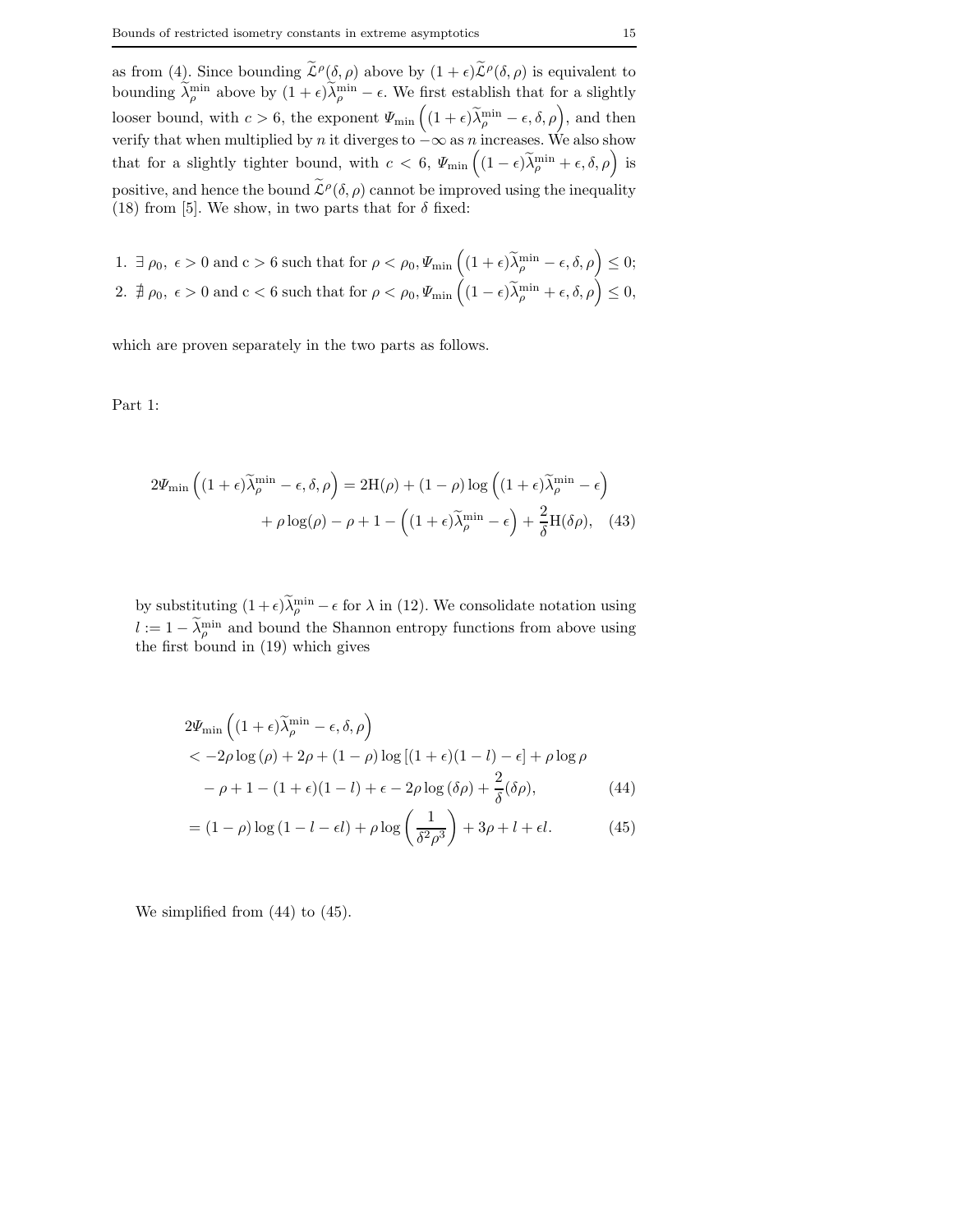Now replacing  $\rho \log \left( \frac{1}{\delta^2 \rho^3} \right)$ ) by  $\frac{1}{2}$  ( $l^2 - c\rho$ ) and factoring (1 – l) in the argument of the first log term we have (45) become

$$
2\Psi_{\min}\left((1+\epsilon)\tilde{\lambda}_{\rho}^{\min}-\epsilon,\delta,\rho\right)
$$
  
< 
$$
< (1-\rho)\log(1-l) + (1-\rho)\log\left(1-\frac{\epsilon l}{1-l}\right) + \frac{1}{2}\left(l^2 - c\rho\right) + 3\rho
$$
  

$$
+ l + \epsilon l,
$$
 (46)

$$
\langle l + \log(1 - l) + \frac{1}{2}l^2 - \frac{1}{2}c\rho + 3\rho - \rho\log(1 - l) + \epsilon l
$$

$$
- (1 - \rho)\frac{\epsilon l}{1 - l}, \tag{47}
$$

$$
\langle l - l - \frac{1}{2}l^2 + \frac{1}{2}l^2 - \frac{1}{2}(c - 6)\rho - \rho \log(1 - l) + \epsilon l - \epsilon l (1 - \rho), \qquad (48)
$$

$$
= -\frac{1}{2}(c-6)\rho - \rho \log(1-l) + \epsilon l - \epsilon l + \epsilon \rho l, \tag{49}
$$

$$
= -\frac{1}{4}(c-6)\rho - \frac{1}{4}(c-6)\rho - \rho \log(1-l) + \epsilon \rho l. \tag{50}
$$

From (46) to (47) we expanded  $(1 - \rho)$  and we bounded above the second logarithmic term using the first bound of (51).

$$
\log(1 - x) \le -x,
$$
  
\n
$$
\log(1 - x) \le -x - \frac{1}{2}x^2,
$$
  
\n
$$
\log(1 - x) \le -x - \frac{1}{2}x^2 - \frac{1}{3}x^3 \quad \forall x \in (0, 1).
$$
\n(51)

From (47) to (48) we bounded above the first logarithmic term using the second bound of (51) and also bounded  $\frac{1}{1-l}$  using (52).

$$
\frac{1}{1-x} \ge 1 \quad \forall x \in (0,1). \tag{52}
$$

From (48) to (49) we expanded the last brackets and simplified and from (49) to (50) we simplified and split the first term into two equal terms.

Equation (50) is clearly negative if  $c > 6$  and the sum of the last three terms is non-positive, which is satisfied if  $\epsilon l - \log(1 - l) \le (c - 6)/4$ , which is also true if, using the first bound in (28),  $(1 + \epsilon)l \leq (c - 6)/4$ . Since l is strictly increasing in  $\rho$ , taking on values between zero and 1, there is a unique  $\rho_0$  such that for fixed  $\delta$ ,  $\epsilon > 0$  and  $c > 6$ , any  $\rho < \rho_0$  satisfies  $(1 + \epsilon)l \le (c - 6)/4$  and (50) is negative.

Having established a negative bound from above and the  $\rho_0$  for which it is valid, it remains to show that  $n \cdot 2\Psi_{\min} \left( (1+\epsilon)\widetilde{\lambda}_{\rho}^{\min} - \epsilon, \delta, \rho \right) \to -\infty$  as  $(k, n, N) \rightarrow \infty$ , which verifies an exponential decay to zero of the bound (18) with k. This follows by noting that  $n \cdot \rho = k$ , which in conjunction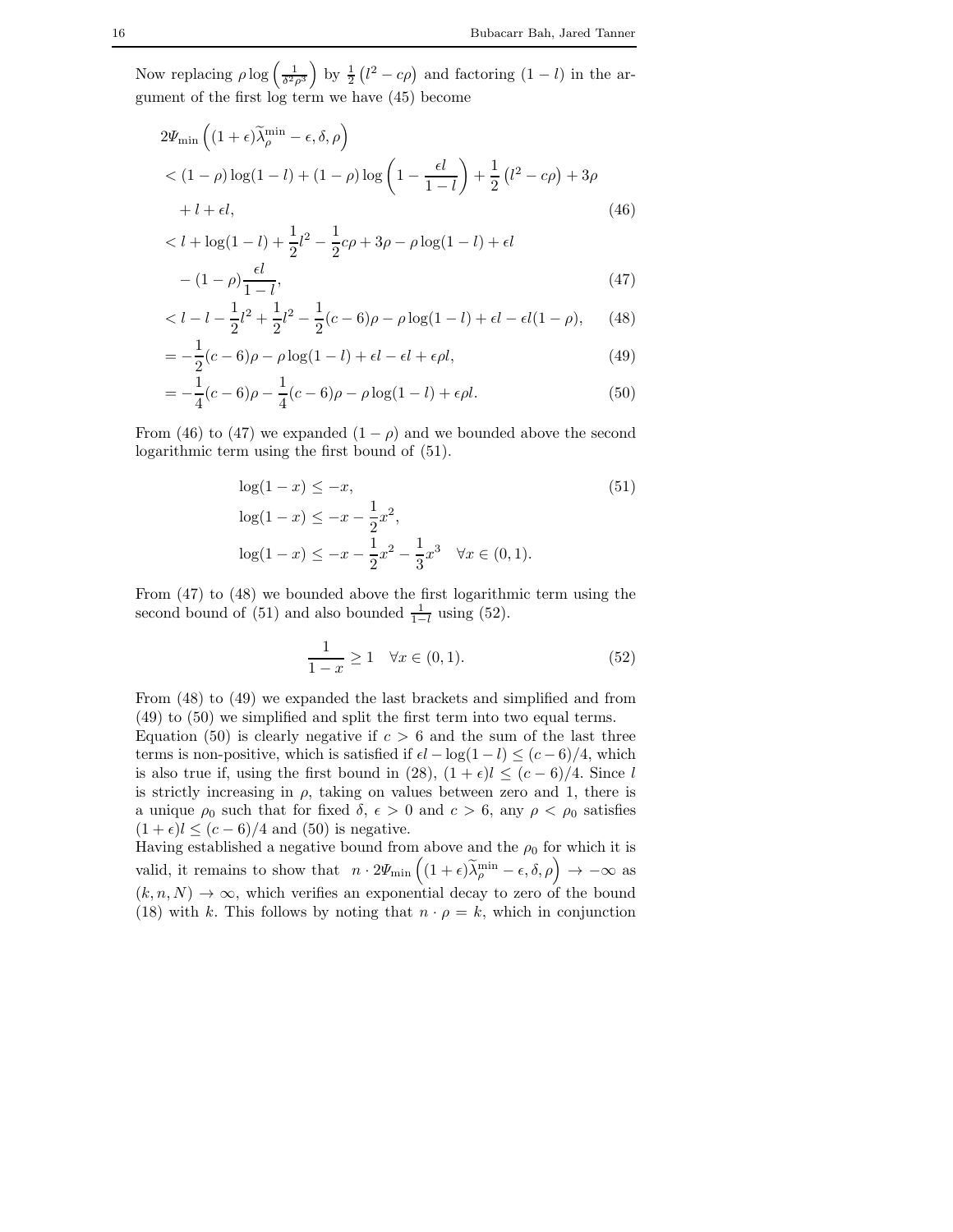with the first term in the right hand side of  $(50)$  gives a concluding bound  $-\frac{1}{4}(c-6)k$ . For  $\rho < \rho_0$  therefore

$$
Prob\left(L(k, n, N; \mathbf{A}) > (1 + \epsilon)\widetilde{\mathcal{L}}^{\rho}(\delta, \rho)\right)
$$
  
\$\leq\$ poly $\left(n, (1 + \epsilon)\widetilde{\lambda}_{\rho}^{\min} - \epsilon\right) \cdot \exp\left[-\frac{(c - 6)k}{4}\right].$ 

The right hand side of which goes to zero as  $k \to \infty$  with  $\frac{\log n}{k} \to 0$  as  $k \to \infty$  so that the exponential decay in k dominates the polynomial decrease in n.

Part 2:

$$
2\Psi_{\min}\left((1-\epsilon)\widetilde{\lambda}_{\rho}^{\min}+\epsilon,\delta,\rho\right) = 2H(\rho) + (1-\rho)\log\left((1-\epsilon)\widetilde{\lambda}_{\rho}^{\min}+\epsilon\right) + \rho\log(\rho) - \rho + 1 - \left((1-\epsilon)\widetilde{\lambda}_{\rho}^{\min}+\epsilon\right) + \frac{2}{\delta}H(\delta\rho), \quad (53)
$$

by substituting  $(1 - \epsilon)\lambda_p^{\min} + \epsilon$  for  $\lambda$  in (12). We consolidate notation using  $l := 1 - \lambda_p^{\min}$  and bound the Shannon entropy function from below using the second bound in (19) to give

$$
2\Psi_{\min}\left((1-\epsilon)\tilde{\lambda}_{\rho}^{\min}+\epsilon,\delta,\rho\right)
$$
  
> 2\left[-\rho\log\rho+\rho-\rho^{2}\right]+(1-\rho)\log\left[(1-\epsilon)(1-l)+\epsilon\right]+\rho\log\rho-\rho  
+1-(1-\epsilon)(1-l)-\epsilon+\frac{2}{\delta}\left[-\rho\log(\delta\rho)+\delta\rho-\delta^{2}\rho^{2}\right], (54)  
=-2\rho\log\rho+2\rho-2\rho^{2}+(1-\rho)\log\left[1-\epsilon-(1-\epsilon)l+\epsilon\right]+\rho\log\rho-\rho  
+1-1+\epsilon+(1-\epsilon)l-\epsilon-2\rho\log(\delta\rho)+2\rho-2\delta\rho^{2}, (55)  
=\log\left[1-(1-\epsilon)l\right]+(1-\epsilon)l-\rho\log\left[1-(1-\epsilon)l\right]+\rho\log\left(\frac{1}{\delta^{2}\rho^{3}}\right)  
+3\rho-2(1+\delta)\rho^{2}.\n(56)

From  $(54)$  to  $(55)$  we expanded brackets and simplified and further simplified from (55) to (56).

Now replacing  $\rho \log \left( \frac{1}{\delta^2 \rho^3} \right)$  $\int$  by  $\frac{1}{2} (l^2 - c\rho)$ , bounding above the second logarithmic term using the first bound of (51) and factoring out  $log(1 - l)$  we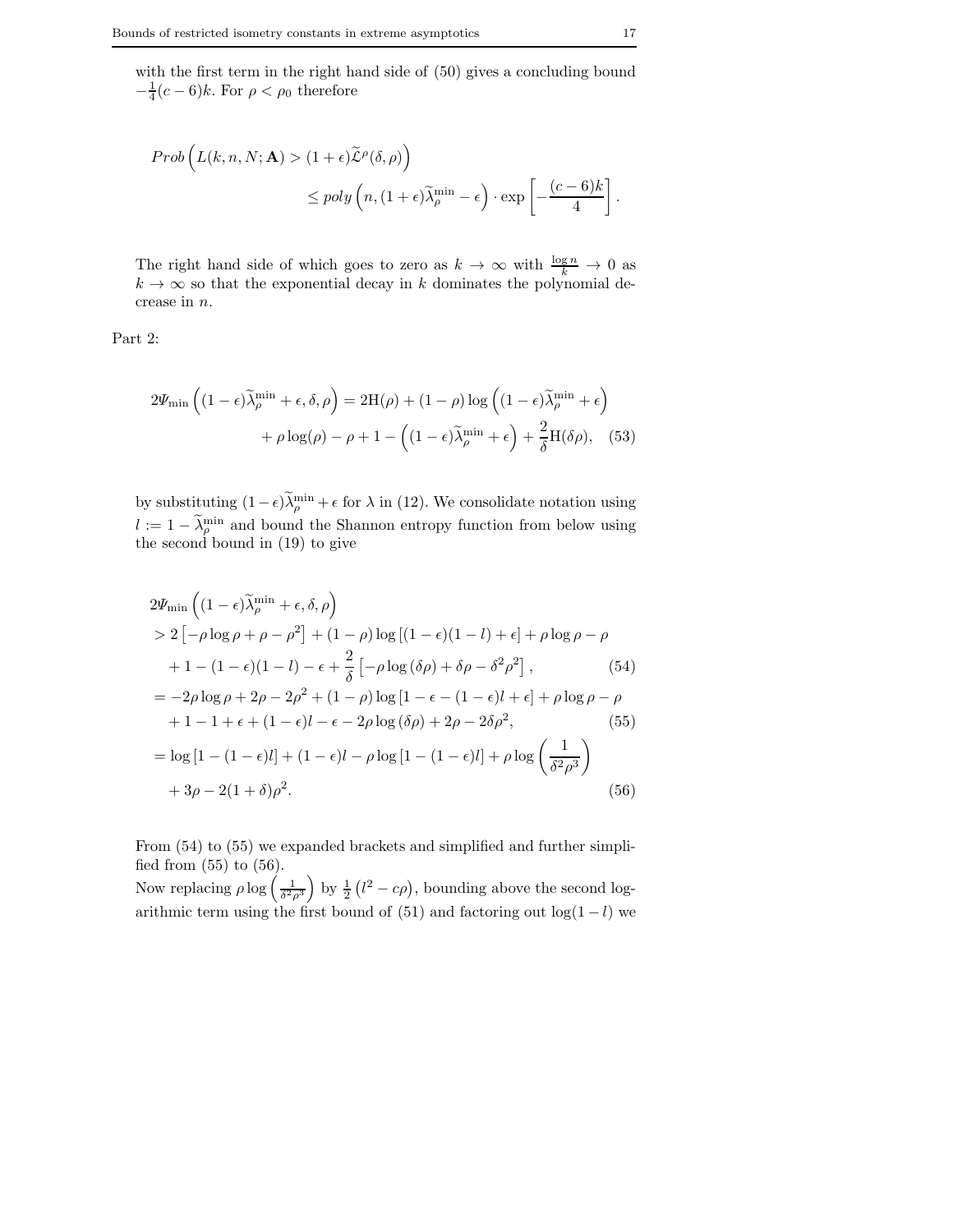have

$$
2\Psi_{\min}\left((1-\epsilon)\widetilde{\lambda}_{\rho}^{\min}+\epsilon,\delta,\rho\right)
$$
  
> log (1-l) + log  $\left(1+\frac{\epsilon l}{1-l}\right)$  + l - \epsilon l + (1-\epsilon)\rho l +  $\frac{1}{2}$  (l<sup>2</sup>-c\rho) + 3\rho  
- 2(1+\delta)\rho<sup>2</sup>, (57)

$$
> \log (1 - l) + l + \frac{1}{2}l^{2} - \frac{1}{2}c\rho + 3\rho - \epsilon l + \log (1 + \epsilon l) + \rho l - \epsilon \rho l
$$
  
- 2(1 + \delta)\rho<sup>2</sup>, (58)

$$
> -l - \frac{1}{2}l^2 - \frac{1}{2}l^3 + l + \frac{1}{2}l^2 + \frac{1}{2}(6-c)\rho + \rho l - \epsilon l + \epsilon l - \frac{1}{2}\epsilon^2 l^2 - \epsilon \rho l
$$
  
- 2(1 + \delta)\rho<sup>2</sup>, (59)

$$
= \frac{1}{2}(6-c)\rho - \frac{1}{2}l^3 + \rho l - 2(1+\delta)\rho^2 - \frac{1}{2}\epsilon^2l^2 - \epsilon\rho l.
$$
\n(60)

From (57) to (58) we bounded below  $\frac{1}{1-l}$  using (52). From (58) to (59) we bounded below the first logarithmic term using

$$
\log(1-x) \ge -x - \frac{1}{2}x^2 - \frac{1}{2}x^3 \quad \forall x \in [0, 0.44],\tag{61}
$$

and also bounded below the second logarithmic term using (42). From (59) to (60) we simplified.

The dominant terms in (60) are the first two term, all the rest go to zero faster as  $\rho \to 0$ . Therefore, for (60) to be positive as  $\rho \to 0$  we need the sum of the first two terms to be positive. This means

$$
\frac{1}{2}(6-c)\rho - \frac{1}{2}l^3 > 0 \quad \Rightarrow \quad l^3 < (6-c)\rho. \tag{62}
$$

This holds for  $c < 6$  and small enough  $\rho$  and since l is a decreasing function of  $\rho^{-1}$  there would not a  $\rho_0$  below which this ceases to hold as  $\rho \to 0$ . Hence we conclude that for fixed  $\delta$ ,  $\epsilon > 0$  and  $c < 6$  there does not exist a  $\rho_0$ such that for  $\rho < \rho_0$ , (60) is negative and  $2\Psi_{\min}\left((1-\epsilon)\widetilde{\lambda}_{\rho}^{\min} + \epsilon, \delta, \rho\right) \leq 0$ as  $\rho \to 0$ . Thus

$$
Prob\left(L(k, n, N; \mathbf{A}) > (1 - \epsilon)\widetilde{\mathcal{L}}^{\rho}(\delta, \rho)\right)
$$
  
\$\leq\$ poly  $\left(n, (1 - \epsilon)\widetilde{\lambda}_{\rho}^{\min} + \epsilon\right) \cdot \exp\left[2n\Psi_{\min}\left((1 - \epsilon)\widetilde{\lambda}_{\rho}^{\min} + \epsilon, \delta, \rho\right)\right],$$ 

and as  $n \to \infty$  the right hand side of this does not go to zero.

Now **Part 1** and **Part 2** put together shows that  $\tilde{\mathcal{L}}^{\rho}(\delta,\rho)$  is also a tight bound of  $L(k, n, N; A)$  with overwhelming probability as the problem size grows in the regime prescribed for  $\tilde{\mathcal{L}}^{\rho}(\delta,\rho)$  in Theorem 2.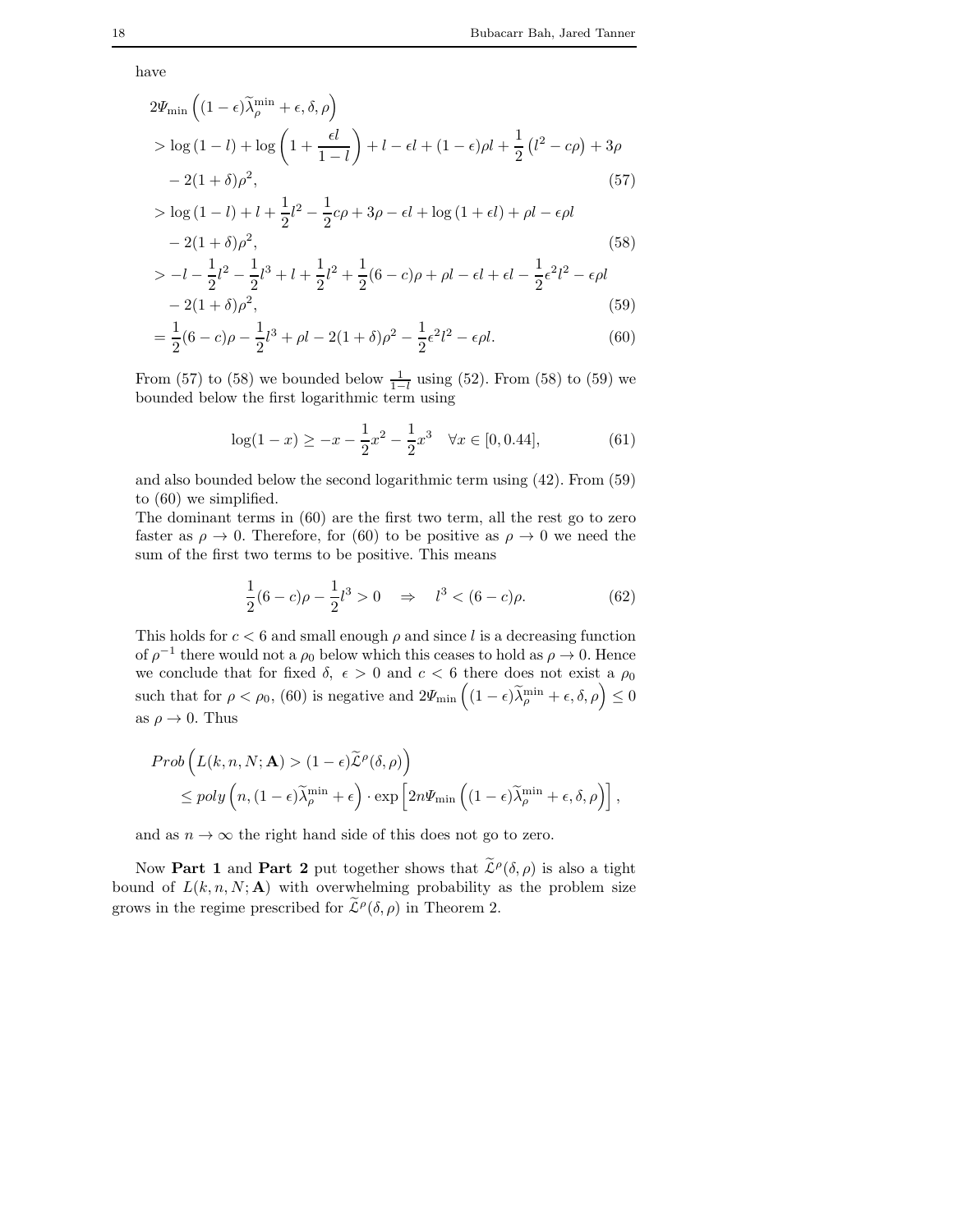### 3.2 Theorem 3

# 3.2.1 The upper bound,  $\widetilde{\mathfrak{u}}^{\delta}(\delta,\rho)$

*Proof* Define

$$
\widetilde{\lambda}_{\delta}^{\max}(\delta,\rho) := 1 + 3\rho + \rho\log\left(\frac{1}{\delta^2\rho^3}\right) + (1+\rho)\log\left[c\log\left(\frac{1}{\delta^2\rho^3}\right)\right].
$$

It follows from (5) that  $\widetilde{\mathcal{U}}^{\delta}(\delta,\rho) = \widetilde{\lambda}_{\delta}^{\max}(\delta,\rho) - 1$ . Bounding  $\widetilde{\mathcal{U}}^{\delta}(\delta,\rho)$  above by  $\widetilde{\mathcal{U}}^{\delta}(\delta,\rho)+\epsilon$  is equivalent to bounding  $\widetilde{\lambda}_{\delta}^{\max}$  above by  $\widetilde{\lambda}_{\delta}^{\max}+\epsilon$ . We first establish that for a slightly looser bound, with  $c > 1$ , the exponent  $\Psi_{\text{max}}\left(\widetilde{\lambda}_{\delta}^{\text{max}} + \epsilon, \delta, \rho\right)$ is negative and then verify that when multiplied by n it diverges to  $-\infty$  as n increases. We also show that for a slightly tighter bound, with  $c \leq \rho$ , the exponent  $\Psi_{\text{max}}\left(\tilde{\lambda}_{\delta}^{\text{max}} - \epsilon, \delta, \rho\right)$  is bounded from below by zero, and hence the bound  $\widetilde{\mathcal{U}}^{\delta}(\delta, \rho)$  cannot be improved using the inequality (17) from [5] We show, in two parts that for  $\rho$  fixed:

1. 
$$
\exists \delta_0, \epsilon > 0
$$
 and  $c > 1$  such that for  $\delta < \delta_0, \Psi_{\text{max}}\left(\widetilde{\lambda}_{\delta}^{\text{max}} + \epsilon, \delta, \rho\right) \leq 0;$   
2.  $\sharp \delta_0, \epsilon > 0$  and  $c \leq \rho$  such that for  $\delta < \delta_0, \Psi_{\text{max}}\left(\widetilde{\lambda}_{\delta}^{\text{max}} - \epsilon, \delta, \rho\right) \leq 0.$ 

which are proven separately in the two parts as follows.

Part 1:

$$
2\Psi_{\max}\left(\tilde{\lambda}_{\delta}^{\max} + \epsilon, \delta, \rho\right) = (1 + \rho)\log\left(\tilde{\lambda}_{\delta}^{\max} + \epsilon\right) - \rho\log(\rho) + \rho + 1 - \left(\tilde{\lambda}_{\delta}^{\max} + \epsilon\right) + \frac{2}{\delta}H(\delta\rho), \quad (63)
$$

by substituting  $\lambda_p^{\max} + \epsilon$  for  $\lambda$  in (13). We bound the Shannon entropy function above using the first bound of (19) and consolidate notation using  $u := \lambda_p^{\max} - 1$ , then (63) becomes

$$
2\Psi_{\max} \left( \tilde{\lambda}_{\delta}^{\max} + \epsilon, \delta, \rho \right)
$$
  
< 
$$
< (1 + \rho) \log [(1 + u) + \epsilon] - \rho \log \rho + \rho + 1 - (1 + u) - \epsilon
$$
  

$$
+ \frac{2}{\delta} \left[ -\delta \rho \log (\delta \rho) + \delta \rho \right],
$$
 (64)

$$
= (1+\rho)\log\left(1+u+\epsilon\right) + \rho\log\left(\frac{1}{\delta^2\rho^3}\right) + 3\rho - u - \epsilon.
$$
 (65)

From  $(64)$  to  $(65)$  we simplified. Next where u is not in the logarithmic term we replace it by  $\rho \log \left( \frac{1}{\delta^2 \rho^3} \right)$  $+ (1 + \rho) \log \left[ c \log \left( \frac{1}{\delta^2 \rho^3} \right) \right] + 3\rho$  to have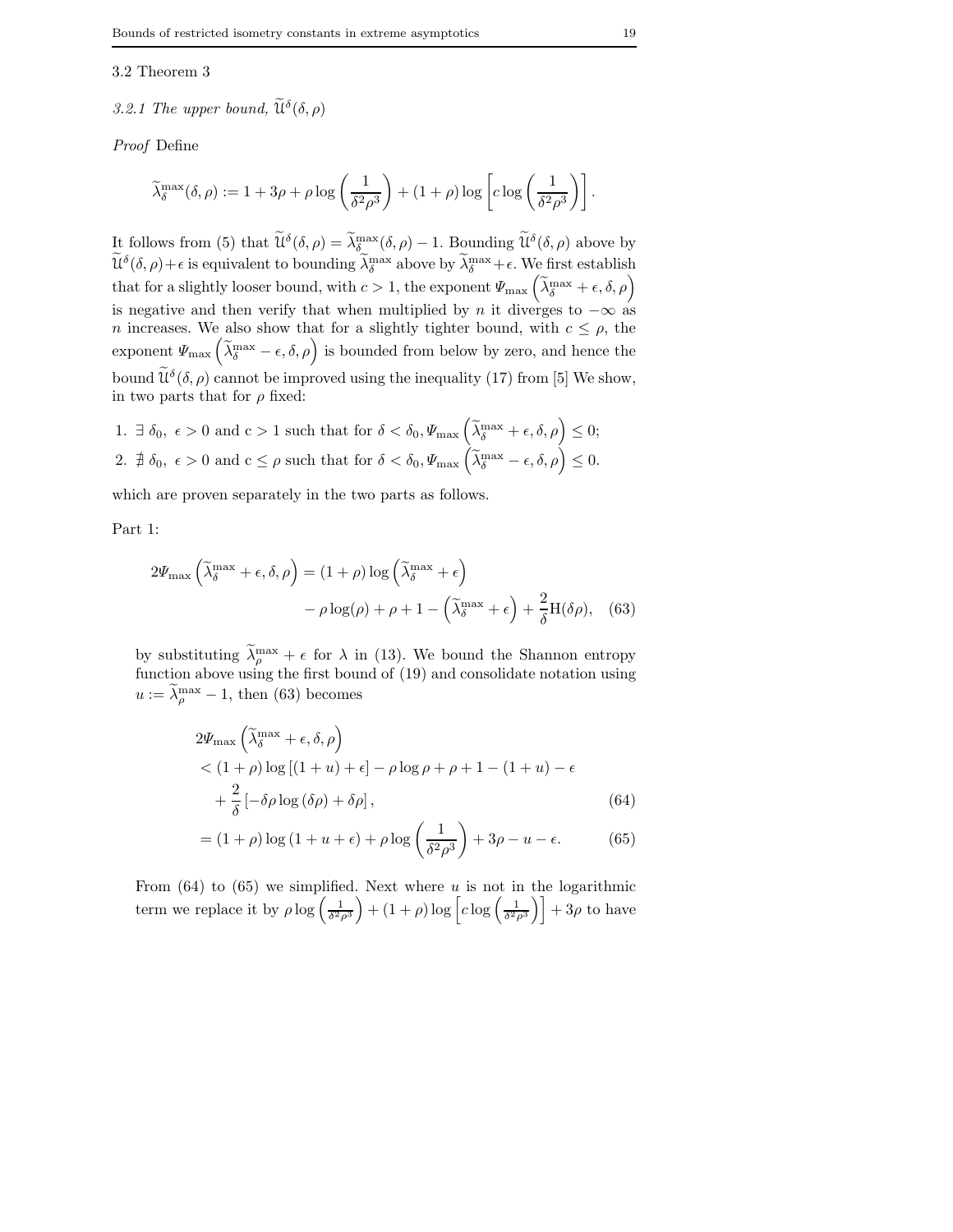$$
2\Psi_{\max}\left(\tilde{\lambda}_{\delta}^{\max} + \epsilon, \delta, \rho\right)
$$
  
< 
$$
\left(1 + \rho\right)\log\left(1 + u + \epsilon\right) + \rho\log\left(\frac{1}{\delta^2\rho^3}\right) + 3\rho - \rho\log\left(\frac{1}{\delta^2\rho^3}\right) - 3\rho
$$
  

$$
- (1 + \rho)\log\left[c\log\left(\frac{1}{\delta^2\rho^3}\right)\right] - \epsilon,
$$
 (66)

$$
= (1+\rho)\log(1+u+\epsilon) - \epsilon - (1+\rho)\log\left[c\log\left(\frac{1}{\delta^2\rho^3}\right)\right],
$$
 (67)

$$
= -\alpha(1+\rho) - \epsilon + (1+\rho)\log\left[\frac{1+u+\epsilon}{c\log\left(\frac{1}{\delta^2\rho^3}\right)}\right] + \alpha(1+\rho),\tag{68}
$$

$$
= -\alpha - \alpha \rho - \epsilon + (1 + \rho) \log \left[ \frac{1 + u + \epsilon}{c \log \left( \frac{1}{\delta^2 \rho^3} \right)} \right] + \alpha (1 + \rho) \log e, \tag{69}
$$

$$
\langle -\alpha + (1+\rho)\log\left[\frac{e^{\alpha}(1+u+\epsilon)}{c\log\left(\frac{1}{\delta^2\rho^3}\right)}\right].
$$
\n(70)

From  $(66)$  to  $(67)$  we simplified and from  $(67)$  to  $(68)$  we combined the logarithmic terms and to create a constant we add  $-\alpha(1+\rho)$  and  $\alpha(1+\rho)$  for a small positive constant  $0 < \alpha < 1$ . From (68) to (69) we rewrote  $\alpha(1+\rho)$ as  $\alpha(1+\rho)\log e$ . From (69) to (70) incorporated the second logarithmic term into the first one and we bounded above (69) by dropping the  $-\epsilon$  and  $-αρ.$ 

Equation (70) is clearly negative if the second term is negative, which is satisfied if the argument of the logarithm to be less than one. This leads to

$$
e^{-\alpha}c\log\left(\frac{1}{\delta^2\rho^3}\right) \ge u + 1 + \epsilon,\tag{71}
$$

where again substituting  $\rho \log \left( \frac{1}{\delta^2 \rho^3} \right)$  $+ (1+\rho) \log \log \left( \frac{1}{\delta^2 \rho^3} \right)$  $+ 3\rho$  for u and reordering the right hand side of (71) gives

$$
e^{-\alpha}c \log\left(\frac{1}{\delta^2 \rho^3}\right) \ge \log \log\left(\frac{1}{\delta^2 \rho^3}\right) + 1 + \epsilon
$$

$$
+ \rho \left[3 + \log\left(\frac{1}{\delta^2 \rho^3}\right) + \log \log\left(\frac{1}{\delta^2 \rho^3}\right)\right]. \quad (72)
$$

For small  $0 < \alpha < 1$  and  $c > 1$ , the left hand side of (72) is an unbounded strictly increasing function of  $\delta^{-1}$  growing exponentially faster than the right hand side of (72). Consequently there is a unique  $\delta_0$  for which the inequality (72) holds for fixed  $\rho$ ,  $\epsilon > 0$ ,  $c > 1$  and any  $\delta \le \delta_0$  and as a result making  $2\Psi_{\text{max}}\left(\widetilde{\lambda}_{\delta}^{\text{max}} + \epsilon, \delta, \rho\right) < 0.$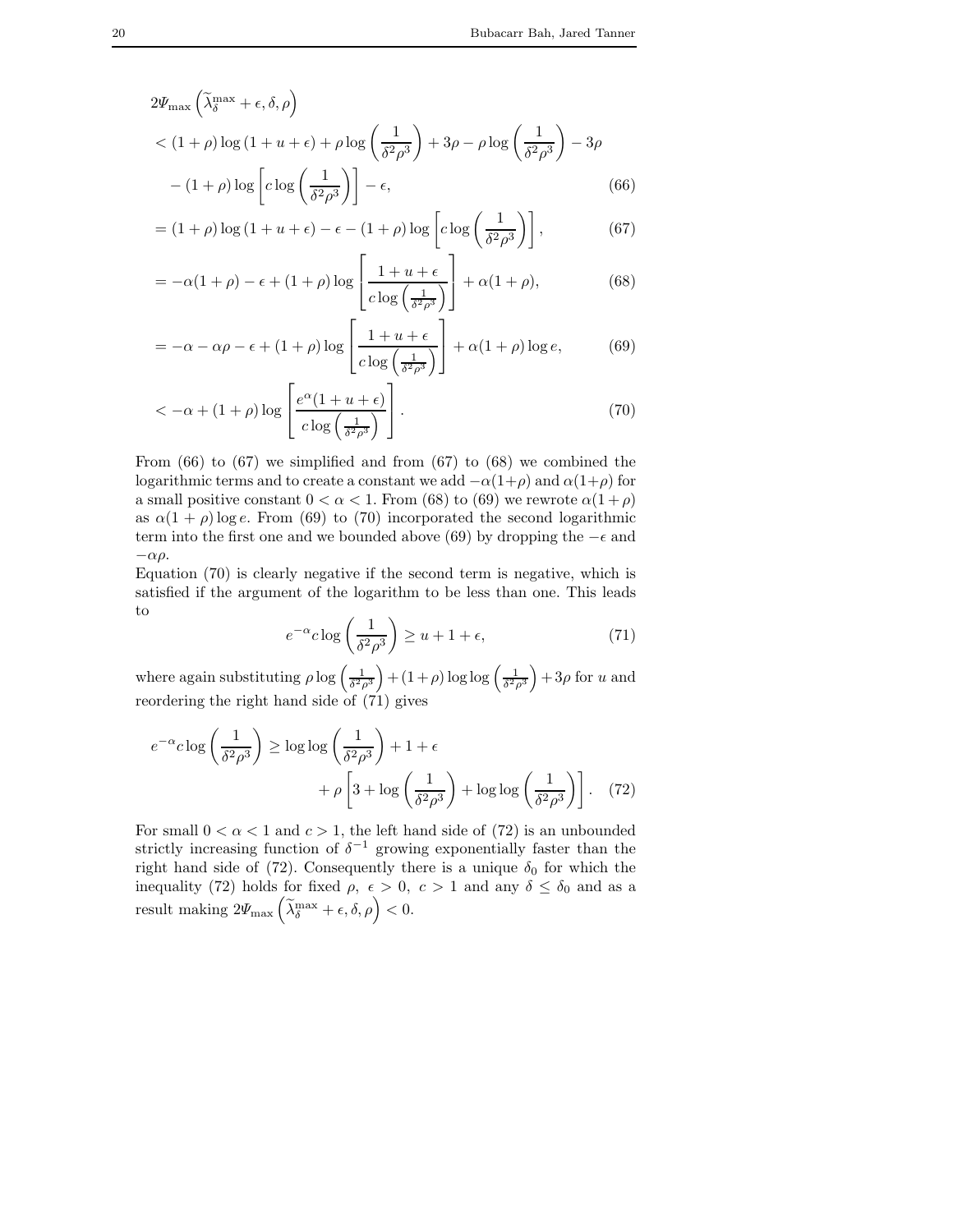Having established a negative bound from above and the  $\delta_0$  for which it is valid, it remains to show that  $n \cdot 2\Psi_{\text{max}}\left(\tilde{\lambda}_{\delta}^{\text{max}} + \epsilon, \delta, \rho\right) \to -\infty$  as  $(k, n, N) \rightarrow \infty$ , which verifies an exponential decay to zero of the bound  $(17)$  with n. This follows from the first term of the right hand side of  $(70)$ , giving a concluding bound  $n(-\alpha)$ . For  $\delta < \delta_0$  therefore

$$
Prob \left( U(k, n, N; \mathbf{A}) > \widetilde{\mathfrak{U}}^{\delta}(\delta, \rho) + \epsilon \right) \leq poly \left( n, \widetilde{\lambda}_{\delta}^{\max} + \epsilon \right) \cdot \exp \left( -\alpha n \right).
$$

The right hand side of which goes to zero as  $n \to \infty$ .

Part 2:

$$
2\Psi_{\max}\left(\tilde{\lambda}_{\delta}^{\max} - \epsilon, \delta, \rho\right) = (1 + \rho)\log\left(\tilde{\lambda}_{\delta}^{\max} - \epsilon\right)
$$

$$
- \rho\log(\rho) + \rho + 1 - \left(\tilde{\lambda}_{\delta}^{\max} - \epsilon\right) + \frac{2}{\delta}H(\delta\rho), \quad (73)
$$

by substituting  $\lambda_{\rho}^{\max} - \epsilon$  for  $\lambda$  in (13). We lower bound the Shannon entropy function using the second bound of (19) and consolidate notation using  $u := \lambda_{\delta}^{\max} - 1$ , then (73) becomes

$$
2\Psi_{\max} \left( \tilde{\lambda}_{\delta}^{\max} - \epsilon, \delta, \rho \right)
$$
  
>  $(1 + \rho) \log \left[ (1 + u) - \epsilon \right] - \rho \log \rho + \rho + 1 - (1 + u) + \epsilon$   
 $- 2\rho \log (\delta \rho) + \frac{2}{\delta} \left[ -\delta \rho \log (\delta \rho) + \delta \rho - \delta^2 \rho^2 \right],$  (74)

$$
= (1+\rho)\log(u+1-\epsilon) + \rho\log\left(\frac{1}{\delta^2\rho^3}\right) + 3\rho - u + \epsilon - 2\delta\rho^2,\tag{75}
$$

$$
= (1+\rho)\log(u+1-\epsilon) + \rho\log\left(\frac{1}{\delta^2\rho^3}\right) + 3\rho - \rho\log\left(\frac{1}{\delta^2\rho^3}\right) - 3\rho
$$

$$
- (1+\rho)\log\left[c\log\left(\frac{1}{\delta^2\rho^3}\right)\right] + \epsilon - 2\delta\rho^2,
$$
 (7)

$$
-(1+\rho)\log\left[c\log\left(\frac{1}{\delta^2\rho^3}\right)\right]+\epsilon-2\delta\rho^2,\tag{76}
$$

$$
= (1+\rho)\log(u+1-\epsilon) - (1+\rho)\log\left[c\log\left(\frac{1}{\delta^2\rho^3}\right)\right] + \epsilon - 2\delta\rho^2, \quad (77)
$$

$$
= \epsilon + (1+\rho)\log\left[\frac{1+u-\epsilon}{c\log\left(\frac{1}{\delta^2\rho^3}\right)}\right] - 2\delta\rho^2.
$$
 (78)

From  $(74)$  to  $(75)$  we simplified. Then from  $(75)$  to  $(76)$  we replace u by  $\rho \log \left( \frac{1}{\delta^2 \rho^3} \right)$  $\left(1+\rho\right)\log\left[c\log\left(\frac{1}{\delta^2\rho^3}\right)\right]+3\rho$  where u is not in the logarithmic term. From (76) to (77) we simplified and from (77) to (78) we combined the logarithmic terms.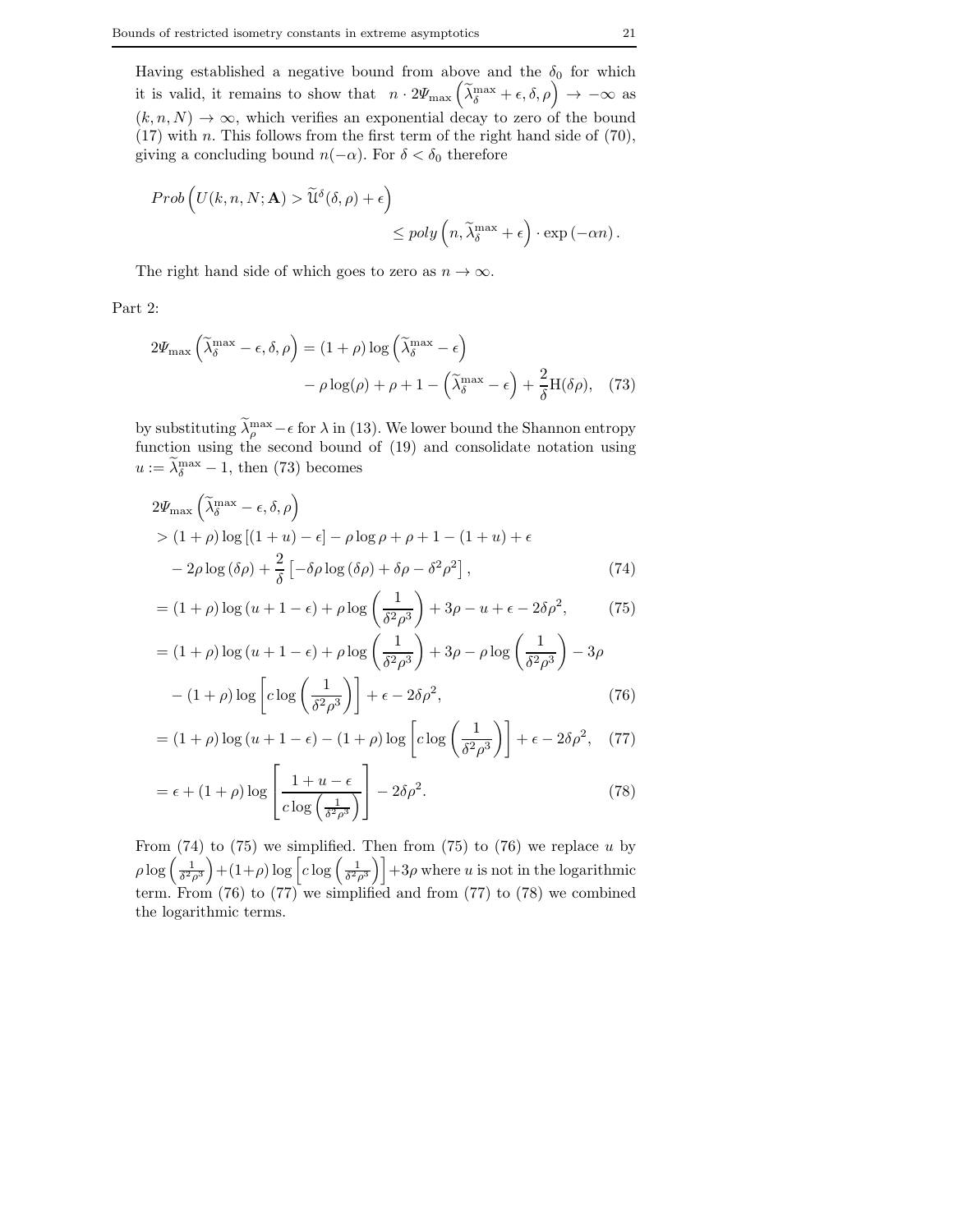The last term in (78) obviously goes to zero as  $\delta \to 0$ , then for the expression to remain positive we need to know how the dominant term, which is the second term, behaves. For this term to be nonnegative as  $\delta \to 0$  for fixed  $\rho$  we need the argument of the logarithmic to be greater than or equal to 1 which means the following.

$$
u + 1 + \epsilon \geq c \log \left( \frac{1}{\delta^2 \rho^3} \right).
$$

Therefore substituting for  $u$  we have

$$
\rho \log \left( \frac{1}{\delta^2 \rho^3} \right) + (1 + \rho) \log \left[ c \log \left( \frac{1}{\delta^2 \rho^3} \right) \right] + 3\rho + 1 + \epsilon \geq c \log \left( \frac{1}{\delta^2 \rho^3} \right),
$$

Then we expand the second logarithmic term and rearrange to get

$$
(\rho - c)\log\left(\frac{1}{\delta^2 \rho^3}\right) + (1 + \rho)\log\left[c\log\left(\frac{1}{\delta^2 \rho^3}\right)\right] + 3\rho + 1 + \epsilon \ge 0. \tag{79}
$$

Inequality (79) is always true for fixed  $\rho$  and  $c < \rho$  as  $\delta \to 0$ . Therefore, we conclude that there does not exists  $\delta_0$  such that for any  $\rho$  fixed and  $\epsilon > 0$ for  $\delta < \delta_0$  (78) is negative and  $2\Psi_{\text{max}}\left(\tilde{\lambda}_{\delta}^{\text{max}} - \epsilon, \delta, \rho\right) < 0$  as  $\delta \to 0$ . Thus

$$
Prob \left( U(k, n, N; \mathbf{A}) > \widetilde{\mathbf{u}}^{\delta}(\delta, \rho) - \epsilon \right) \leq poly \left( n, \widetilde{\lambda}_{\delta}^{\max} - \epsilon \right) \cdot \exp \left[ 2n \Psi_{\max} \left( \widetilde{\lambda}_{\delta}^{\max} - \epsilon, \delta, \rho \right) \right],
$$

and as  $n \to \infty$  the right hand side of this does not necessarily go to zero.

Now **Part 1** and **Part 2** put together shows that  $\widetilde{\mathcal{U}}^{\delta}(\delta,\rho)$  is also a tight upper bound of  $U(k, n, N; A)$  with overwhelming probability as the problem size grows in the regime prescribed for  $\widetilde{\mathcal{U}}^{\delta}(\delta, \rho)$  in Theorem 3.

# 3.2.2 The lower bound,  $\widetilde{\mathcal{L}}^{\delta}(\delta, \rho)$

*Proof* Define

$$
\widetilde{\lambda}_{\delta}^{\min}(\delta,\rho) := \exp\left(-\frac{3\rho + c}{1-\rho}\right) \cdot \left(\delta^2 \rho^3\right)^{\frac{\rho}{1-\rho}}, \quad \Rightarrow \quad \widetilde{\mathcal{L}}^{\delta}(\delta,\rho) = 1 - \widetilde{\lambda}_{\delta}^{\min}(\delta,\rho)
$$

as from (6). Bounding  $\tilde{\mathcal{L}}^{\delta}(\delta,\rho)$  above by  $(1+\epsilon)\tilde{\mathcal{L}}^{\delta}(\delta,\rho)$  is equivalent to bounding  $\lambda_{\delta}^{\min}$  above by  $(1+\epsilon)\lambda_{\delta}^{\min} - \epsilon$ . We first establish for a slightly looser bound, with  $c > 1$ , the exponent  $\Psi_{\min} \left( (1 + \epsilon) \widetilde{\lambda}_{\delta}^{\min} - \epsilon, \delta, \rho \right)$  is negative and then verify that when multiplied by n it diverges to  $-\infty$  as n increases. We also show that for a slightly tighter bound, with  $c < 1$ , the exponent  $\Psi_{\min}$   $((1 - \epsilon)\widetilde{\lambda}_{\delta}^{\min} + \epsilon, \delta, \rho)$  is bounded from below by zero, and hence the bound  $\tilde{\mathcal{L}}^{\delta}(\delta, \rho)$  cannot be improved using the inequality (18) from [5]. We show, in two parts that for  $\rho$  fixed: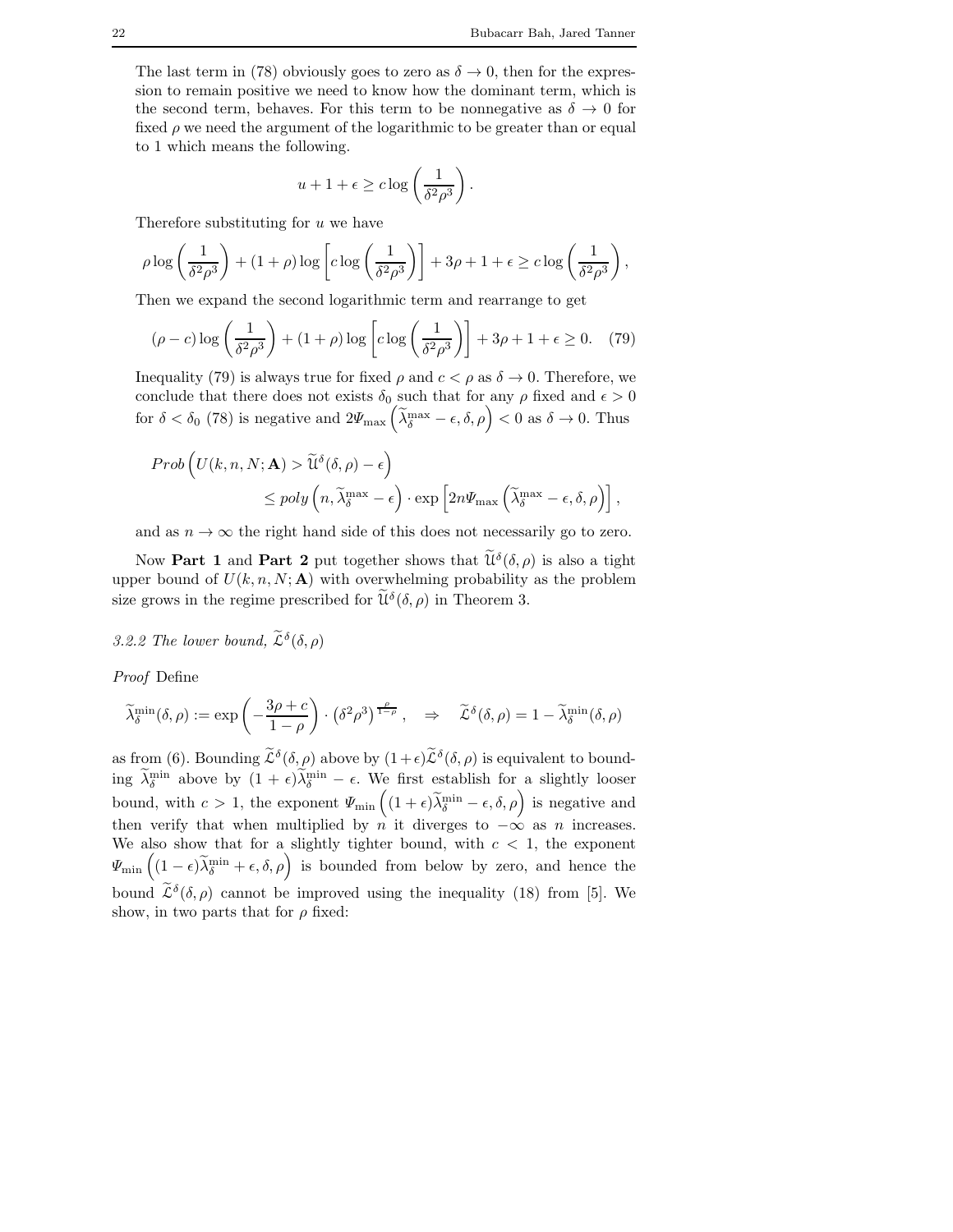1.  $\exists \delta_0, \epsilon > 0 \text{ and } c > 1 \text{ such that for } \delta < \delta_0, \Psi_{\min}\left( (1+\epsilon)\widetilde{\lambda}_\delta^{\min} - \epsilon, \delta, \rho \right) \leq 0;$ 2.  $\sharp \delta_0, \epsilon > 0$  and  $c < 1$  such that for  $\delta < \delta_0, \Psi_{\min} \left( (1 - \epsilon) \widetilde{\lambda}_\delta^{\min} + \epsilon, \delta, \rho \right) \leq 0$ ,

which are proven separately in the two parts as follows.

Part 1:

$$
2\Psi_{\min}\left((1+\epsilon)\widetilde{\lambda}_{\delta}^{\min}-\epsilon,\delta,\rho\right) = 2H(\rho) + (1-\rho)\log\left((1+\epsilon)\widetilde{\lambda}_{\delta}^{\min}-\epsilon\right) + \rho\log(\rho) - \rho + 1 - \left((1+\epsilon)\widetilde{\lambda}_{\delta}^{\min}-\epsilon\right) + \frac{2}{\delta}H(\delta\rho),\quad(80)
$$

by substituting  $(1 + \epsilon)\lambda_{\delta}^{\min} - \epsilon$  for  $\lambda$  in (12). We now upper bound the Shannon entropy terms using the first bound of (19) and factor out  $\lambda_{\delta}^{\min}$ for (80) to become

$$
2\Psi_{\min}\left((1+\epsilon)\tilde{\lambda}_{\delta}^{\min} - \epsilon, \delta, \rho\right)
$$
  

$$
< 2\left[-\rho \log \rho + \rho - \rho^{2}\right] + (1-\rho) \log\left(\tilde{\lambda}_{\delta}^{\min}\right) - (1+\epsilon)\tilde{\lambda}_{\delta}^{\min} + \epsilon + 1 - \rho
$$
  

$$
+ \rho \log \rho + (1-\rho) \log\left[\frac{(1+\epsilon)\tilde{\lambda}_{\delta}^{\min} - \epsilon}{\tilde{\lambda}_{\delta}^{\min}}\right] + \frac{2}{\delta}\left[-\rho \log\left(\delta\rho\right) + \delta\rho\right], \quad (81)
$$
  

$$
= (1-\rho) \log\left(\tilde{\lambda}_{\delta}^{\min}\right) - (1+\epsilon)\tilde{\lambda}_{\delta}^{\min} + \epsilon + (1-\rho) \log\left[(1+\epsilon) - \frac{\epsilon}{\tilde{\lambda}_{\delta}^{\min}}\right]
$$
  

$$
+ \rho \log\left(\frac{1}{\delta^{2}\rho^{3}}\right) + 3\rho + 1. \quad (82)
$$

From (81) to (82) we simplified. Using the fact that by the definition of  $\widetilde{\mathcal{L}}^{\delta}(\delta, \rho)$  in (6)

$$
\log\left(\widetilde{\lambda}_{\delta}^{\min}\right) = -\frac{\rho}{1-\rho}\log\left(\frac{1}{\delta^2\rho^3}\right) - \frac{3\rho + c}{1-\rho},
$$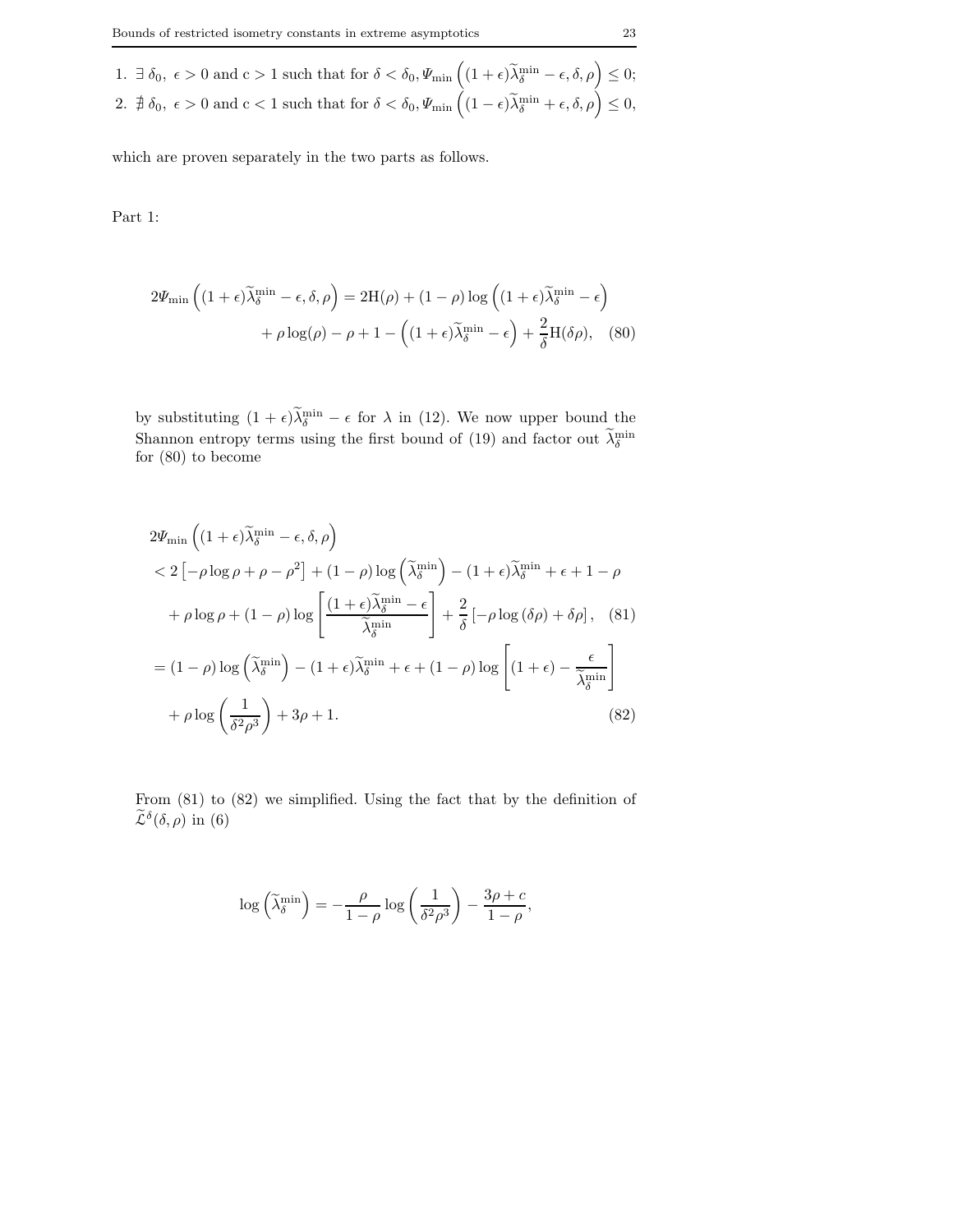we substitute this in (82) for  $\log\left(\widetilde{\lambda}_{\delta}^{\min}\right)$  to get

$$
2\Psi_{\min}\left((1+\epsilon)\widetilde{\lambda}_{\delta}^{\min} - \epsilon, \delta, \rho\right)
$$
  
< 
$$
< (1-\rho)\left[-\frac{\rho}{1-\rho}\log\left(\frac{1}{\delta^2\rho^3}\right) - \frac{3\rho + c}{1-\rho}\right] - (1+\epsilon)\widetilde{\lambda}_{\delta}^{\min} + \epsilon
$$
  

$$
+ (1-\rho)\log\left[(1+\epsilon) - \frac{\epsilon}{\widetilde{\lambda}_{\delta}^{\min}}\right] + \rho\log\left(\frac{1}{\delta^2\rho^3}\right) + 3\rho + 1,
$$
 (83)

$$
= -\rho \log \left( \frac{1}{\delta^2 \rho^3} \right) - 3\rho - c - (1 + \epsilon) \tilde{\lambda}_{\delta}^{\min} + \epsilon + \rho \log \left( \frac{1}{\delta^2 \rho^3} \right)
$$

$$
+ (1 - \rho) \log \left[ (1 + \epsilon) - \frac{\epsilon}{\tilde{\lambda}_{\delta}^{\min}} \right] + 3\rho + 1,
$$
(84)

$$
= (1 - \rho) \log \left[ (1 + \epsilon) - \frac{\epsilon}{\widetilde{\lambda}_{\delta}^{\min}} \right] - \widetilde{\lambda}_{\delta}^{\min} - \epsilon \widetilde{\lambda}_{\delta}^{\min} - (c - 1) + \epsilon. \tag{85}
$$

From (83) to (84) we expanded the brackets and from (84) to (85) we simplified. Now we consolidate notation using  $l := 1 - \lambda_{\delta}^{\min}$  and substituting this in (85) we have

$$
2\Psi_{\min}\left((1+\epsilon)\widetilde{\lambda}_{\delta}^{\min} - \epsilon, \delta, \rho\right)
$$
  
< 
$$
\left((1-\rho)\log\left[(1+\epsilon) - \frac{\epsilon}{1-l}\right] - (1-l) - \epsilon(1-l) - (c-1) + \epsilon,\right)
$$
 (86)

$$
= -(c-1) + (1 - \rho) \log \left( 1 - \frac{\epsilon l}{1 - l} \right) - (1 - l) + \epsilon l,
$$
\n(87)

$$
\langle -(c-1) + \epsilon l - (1-\rho) \frac{\epsilon l}{1-l} - (1-l), \tag{88}
$$

$$
= -\frac{1}{2}(c-1) - \frac{1}{2}(c-1) + \epsilon l.
$$
\n(89)

From (86) to (87) we simplified and from (87) to (88) we bounded above the logarithmic term using the first bound of (51). From (88) to (89) we dropped the third and fourth terms, which are negative, and split the leading term into half. Inequality (89) can be further bounded by  $-(c-1)/2$ (which will be negative if  $c > 1$ ) by choosing  $\epsilon$  to be less than  $(c - 1)/2$ and noting that  $l \in (0, 1]$ .

Having established a negative bound from above and the  $\delta_0$  for which it is valid, it remains to show that  $n \cdot 2\Psi_{\min} \left( (1+\epsilon)\widetilde{\lambda}_{\delta}^{\min} - \epsilon, \delta, \rho \right) \to -\infty$  as  $(k, n, N) \rightarrow \infty$ , which verifies an exponential decay to zero of the bound  $(18)$  with n. This follows from the first term of the right hand side of  $(89)$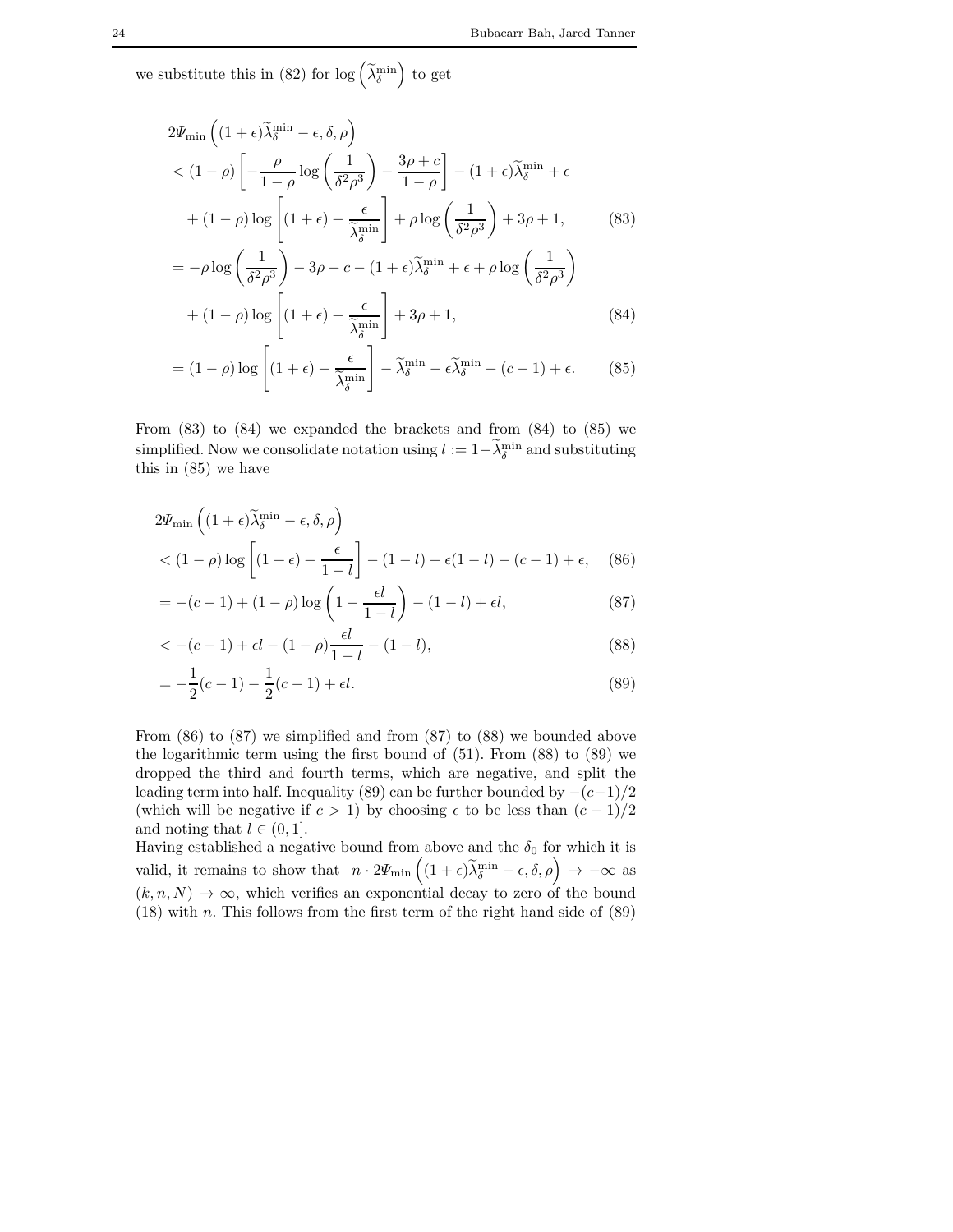giving a concluding bound  $-\frac{1}{2}(c-1)n$ . For  $\delta < \delta_0$  therefore

$$
Prob\left(L(k, n, N; \mathbf{A}) > (1 + \epsilon)\widetilde{\mathcal{L}}^{\delta}(\delta, \rho)\right)
$$
  

$$
\leq poly\left(n, (1 + \epsilon)\widetilde{\lambda}_{\delta}^{\min} - \epsilon\right) \cdot \exp\left[-\frac{(c - 1)n}{2}\right].
$$

The right hand side of which goes to zero as  $n \to \infty$ .

Part 2:

$$
2\Psi_{\min}\left((1-\epsilon)\widetilde{\lambda}_{\delta}^{\min}+\epsilon,\delta,\rho\right) = 2H(\rho) + (1-\rho)\log\left((1-\epsilon)\widetilde{\lambda}_{\delta}^{\min}+\epsilon\right) + \rho\log(\rho) - \rho + 1 - \left((1-\epsilon)\widetilde{\lambda}_{\delta}^{\min}+\epsilon\right) + \frac{2}{\delta}H(\delta\rho),\tag{90}
$$

by substituting  $(1 - \epsilon)\tilde{\lambda}_{\delta}^{\min} + \epsilon$  for  $\lambda$  in (12). Next we bound the Shannon entropy functions from below using the second bound in (19) to give

$$
2\Psi_{\min}\left((1-\epsilon)\widetilde{\lambda}_{\delta}^{\min}+\epsilon,\delta,\rho\right)
$$
  
> 2\left[-\rho\log\rho+\rho-\rho^{2}\right]+(1-\rho)\log\left(\widetilde{\lambda}\_{\delta}^{\min}\right)-(1-\epsilon)\widetilde{\lambda}\_{\delta}^{\min}+1-\epsilon  
+\rho\log\rho-\rho+(1-\rho)\log\left[\frac{(1-\epsilon)\widetilde{\lambda}\_{\delta}^{\min}+\epsilon}{\widetilde{\lambda}\_{\delta}^{\min}}\right]  
+\frac{2}{\delta}\left[-\rho\log\left(\delta\rho\right)+\delta\rho-\delta^{2}\rho^{2}\right],\qquad(91)  
=(1-\rho)\log\left(\widetilde{\lambda}\_{\delta}^{\min}\right)-(1-\epsilon)\widetilde{\lambda}\_{\delta}^{\min}-\epsilon+(1-\rho)\log\left[(1-\epsilon)+\frac{\epsilon}{\widetilde{\lambda}\_{\delta}^{\min}}\right]  
+\rho\log\left(\frac{1}{\delta^{2}\rho^{3}}\right)+3\rho+1-2(1+\delta)\rho^{2}.\qquad(92)

From (91) to (92) we simplified. Using the fact that by the definition of  $\widetilde{\mathcal{L}}^{\delta}(\delta, \rho)$  in (6)

$$
\log\left(\widetilde{\lambda}_\delta^{\min}\right) = -\frac{\rho}{1-\rho}\log\left(\frac{1}{\delta^2\rho^3}\right) - \frac{3\rho + c}{1-\rho},
$$

we substitute this in (92) for  $\log\left(\widetilde{\lambda}_{\delta}^{\min}\right)$  to get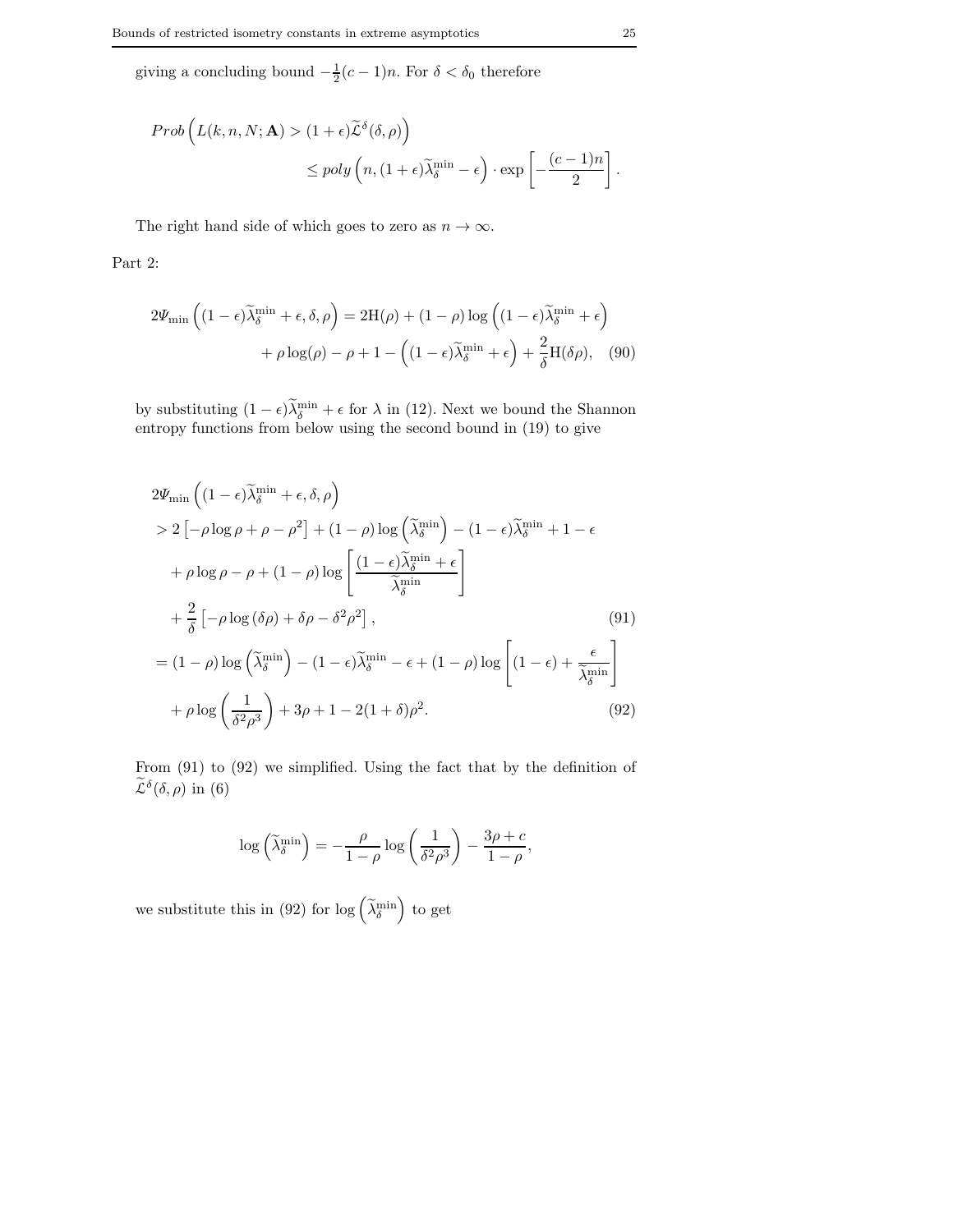$$
2\Psi_{\min}\left((1-\epsilon)\tilde{\lambda}_{\delta}^{\min}+\epsilon,\delta,\rho\right)
$$
  
>  $(1-\rho)\left[-\frac{\rho}{1-\rho}\log\left(\frac{1}{\delta^2\rho^3}\right)-\frac{3\rho+c}{1-\rho}\right]-(1-\epsilon)\tilde{\lambda}_{\delta}^{\min}-\epsilon+3\rho$   
+  $(1-\rho)\log\left[(1-\epsilon)+\frac{\epsilon}{\tilde{\lambda}_{\delta}^{\min}}\right]+\rho\log\left(\frac{1}{\delta^2\rho^3}\right)+1-2(1+\delta)\rho^2$ , (93)  
=  $-\rho\log\left(\frac{1}{\delta^2\rho^3}\right)-3\rho-c-(1-\epsilon)\tilde{\lambda}_{\delta}^{\min}-\epsilon+\rho\log\left(\frac{1}{\delta^2\rho^3}\right)$   
+  $(1-\rho)\log\left[(1-\epsilon)+\frac{\epsilon}{\tilde{\lambda}_{\delta}^{\min}}\right]+3\rho+1-2(1+\delta)\rho^2$ , (94)  
=  $(1-\rho)\log\left[(1-\epsilon)+\frac{\epsilon}{\tilde{\lambda}_{\delta}^{\min}}\right]-\tilde{\lambda}_{\delta}^{\min}+\epsilon\tilde{\lambda}_{\delta}^{\min}-\epsilon+1-c$   
-  $2(1+\delta)\rho^2$ . (95)

From  $(93)$  to  $(94)$  we expanded the brackets and from  $(94)$  to  $(95)$  we simplified. Now we consolidate notation using  $l := 1 - \lambda_{\delta}^{\min}$  and substituting this in (95) we have

$$
2\Psi_{\min}\left((1-\epsilon)\widetilde{\lambda}_{\delta}^{\min}+\epsilon,\delta,\rho\right)
$$
  
>  $(1-\rho)\log\left[(1-\epsilon)+\frac{\epsilon}{1-l}\right]-(1-l)+\epsilon(1-l)-\epsilon+1-c$   
 $-2(1+\delta)\rho^2,$  (96)

$$
= (1 - \rho) \log \left( 1 + \frac{\epsilon l}{1 - l} \right) + l - c - \epsilon l - 2(1 + \delta)\rho^2, \tag{97}
$$

$$
> (1 - \rho) \log (1 + \epsilon l) + l - c - \epsilon l - 2(1 + \delta)\rho^2,\tag{98}
$$

$$
> (1-\rho)\left(\epsilon l - \frac{1}{2}\epsilon^2 l^2\right) + l - c - \epsilon l - 2(1+\delta)\rho^2,\tag{99}
$$

$$
= \epsilon l - \frac{1}{2} \epsilon^2 l^2 - \epsilon \rho l + \frac{1}{2} \epsilon^2 \rho l^2 + l - c - \epsilon l - 2\rho^2 - 2\delta \rho^2, \tag{100}
$$

$$
= l - c - 2\rho^2 - \epsilon l - \epsilon \rho l - \frac{1}{2}\epsilon^2 l^2 + \frac{1}{2}\epsilon^2 \rho l^2 - 2\delta \rho^2.
$$
 (101)

We simplified from (96) to (97) and from (97) to (98) we bounded below  $\frac{1}{1-l}$  using the bound of (52). From (98) to (99) we bounded below the logarithmic term using the bound of (42). From (99) to (100) we expanded the brackets and from (100) to (101) we simplified.

The leading terms of  $(101)$  are the first three and l is strictly increasing as  $\delta^{-1}$  approaches 1. If  $c < 1$ , there will be some values of  $\rho$  for which (101) will always be positive as  $\delta \to 0$ . Thus there does not exist any  $\delta_0$  such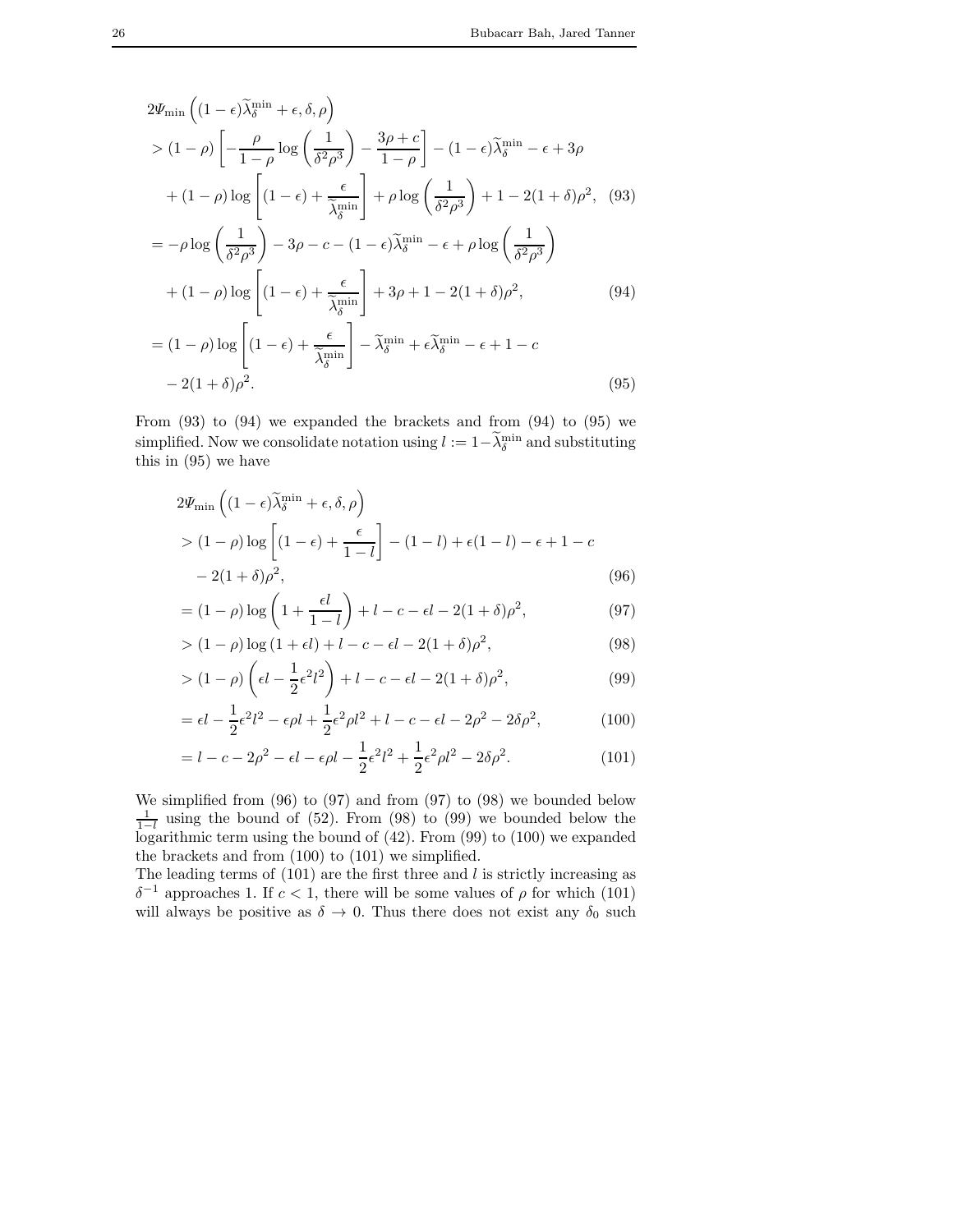that for any  $\rho$  fixed,  $\epsilon > 0$ ,  $c < 1$  and  $\delta < \delta_0$ , (101) becomes negative. Thus

$$
Prob\left(L(k, n, N; \mathbf{A}) > (1 - \epsilon)\widetilde{\mathcal{L}}^{\delta}(\delta, \rho)\right)
$$
  
\$\leq\$ poly  $\left(n, (1 - \epsilon)\widetilde{\lambda}_{\delta}^{\min} + \epsilon\right) \cdot \exp\left[2n\Psi_{\min}\left((1 - \epsilon)\widetilde{\lambda}_{\delta}^{\min} + \epsilon, \delta, \rho\right)\right],$$ 

and as  $n \to \infty$  the right hand side of this does not necessarily go to zero.

Now **Part 1** and **Part 2** put together shows that  $\tilde{\mathcal{L}}^{\delta}(\delta, \rho)$  is also a tight bound of  $L(k, n, N; A)$  with overwhelming probability as the sample size grows in the regime prescribed for  $\tilde{\mathcal{L}}^{\delta}(\delta, \rho)$  in Theorem 3.

### 3.3 Theorem 4

3.3.1 The upper bound,  $\widetilde{\mathfrak{U}}^{\gamma}(\delta, \rho_{\gamma}(\delta))$ 

*Proof* To simplify notation we will use  $\rho$  for  $\rho_{\gamma}(\delta)$  in the proof. Lets define

$$
\widetilde{\lambda}_{\gamma}^{\max}(\delta,\rho) := 1 + \sqrt{2\rho \log \left(\frac{1}{\delta^2 \rho^3}\right) + 6\rho} + c_u \left[2\rho \log \left(\frac{1}{\delta^2 \rho^3}\right) + 6\rho\right].
$$

It follows from (7) that  $\widetilde{\mathfrak{U}}^{\gamma}(\delta,\rho) = \widetilde{\lambda}_{\gamma_{\alpha}}^{\max}(\delta,\rho) - 1$ . Bounding  $\widetilde{\mathfrak{U}}^{\gamma}(\delta,\rho)$  above by  $\widetilde{\mathfrak{U}}^{\gamma}(\delta,\rho)+\epsilon$  is equivalent to bounding  $\widetilde{\lambda}_{\gamma}^{\max}$  above by  $\widetilde{\lambda}_{\gamma}^{\max}+\epsilon$ . We first establish that for a slightly looser bound, with  $c_u > 1/3$ , the exponent  $\varPsi_{\text{max}}\left(\widetilde{\lambda}_{\gamma}^{\text{max}} + \epsilon, \delta, \rho\right)$ is negative and then verify that when multiplied by n it diverges to  $-\infty$  as *n* increases. We also show that for a slightly tighter bound, with  $c_u \leq 1/5$ , the exponent  $\Psi_{\text{max}}\left(\tilde{\lambda}_{\gamma}^{\text{max}}-\epsilon,\delta,\rho\right)$  is bounded from below by zero, and hence the bound  $\widetilde{\mathfrak{U}}^{\gamma}(\delta,\rho)$  cannot be improved using the inequality (17) from [5]. We show, in two parts that for  $\gamma > \gamma_0$  fixed:

1.  $\exists \delta_0, \epsilon > 0 \text{ and } c_u > 1/3 \text{ such that for } \delta < \delta_0, \Psi_{\text{max}}\left(\widetilde{\lambda}_{\gamma}^{\text{max}} + \epsilon, \delta, \rho\right) \leq 0;$ 2.  $\sharp \delta_0, \epsilon > 0$  and  $c_u \leq 1/5$  such that for  $\delta < \delta_0, \Psi_{\text{max}}(\widetilde{\lambda}_{\gamma}^{\text{max}} - \epsilon, \delta, \rho) \leq 0$ .

which are proven separately in the two parts.

Part 1:

$$
2\Psi_{\max}\left(\tilde{\lambda}_{\gamma}^{\max} + \epsilon, \delta, \rho\right) = (1 + \rho)\log\left(\tilde{\lambda}_{\gamma}^{\max} + \epsilon\right) - \rho\log\left(\rho\right) + \rho + 1 - \tilde{\lambda}_{\gamma}^{\max} - \epsilon + \frac{2}{\delta}H\left(\delta\rho\right), \quad (102)
$$

by substituting  $\lambda_{\gamma}^{\max} + \epsilon$  for  $\lambda$  in the definition of  $\Psi_{\max}(\lambda, \delta, \rho)$  in (13).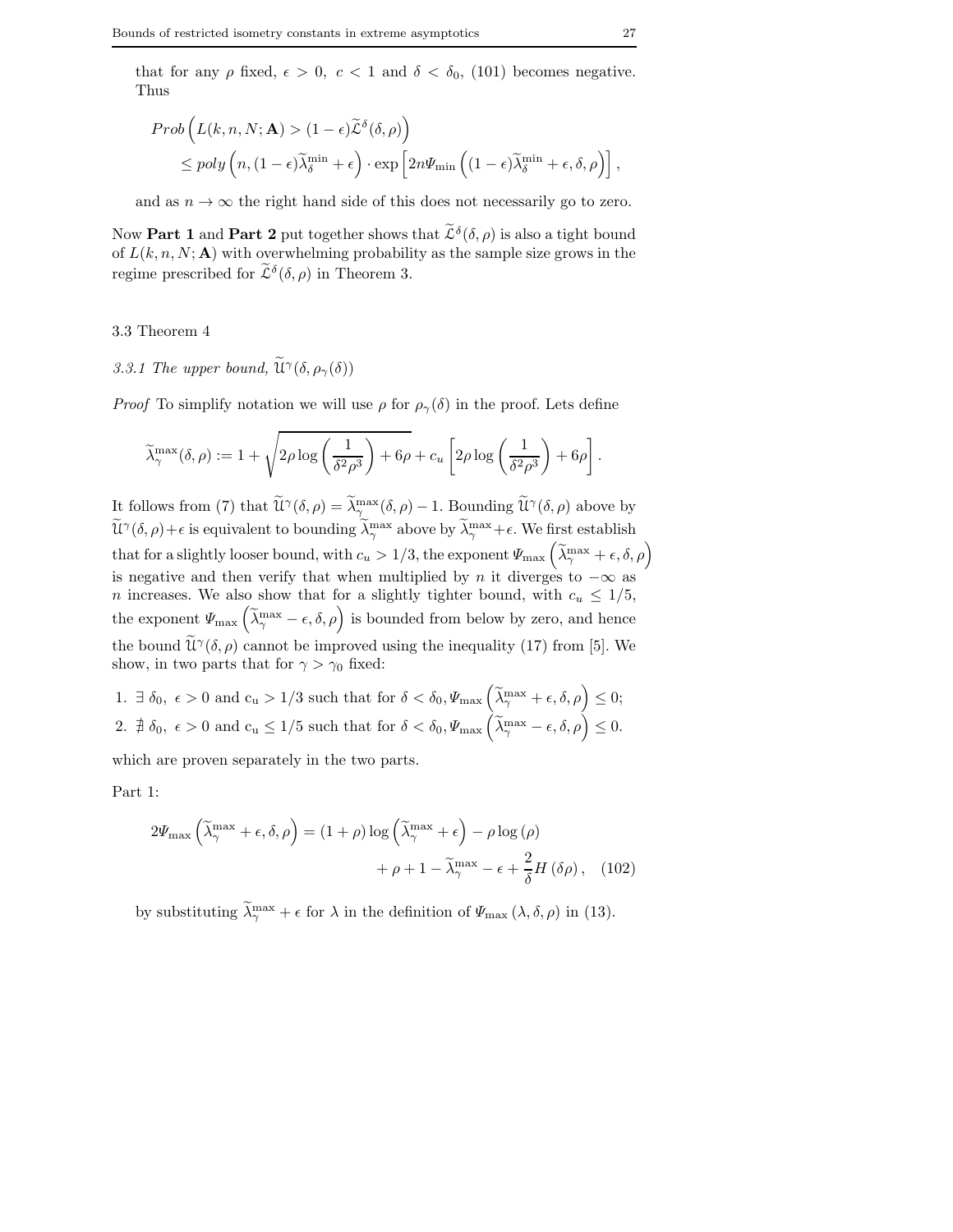Now letting  $u = \tilde{\lambda}_{\gamma}^{\max} - 1$  and substituting this in (102) and upper bounding the Shannon entropy term using the first bound of (19) gives (103) below

$$
2\Psi_{\max}\left(\tilde{\lambda}_{\gamma}^{\max} + \epsilon, \delta, \rho\right)
$$
  
< 
$$
< (1 + \rho)\log(1 + u + \epsilon) - \rho\log(\rho) + \rho + 1 - (1 + u) - \epsilon
$$
  

$$
+ \frac{2}{\delta}\left[-\delta\rho\log(\delta\rho) + \delta\rho\right],
$$
 (103)

$$
= \log(1+u+\epsilon) + \rho \log(1+u+\epsilon) - u - \epsilon + \rho \log\left(\frac{1}{\delta^2 \rho^3}\right) + 3\rho, \quad (104)
$$

$$
= \log(1+u) + \log\left(1+\frac{\epsilon}{1+u}\right) + \rho\log(1+u+\epsilon) - u - \epsilon
$$

$$
+ \rho\log\left(\frac{1}{\delta^2\rho^3}\right) + 3\rho,
$$
(105)

$$
\langle -u + u - \frac{1}{2}u^2 + \frac{1}{3}u^3 + \rho \log\left(\frac{1}{\delta^2 \rho^3}\right) + 3\rho + \rho \log(1 + u + \epsilon) - \epsilon
$$
  
+ log (1 +  $\epsilon$ ), (106)

$$
\langle -\frac{1}{2}u^2 + \frac{1}{3}u^3 + \rho \log\left(\frac{1}{\delta^2 \rho^3}\right) + 3\rho + \rho \log(1 + u + \epsilon) - \epsilon + \epsilon. \tag{107}
$$

From (103) to (104) we expanded the  $(1 + \rho)$  in the first term and simplified while from (104) to (105) we expanded the first logarithmic term. From (105) to (106) we bounded above  $log(1+u)$  and  $\frac{1}{1+u}$  using the second bound of (28) and the bound of (29) respectively. Then from (106) to (107) we simplified and bounded above  $log(1 + \epsilon)$  using the first bound of (28).  $+ 6\rho$  which means  $u = \sqrt{x} + c_u x$ . We simplify (107)

Let  $x = 2\rho \log \left( \frac{1}{\delta^2 \rho^3} \right)$ and replace the sum of the second two terms by  $\frac{1}{2}x$  and u in the first two terms by  $\sqrt{x} + c_u x$  to get

$$
2\Psi_{\max} \left( \tilde{\lambda}_{\gamma}^{\max} + \epsilon, \delta, \rho \right)
$$
  
\n
$$
< -\frac{1}{2} \left( \sqrt{x} + c_u x \right)^2 + \frac{1}{3} \left( \sqrt{x} + c_u x \right)^3 + \frac{1}{2} x + \rho \log(1 + u + \epsilon), \qquad (108)
$$
  
\n
$$
= -\frac{1}{2} x - c_u x^{3/2} - \frac{1}{2} c_u^2 x^2 + \frac{1}{3} x^{3/2} + c_u x^2 + c_u^2 x^{5/2} + \frac{1}{3} c_u^3 x^3 + \frac{1}{2} x
$$
  
\n
$$
+ \rho \log(1 + u + \epsilon), \qquad (109)
$$
  
\n
$$
= -\left( c_u - \frac{1}{3} \right) x^{3/2} + c_u x^2 - \frac{1}{2} c_u^2 x^2 + c_u^2 x^{5/2} + \frac{1}{3} c_u^3 x^3
$$
  
\n
$$
+ \rho \log(1 + u + \epsilon).
$$
  
\n(110)

From (108) to (109) we expanded the first two brackets and from (109) to (110) we simplified. Substituting  $1/\left[\gamma \log\left(\frac{1}{\delta}\right)\right]$  for  $\rho$  in the expression for x we have  $x = 4/\gamma + g(\rho)$  where  $g(\rho) = 6\rho \log(1/\rho) + 6\rho$  and goes to zero with  $\delta$ . Therefore, if  $4/\gamma < 1$  for  $\delta$  small enough we will have  $x < 1$ . This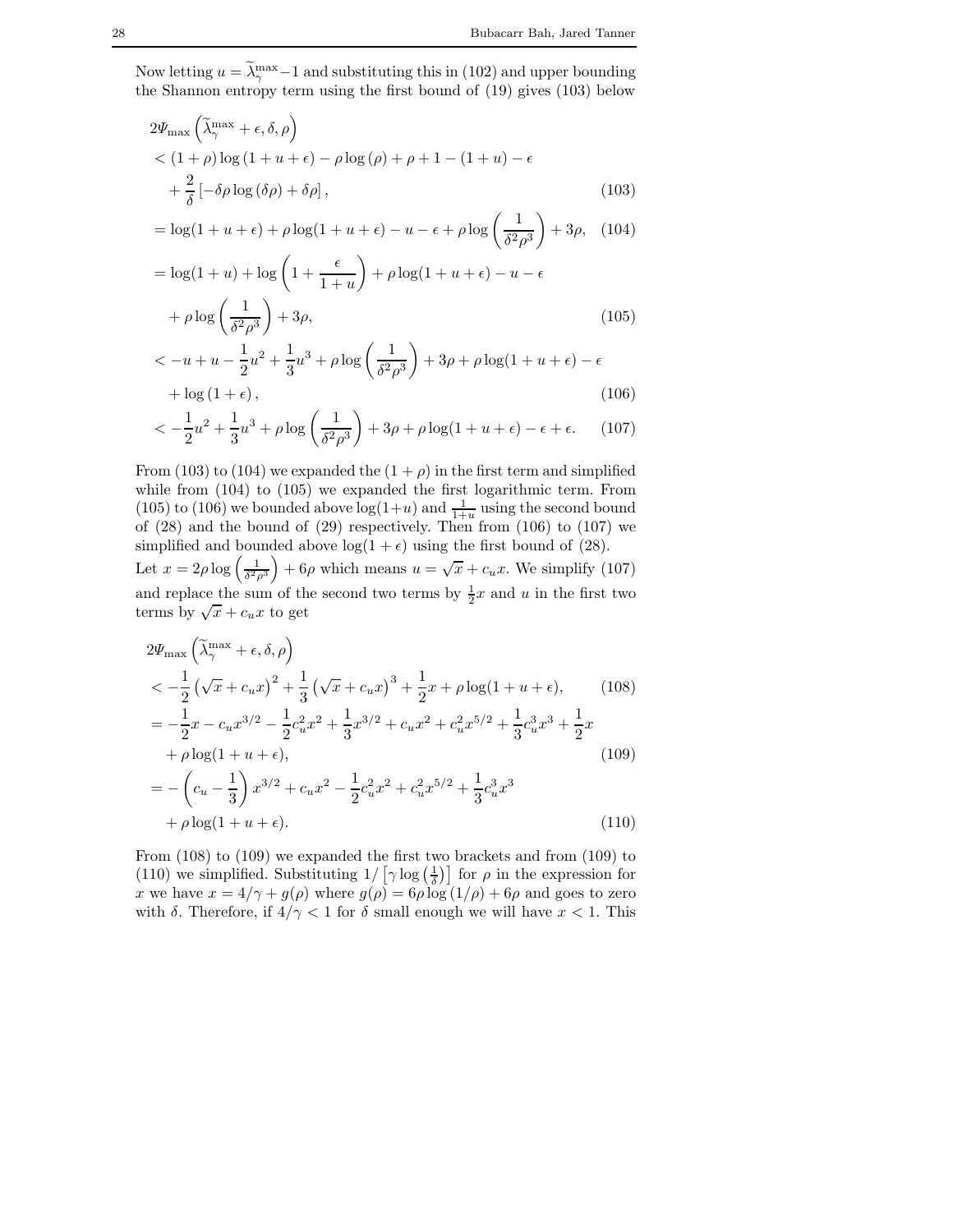means for  $\gamma > 4$  we can define  $\delta_1$  such that for  $\delta < \delta_1$ ,  $x < 1$  and we can upper bound  $x^{5/2}$  and  $x^3$  by  $x^2$  since  $x^2 > x^{2+j}$  for  $j > 0$  when  $x < 1$ . Using this fact we can bound (110) above to get

$$
2\Psi_{\max} \left( \tilde{\lambda}_{\gamma}^{\max} + \epsilon, \delta, \rho \right)
$$
  

$$
< -\left( c_u - \frac{1}{3} \right) x^{3/2} + c_u x^2 - \frac{1}{2} c_u^2 x^2 + c_u^2 x^2 + \frac{1}{3} c_u^3 x^2
$$
  

$$
+ \rho \log(1 + u + \epsilon),
$$
  

$$
= -\frac{1}{2} \left( c_u - \frac{1}{3} \right) x^{3/2} - \frac{1}{2} \left( c_u - \frac{1}{3} \right) x^{3/2} + c_u x^2 + \frac{1}{2} c_u^2 x^2 + \frac{1}{3} c_u^3 x^2
$$
  

$$
+ \rho \log(1 + u + \epsilon).
$$
 (112)

From (111) to (112) we simplified and split the first term into half. The last term goes to zero with  $\delta$  so we can define  $\delta_2$  such that for  $\delta < \delta_2$  we can bound this term above by  $x^2$ . But also  $x^{3/2} = 8/\sqrt{2} + G(\rho)$  where  $G(\rho)$  is the difference between  $\left[4/\gamma + g(\rho)\right]^{3/2}$  and  $\left(4/\gamma\right)^{3/2}$  which also goes to zero with  $\delta$  because this difference is a sum of products with  $g(\rho)$ . This means  $-x^{3/2} < -8/\sqrt{\gamma^3}$  since  $g(\rho)$  is positive. Now let  $f_u(c_u) = c_u + \frac{1}{2}c_u^2 + \frac{1}{3}c_u^3$ , which is positive for all  $c_u > 0$ , using the above therefore we can bound  $(112)$  to get

$$
2\Psi_{\max}\left(\tilde{\lambda}_{\gamma}^{\max} + \epsilon, \delta, \rho\right)
$$
  

$$
< \frac{1}{2}\left(c_u - \frac{1}{3}\right) \cdot \left(-\frac{8}{\sqrt{\gamma^3}}\right) - \frac{1}{2}\left(c_u - \frac{1}{3}\right)x^{3/2} + f_u(c_u)x^2 + x^2, \quad (113)
$$
  

$$
= -\frac{4}{\sqrt{\gamma^3}}\left(c_u - \frac{1}{3}\right) - \frac{1}{2}\left(c_u - \frac{1}{3}\right)x^{3/2} + \left[1 + f_u(c_u)\right]x^2. \quad (114)
$$

From (113) to (114) we simplified. For (114) to be negative all we need is for  $c_u > 1/3$  and the sum of the last two terms to be non positive, that is:

$$
-\frac{1}{2}\left(c_u - \frac{1}{3}\right)x^{3/2} + \left[1 + f_u(c_u)\right]x^2 \le 0 \quad \Rightarrow \quad x \le \left\{\frac{3c_u - 1}{6\left[1 + f_u(c_u)\right]}\right\}^2.
$$
\n(115)

Let's define  $\delta_3$  such that for  $\delta < \delta_3$  (115) holds; since x is a decreasing function of  $\delta^{-1}$  for fixed  $\gamma$  there exist a unique  $\delta_3$ . We set  $\delta_0 = \min(\delta_1, \delta_2, \delta_3)$ and conclude that if  $c_u > 1/3$ , for fixed  $\gamma > \gamma_0 = 4$  and  $\epsilon > 0$  when  $\delta < \delta_0$ as  $\delta \to 0$  (114) will remain negative and  $2\Psi_{\text{max}}\left(\tilde{\lambda}_{\gamma}^{\text{max}} + \epsilon, \delta, \rho\right) < 0$ . Having established a negative bound from above and the  $\delta_0$  for which it is valid, it remains to show that  $n \cdot 2\Psi_{\max}(\widetilde{\lambda}_{\gamma}^{\max} + \epsilon, \delta, \rho) \rightarrow -\infty$  as  $(k, n, N) \rightarrow \infty$ , which verifies an exponential decay to zero of the bound  $(17)$  with n. This follows from the first term of the right hand side of  $(114)$ ,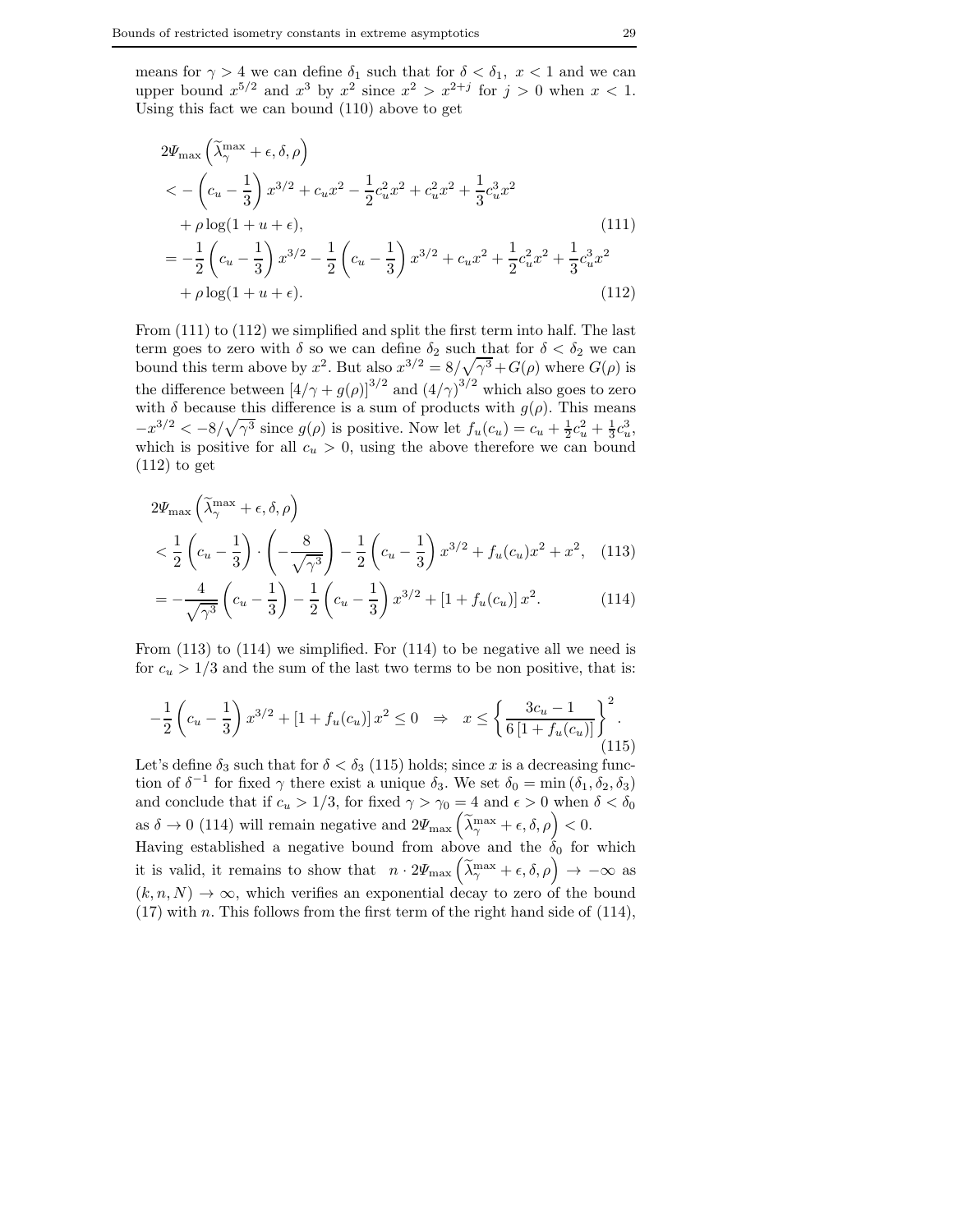giving a concluding bound  $-n \cdot \frac{4}{\sqrt{2}}$  $\frac{4}{\gamma^3}$   $(c_u - \frac{1}{3})$ . For fixed  $\gamma > \gamma_0$  and  $\delta < \delta_0$ therefore

$$
Prob\left(U(k, n, N; \mathbf{A}) > \widetilde{\mathcal{U}}^{\gamma}(\delta, \rho) + \epsilon\right)
$$
  

$$
\leq poly\left(n, \widetilde{\lambda}_{\gamma}^{\max} + \epsilon\right) \cdot exp\left[-\frac{4n}{\sqrt{\gamma^{3}}} \left(c_{u} - \frac{1}{3}\right)\right].
$$

The right hand side of which goes to zero as  $n \to \infty$ .

Part 2:

$$
2\Psi_{\max}\left(\tilde{\lambda}_{\gamma}^{\max} - \epsilon, \delta, \rho\right) = (1 + \rho)\log\left(\tilde{\lambda}_{\gamma}^{\max} - \epsilon\right) - \rho\log\left(\rho\right) + \rho + 1 - \tilde{\lambda}_{\gamma}^{\max} + \epsilon + \frac{2}{\delta}H\left(\delta\rho\right), \quad (116)
$$

by substituting  $\lambda_{\gamma}^{\max} - \epsilon$  for  $\lambda$  in the definition of  $\Psi_{\max} (\lambda, \delta, \rho)$  in (13). Now letting  $u = \lambda_{\gamma}^{\max} - 1$  and substituting this in (116) and lower bounding the Shannon entropy term using the second bound of (19) gives (117) below

$$
2\Psi_{\max}\left(\tilde{\lambda}_{\gamma}^{\max} - \epsilon, \delta, \rho\right)
$$
  
>  $(1 + \rho)\log(1 + u - \epsilon) - \rho\log(\rho) + \rho + 1 - (1 + u) + \epsilon$   
+  $\frac{2}{\delta}\left[-\delta\rho\log(\delta\rho) + \delta\rho - \delta^2\rho^2\right],$  (117)

$$
= \log(1 + u - \epsilon) + \rho \log(1 + u - \epsilon) - u + \epsilon + \rho \log\left(\frac{1}{\delta^2 \rho^3}\right) + 3\rho
$$

$$
-2\delta \rho^2,
$$
(118)

$$
= \log(1+u) + \log\left(1 - \frac{\epsilon}{1+u}\right) + \rho\log(1+u-\epsilon) - u + \epsilon
$$

$$
+ \rho\log\left(\frac{1}{\delta^2\rho^3}\right) + 3\rho - 2\delta\rho^2,\tag{119}
$$

$$
> -u + u - \frac{1}{2}u^2 + \frac{1}{5}u^3 + \rho \log\left(\frac{1}{\delta^2 \rho^3}\right) + 3\rho + \epsilon + \log(1 - \epsilon)
$$
  
+ 
$$
\rho \log(1 + u - \epsilon) - 2\delta \rho^2,
$$
  
= 
$$
-\frac{1}{2}u^2 + \frac{1}{5}u^3 + \rho \log\left(\frac{1}{\delta^2 \rho^3}\right) + 3\rho + \epsilon + \log(1 - \epsilon) + \rho \log(1 + u - \epsilon)
$$
  
- 
$$
2\delta \rho^2.
$$
 (121)

From (117) to (118) we expanded the  $(1 + \rho)$  in the first term and simplified while from (118) to (119) we expanded the first logarithmic term. From (119) to (120) we bounded above  $\frac{1}{1+u}$  using the bound of (29) and bounded below  $log(1 + u)$  using the following bound.

$$
\log(1+x) \ge x - \frac{1}{2}x^2 + \frac{1}{5}x^3 \quad \forall x \in [0, 0.92].
$$
 (122)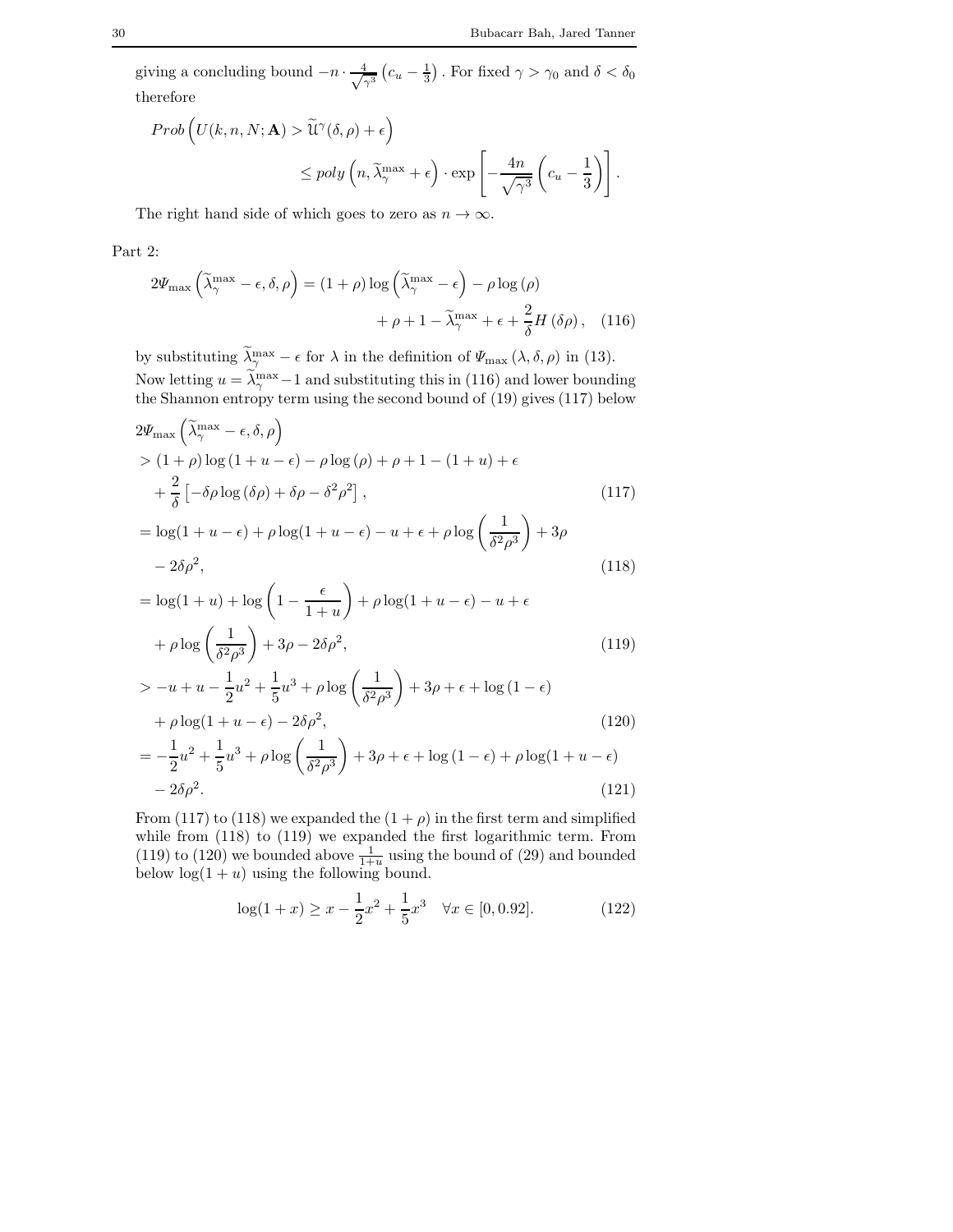From (120) to (121) we simplified. Let  $x = 2\rho \log \left( \frac{1}{\delta^2 \rho^3} \right)$  $+ 6\rho$  which means  $u = \sqrt{x} + c_u x$ . We simplify (121) and replace the second two terms by  $\frac{1}{2}x$ and u in the first two terms by  $\sqrt{x} + c_u x$  to get

$$
2\Psi_{\max} \left( \tilde{\lambda}_{\gamma}^{\max} - \epsilon, \delta, \rho \right)
$$
  
\n
$$
> -\frac{1}{2} \left( \sqrt{x} + c_u x \right)^2 + \frac{1}{5} \left( \sqrt{x} + c_u x \right)^3 + \frac{1}{2} x + \epsilon + \log (1 - \epsilon)
$$
  
\n
$$
+ \rho \log (1 + u - \epsilon) - 2 \delta \rho^2,
$$
  
\n
$$
= -\frac{1}{2} x - c_u x^{3/2} - \frac{1}{2} c_u^2 x^2 + \frac{1}{5} x^{3/2} + \frac{3}{5} c_u x^2 + \frac{3}{5} c_u^2 x^{5/2} + \frac{1}{5} c_u^3 x^3 + \frac{1}{2} x
$$
  
\n
$$
+ \epsilon + \log (1 - \epsilon) + \rho \log (1 + u - \epsilon) - 2 \delta \rho^2,
$$
  
\n
$$
= \left( \frac{1}{5} - c_u \right) x^{3/2} + c_u \left( 1 - \frac{1}{2} c_u \right) x^2 + \frac{3}{5} c_u^2 x^{5/2} + \frac{1}{5} c_u^3 x^3 + \rho \log (1 + u - \epsilon)
$$
  
\n
$$
+ \epsilon + \log (1 - \epsilon) - 2 \delta \rho^2.
$$
  
\n(125)

From (123) to (124) we expanded the first two brackets and from (124) to (125) we simplified. The dominant terms that does not go to zero as  $\delta \to 0$ are the terms with x and their sum is positive for  $c_u \leq 1/5$ . Hence for fixed  $\gamma$  there does not exist a  $\delta_0$  such that  $2\Psi_{\text{max}}\left(\widetilde{\lambda}_{\gamma}^{\text{max}} - \epsilon, \delta, \rho\right) \leq 0$ . Thus

$$
Prob \left( U(k, n, N; \mathbf{A}) > \widetilde{\mathbf{U}}^{\gamma}(\delta, \rho) - \epsilon \right) \leq poly \left( n, \widetilde{\lambda}_{\gamma}^{\max} - \epsilon \right) \cdot \exp \left[ 2n \Psi_{\max} \left( \widetilde{\lambda}_{\gamma}^{\max} - \epsilon, \delta, \rho \right) \right],
$$

and as  $n \to \infty$  the right hand side of this does not go to zero.

Now **Part 1** and **Part 2** put together shows that  $\widetilde{\mathcal{U}}^{\gamma}(\delta,\rho)$  is also a tight upper bound of  $U(k, n, N; A)$  with overwhelming probability as the problem size grows in the regime prescribed for  $\widetilde{\mathcal{U}}^{\gamma}(\delta,\rho)$  in Theorem 4.

# 3.3.2 The lower bound,  $\widetilde{\mathcal{L}}^{\gamma}(\delta, \rho_{\gamma}(\delta))$

*Proof* Lets also define

$$
\widetilde{\lambda}_{\gamma}^{\min}(\delta, \rho) := 1 - \sqrt{2\rho \log \left(\frac{1}{\delta^2 \rho^3}\right) + 6\rho} + c_l \left[2\rho \log \left(\frac{1}{\delta^2 \rho^3}\right) + 6\rho\right].
$$

This implies that  $\widetilde{\mathcal{L}}^{\gamma}(\delta,\rho) = 1 - \widetilde{\lambda}_{\gamma}^{\min}(\delta,\rho)$  following from (8). Bounding  $\widetilde{\mathcal{L}}^{\gamma}(\delta,\rho)$  above by  $\widetilde{\mathcal{L}}^{\gamma}(\delta,\rho)+\epsilon$  is equivalent to bounding  $\widetilde{\lambda}_{\gamma}^{\min}$  below by  $\widetilde{\lambda}_{\gamma}^{\min}-\epsilon$ . We first establish that for a slightly looser bound, with  $c_l > 1/3$ , the exponent  $\Psi_{\min}(\tilde{\lambda}_{\gamma}^{\min} - \epsilon, \delta, \rho)$  is negative and then verify that when multiplied by n it diverges to  $-\infty$  as n increases. We also show that for a slightly tighter bound, with  $c_l < 1/3$ , the exponent  $\Psi_{\min}(\tilde{\lambda}_{\gamma}^{\min} + \epsilon, \delta, \rho)$  is bounded from below by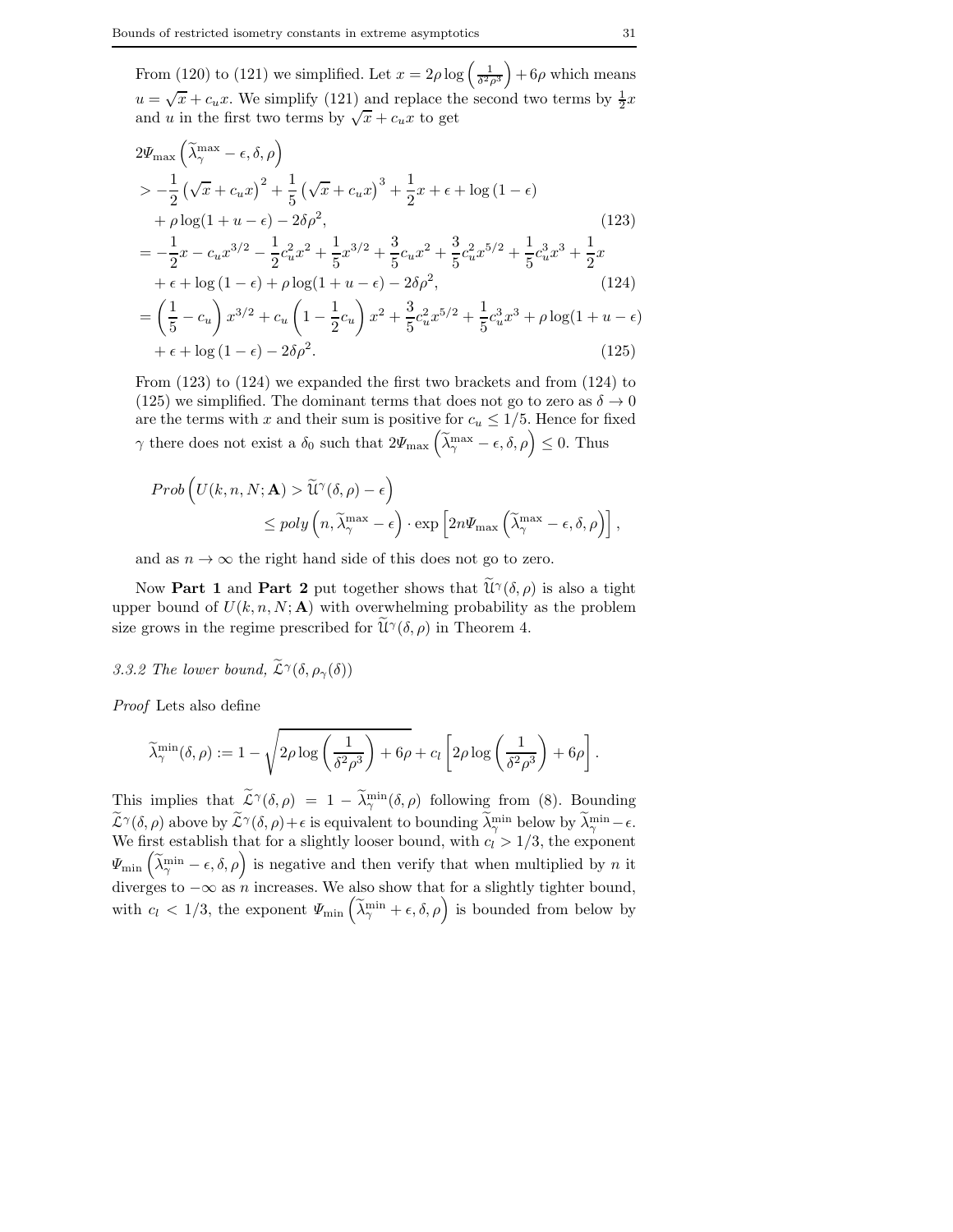zero, and hence the bound  $\tilde{\mathcal{L}}^{\gamma}(\delta,\rho)$  cannot be improved using the inequality (18) from [5]. We show, in two parts that for  $\gamma > \gamma_0$  fixed:

1. 
$$
\exists \delta_0, \epsilon > 0
$$
 and  $c_1 < 1/3$  such that for  $\delta < \delta_0$ ,  $\Psi_{\min} \left( \widetilde{\lambda}_{\gamma}^{\min} - \epsilon, \delta, \rho \right) \le 0$ ;  
2.  $\nexists \delta_0, \epsilon > 0$  and  $c_1 \ge 1/2$  such that for  $\delta < \delta_0$ ,  $\Psi_{\min} \left( \widetilde{\lambda}_{\gamma}^{\min} + \epsilon, \delta, \rho \right) \le 0$ ,

which are proven separately in the two parts as follows.

Part 1:

$$
2\Psi_{\min}\left(\tilde{\lambda}_{\gamma}^{\min} - \epsilon, \delta, \rho\right) = 2H(\rho) + (1 - \rho)\log\left(\tilde{\lambda}_{\gamma}^{\min} - \epsilon\right) + \rho\log(\rho) - \rho + 1 - \left(\tilde{\lambda}_{\gamma}^{\min} - \epsilon\right) + \frac{2}{\delta}H(\delta\rho), \quad (126)
$$

by substituting  $\lambda_{\gamma}^{\min} - \epsilon$  for  $\lambda$  in (12). Let  $l := 1 - \lambda_{\gamma}^{\min}$  and bound the Shannon entropy functions from above using the first bound in (19) which gives

$$
2\Psi_{\min}\left(\tilde{\lambda}_{\gamma}^{\min} - \epsilon, \delta, \rho\right) < -2\rho \log\left(\rho\right) + 2\rho + (1 - \rho) \log\left[(1 - l) - \epsilon\right] + \rho \log\rho - \rho + 1 - (1 - l) < +\epsilon - 2\rho \log\left(\delta\rho\right) + \frac{2}{\delta}(\delta\rho),
$$
(127)

$$
= (1 - \rho) \log (1 - l - \epsilon) + \rho \log \left(\frac{1}{\delta^2 \rho^3}\right) + 3\rho + l + \epsilon,
$$
\n(128)

$$
= l + \log(1 - l) + \epsilon + \log\left(1 - \frac{\epsilon}{1 - l}\right) - \rho \log\left(1 - l - \epsilon\right)
$$

$$
+ \rho \log\left(\frac{1}{\delta^2 \rho^3}\right) + 3\rho,
$$
(129)

$$
\langle l + -l - \frac{1}{2}l^2 - \frac{1}{3}l^3 + \rho \log\left(\frac{1}{\delta^2 \rho^3}\right) + 3\rho - \rho \log(1 - l - \epsilon) + \log(1 - \epsilon) + \epsilon,
$$
\n(130)

$$
\langle -\frac{1}{2}l^2 - \frac{1}{3}l^3 + \rho \log\left(\frac{1}{\delta^2 \rho^3}\right) + 3\rho - \rho \log\left(1 - l - \epsilon\right) - \epsilon + \epsilon. \tag{131}
$$

We simplified from (127) to (128) and from (128) to (129) we expanded the first logarithmic term. From (129) to (130) we bounded  $\frac{1}{1-l}$  below and  $log(1 - l)$  above using (52) and the third bound of (51) respectively. From (130) to (131) we simplified and bounded above  $log(1 - \epsilon)$  using the first bound of (51).

Let  $x = 2\rho \log \left( \frac{1}{\delta^2 \rho^3} \right)$  $+ 6\rho$  which means  $l = \sqrt{x} - c_l x$ . We simplify (131) and replace the second two terms by  $\frac{1}{2}x$  and l in the first two terms by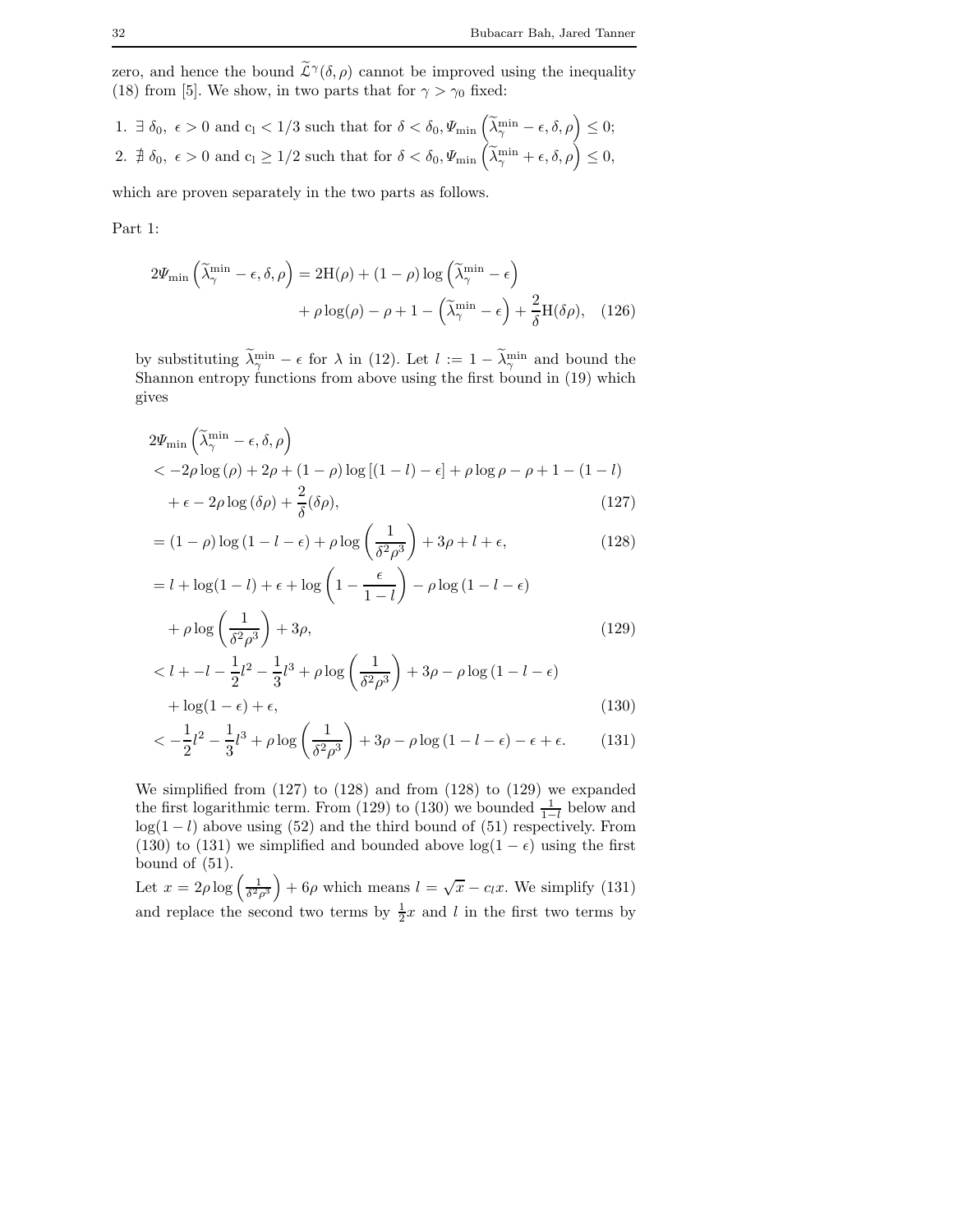$\sqrt{x} - c_l x$  to get

$$
2\Psi_{\min} \left( \tilde{\lambda}_{\gamma}^{\min} - \epsilon, \delta, \rho \right)
$$
  

$$
< -\frac{1}{2} \left( \sqrt{x} - c_l x \right)^2 - \frac{1}{3} \left( \sqrt{x} - c_l x \right)^3 + \frac{1}{2} x - \rho \log \left( 1 - l - \epsilon \right) \qquad (132)
$$
  

$$
= -\frac{1}{2} x + c_l x^{3/2} - \frac{1}{2} c_l^2 x^2 - \frac{1}{3} x^{3/2} + c_l x^2 - c_l^2 x^{5/2} + \frac{1}{3} c_l^3 x^3 + \frac{1}{2} x
$$
  

$$
- \rho \log \left( 1 - l - \epsilon \right), \qquad (133)
$$
  

$$
= -\left( \frac{1}{3} - c_l \right) x^{3/2} + c_l x^2 - \frac{1}{2} c_l^2 x^2 - c_l^2 x^{5/2} + \frac{1}{3} c_l^3 x^3
$$

$$
-\rho \log \left(1 - l - \epsilon\right). \tag{134}
$$

From (132) to (133) we expanded the first two brackets and from (133) to (134) we simplified. Substituting  $1/[\gamma \log(1/\delta)]$  for  $\rho$  in the expression for x we have  $x = 4/\gamma + g(\rho)$  where  $g(\rho) = 6\rho \log(1/\rho) + 6\rho$  and goes to zero with  $\delta$ . We make the same argument as in **Part 1** of the proof for  $\widetilde{\mathfrak{U}}^{\gamma}(\delta,\rho_{\gamma}(\delta))$  in Section 3.3.2, that is for  $\gamma > 4$  we can define  $\delta_1$  such that for  $\delta < \delta_1$ ,  $x < 1$  and we can upper bound  $x^3$  by  $x^2$  since  $x^2 > x^{2+j}$  for  $j > 0$  when  $x < 1$ . The last term in (134) goes to zero with  $\delta$ , so we can define  $\delta_2$  such that for  $\delta < \delta_2$  we can bound this term above by  $x^2$  which is a constant. We split the first term of (134) into half and drop the two  $c_l^2$  terms because they are negative. Let  $f_l(c_l) = c_l + \frac{1}{3}c_l^3$ , which is positive for all  $c_l > 0$ , using the above we upper bound (134) as follows.

$$
2\Psi_{\min}\left(\tilde{\lambda}_{\gamma}^{\min} - \epsilon, \delta, \rho\right) < -\frac{1}{2}\left(\frac{1}{3} - c_l\right)x^{3/2} - \frac{1}{2}\left(\frac{1}{3} - c_l\right)x^{3/2} + f_l(c_l)x^2 + x^2,
$$
 (135)

$$
\langle -\frac{4}{\sqrt{\gamma^3}} \left( \frac{1}{3} - c_l \right) - \frac{1}{2} \left( \frac{1}{3} - c_l \right) x^{3/2} + \left[ 1 + f_l(c_l) \right] x^2. \tag{136}
$$

From (135) to (136) we use the fact that  $-x^{3/2} < -8/\sqrt{\gamma^3}$  as shown in Section 3.3.2. For (136) to be negative all we need is for  $c_l < 1/3$  and the sum of the last two terms to be non positive, that is:

$$
-\frac{1}{2}\left(\frac{1}{3}-c_l\right)x^{3/2} + \left[1+f_l(c_l)\right]x^2 \le 0 \quad \Rightarrow \quad x \le \left\{\frac{1-3c_l}{6\left[1+f_l(c_l)\right]}\right\}^2. \tag{137}
$$

Let's define  $\delta_3$  such that for  $\delta < \delta_3$  (137) holds; since x is a decreasing function of  $\delta^{-1}$  for fixed  $\gamma$  there exist a unique  $\delta_3$ . We set  $\delta_0 = \min(\delta_1, \delta_2, \delta_3)$ and conclude that if  $c_l < 1/3$ , for fixed  $\gamma > \gamma_0 = 4$  and  $\epsilon > 0$  when  $\delta < \delta_0$ as  $\delta \to 0$  (136) will remain negative and  $2\Psi_{\min}(\tilde{\lambda}^{\min}_{\gamma} - \epsilon, \delta, \rho) < 0$ . Having established a negative bound from above and the  $\delta_0$  for which it is valid, it remains to show that  $n \cdot 2\Psi_{\min}(\tilde{\lambda}^{\min}_{\gamma} - \epsilon, \delta, \rho) \rightarrow -\infty$  as  $(k, n, N) \rightarrow \infty$ , which verifies an exponential decay to zero of the bound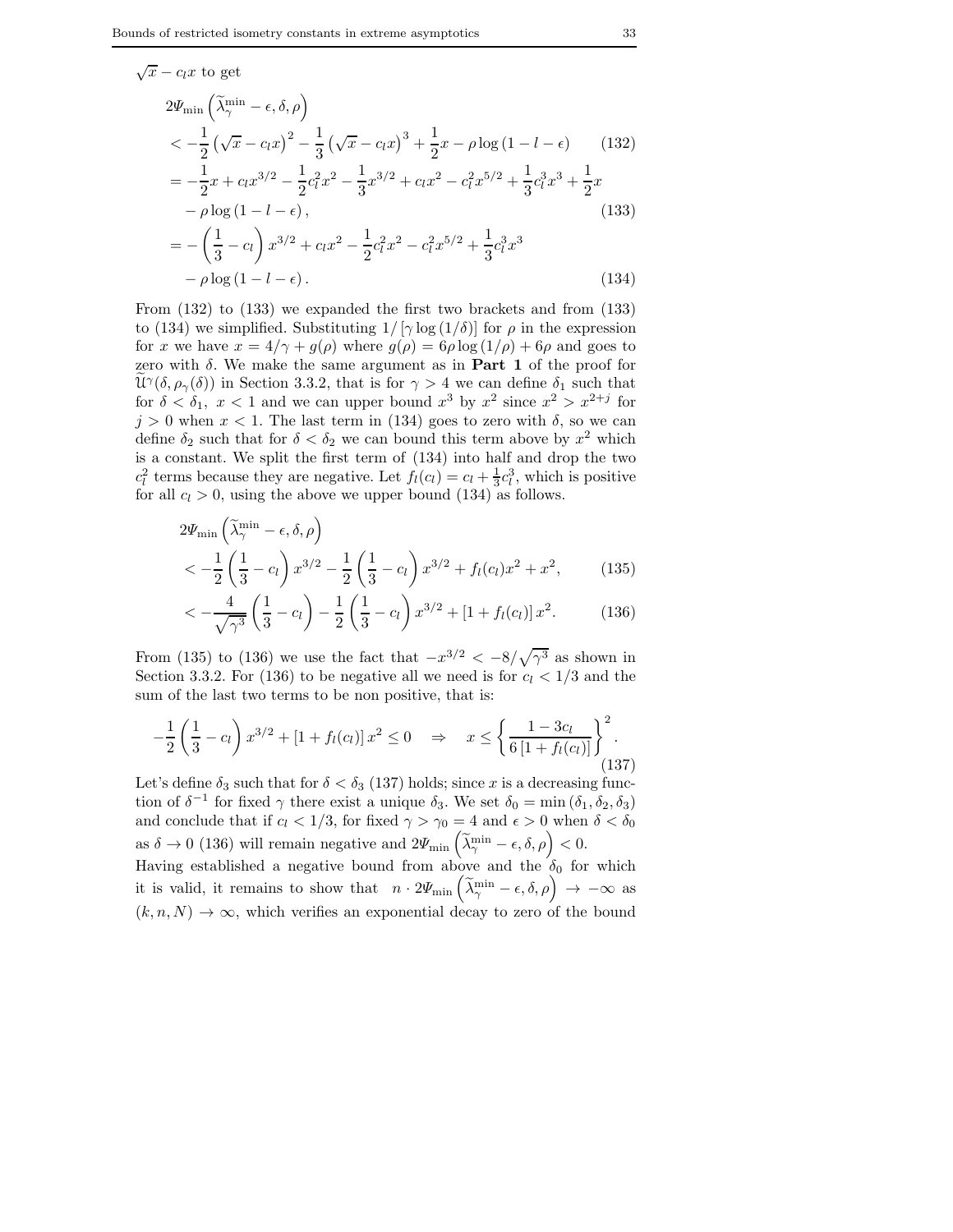.

 $(18)$  with n. This follows from the first term of the right hand side of  $(136)$ giving a concluding bound  $-n \cdot \frac{4}{\sqrt{2}}$  $\frac{4}{\gamma^3}\left(\frac{1}{3}-c_l\right)$ . For  $\gamma > \gamma_0$  and  $\delta < \delta_0$ therefore

$$
Prob\left(L(k, n, N; \mathbf{A}) > \tilde{L}^{\gamma}(\delta, \rho) + \epsilon\right)
$$
  

$$
\leq poly\left(n, \tilde{\lambda}_{\gamma}^{\min} + \epsilon\right) \cdot exp\left[-\frac{4n}{\sqrt{\gamma^{3}}}\left(\frac{1}{3} - c_{l}\right)\right]
$$

The right hand side of which goes to zero as  $n \to \infty$ .

Part 2:

$$
2\Psi_{\min}\left(\tilde{\lambda}_{\gamma}^{\min} + \epsilon, \delta, \rho\right) = 2H(\rho) + (1 - \rho)\log\left(\tilde{\lambda}_{\gamma}^{\min} + \epsilon\right) + \rho\log(\rho) - \rho + 1 - \left(\tilde{\lambda}_{\gamma}^{\min} + \epsilon\right) + \frac{2}{\delta}H(\delta\rho), \quad (138)
$$

by substituting  $\lambda_{\gamma}^{\min} + \epsilon$  for  $\lambda$  in (12). Let  $l := 1 - \lambda_{\gamma}^{\min}$  and bound the Shannon entropy function from below using the second bound in (19) to give

$$
2\Psi_{\min}\left(\tilde{\lambda}_{\gamma}^{\min} + \epsilon, \delta, \rho\right)
$$
  
> 2\left[-\rho \log \rho + \rho - \rho^2\right] + (1 - \rho) \log\left[(1 - l) + \epsilon\right] + \rho \log \rho - \rho  
+ 1 - (1 - l) - \epsilon + \frac{2}{\delta}\left[-\rho \log\left(\delta\rho\right) + \delta\rho - \delta^2\rho^2\right], (139)  
= -2\rho \log \rho + 2\rho - 2\rho^2 + \log\left(1 - l + \epsilon\right) - \rho \log\left(1 - l + \epsilon\right) + \rho \log \rho - \rho

$$
+1-1+l-\epsilon-2\rho\log(\delta\rho)+2\rho-2\delta\rho^2,
$$
\n(140)

$$
= \log (1 - l) + \log \left( 1 + \frac{\epsilon}{1 - l} \right) + l - \epsilon - \rho \log (1 - l + \epsilon) + \rho \log \left( \frac{1}{\delta^2 \rho^3} \right)
$$

$$
+ 3\rho - 2(1 + \delta)\rho^2, \tag{141}
$$

$$
> -l - \frac{1}{2}l^2 - \frac{1}{2}l^3 + l + \rho \log\left(\frac{1}{\delta^2 \rho^3}\right) + 3\rho + \log(1 + \epsilon) - \epsilon
$$

$$
- \rho \log(1 - l + \epsilon) - 2(1 - \delta)\rho^2,
$$
(142)

$$
> -\frac{1}{2}l^2 - \frac{1}{2}l^3 + \rho \log\left(\frac{1}{\delta^2 \rho^3}\right) + 3\rho + \epsilon - \frac{1}{2}\epsilon^2 - \epsilon - \rho \log(1 - l + \epsilon) - 2(1 - \delta)\rho^2.
$$
 (143)

From (139) to (140) we expanded brackets and simplified. From (140) to (141) we expanded log  $(1 - l + \epsilon)$  and simplified. From (141) to (142) we bounded from below  $\frac{1}{1-l}$  using (52) and using the bound of (61) we also bounded from below  $log(1-l)$ . Then from (142) to (143) we simplified and bounded from below  $\log(1 + \epsilon)$  using (42).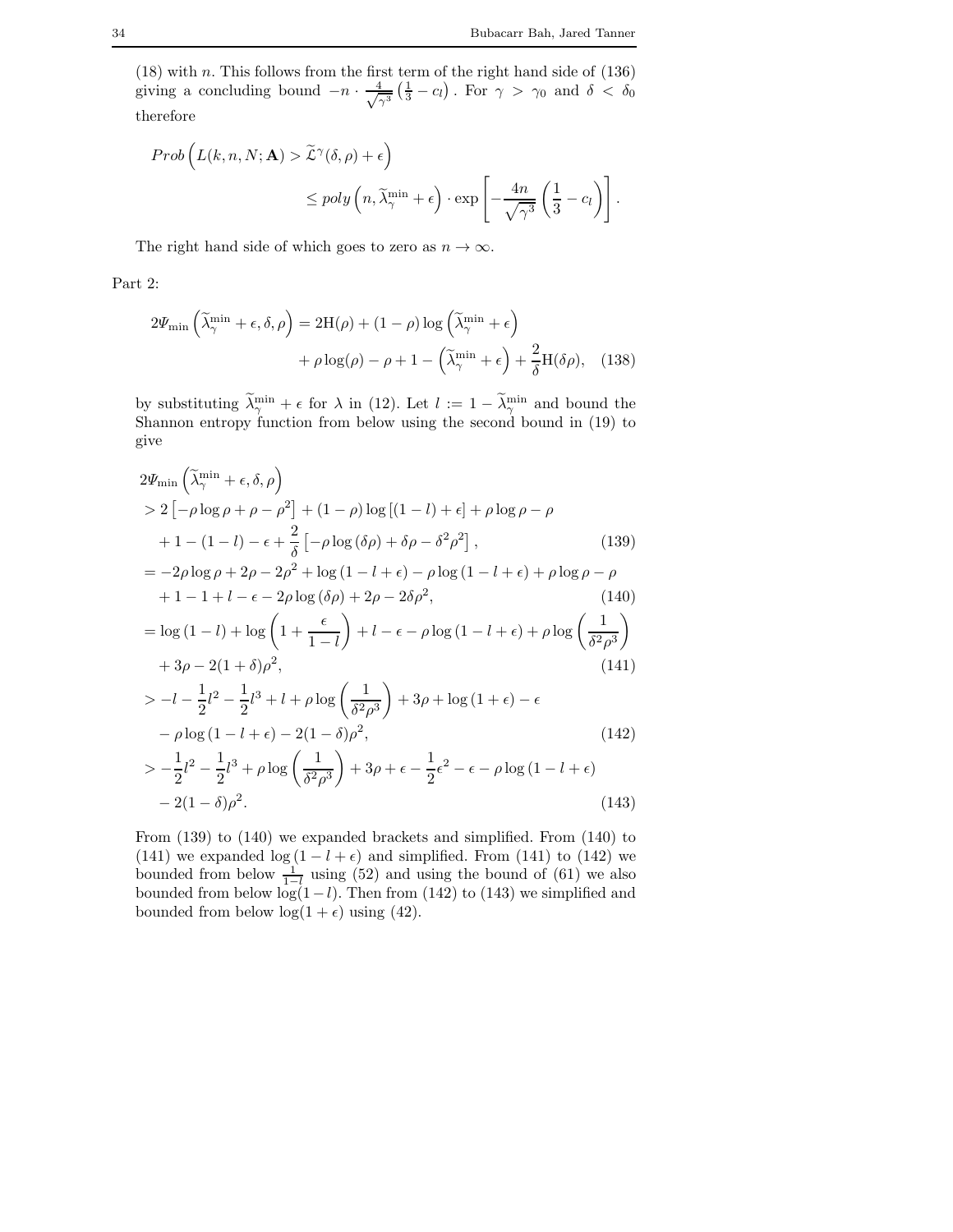Let  $x = 2\rho \log \left( \frac{1}{\delta^2 \rho^3} \right)$  $+ 6\rho$  which means  $l = \sqrt{x} - c_l x$ . We simplify (143) and replace the second two terms by  $\frac{1}{2}x$  and l in the first two terms by  $\sqrt{x} - c_l x$  to get

$$
2\Psi_{\min}\left(\tilde{\lambda}_{\gamma}^{\min} + \epsilon, \delta, \rho\right)
$$
  
>  $-\frac{1}{2}\left(\sqrt{x} - c_l x\right)^2 - \frac{1}{2}\left(\sqrt{x} - c_l x\right)^3 + \frac{1}{2}x - \rho \log\left(1 - l + \epsilon\right)$   
 $- 2(1 - \delta)\rho^2 - \frac{1}{2}\epsilon^2,$  (144)  
 $= -\frac{1}{2}x + c_l x^{3/2} - \frac{1}{2}c_l^2 x^2 - \frac{1}{2}x^{3/2} + \frac{3}{2}c_l x^2 - \frac{3}{2}c_l^2 x^{5/2} + \frac{1}{2}c_l^3 x^3 + \frac{1}{2}x$   
 $- \rho \log\left(1 - l + \epsilon\right) - 2(1 - \delta)\rho^2 - \frac{1}{2}\epsilon^2,$  (145)

$$
- \rho \log (1 - l + \epsilon) - 2(1 - \delta)\rho^2 - \frac{1}{2}\epsilon^2,
$$
\n
$$
= \left(c_l - \frac{1}{2}\right)x^{3/2} + \frac{1}{2}c_l(3 - c_l)x^2 - \frac{3}{2}c_l^2x^{5/2} + \frac{1}{2}c_l^3x^3 - \rho \log (1 - l + \epsilon) - 2(1 - \delta)\rho^2 - \frac{1}{2}\epsilon^2.
$$
\n(146)

From (144) to (145) we expanded the first two brackets and simplified from (145) to (146). The dominant terms that does not go to zero as  $\delta \to 0$  are the terms with x and their sum is positive if  $c_l \geq 1/2$  and  $x < 1$ . We established in the earlier parts of this proof of Theorem 4 that if  $\gamma > 4$  we will have  $x < 1$  as  $\delta \to 0$ . Hence we conclude that for fixed  $\gamma > \gamma_0 = 4$  and  $\epsilon > 0$  there does not exist a  $\delta_0$  such that (146) is negative and  $2\Psi_{\min}\left(\tilde{\lambda}_{\gamma}^{\min}+\epsilon,\delta,\rho\right)\leq 0$  as  $\delta\to 0$ . Thus

$$
Prob\left(L(k, n, N; \mathbf{A}) > \tilde{L}^{\gamma}(\delta, \rho) - \epsilon\right)
$$
  
\$\leq\$  $poly\left(n, \tilde{\lambda}_{\gamma}^{\min} + \epsilon\right) \cdot exp\left[2n\Psi_{\min}\left(\tilde{\lambda}_{\gamma}^{\min} + \epsilon, \delta, \rho\right)\right],$ 

and as  $n \to \infty$  the right hand side of this does not go to zero.

Now **Part 1** and **Part 2** put together shows that  $\tilde{\mathcal{L}}^{\gamma}(\delta,\rho)$  is also a tight bound of  $L(k, n, N; A)$  with overwhelming probability as the sample size grows in the regime prescribed for  $\tilde{\mathcal{L}}^{\gamma}(\delta,\rho)$  in Theorem 4.

#### 3.4 Corollary 1

*Proof* We prove Corollary 1 in two parts, first proving the case for  $\tilde{\mathcal{U}}^{\gamma}(\delta, \rho_{\gamma}(\delta))$ and then that of  $\widetilde{\mathcal{L}}^{\gamma}(\delta,\rho_{\gamma}(\delta)).$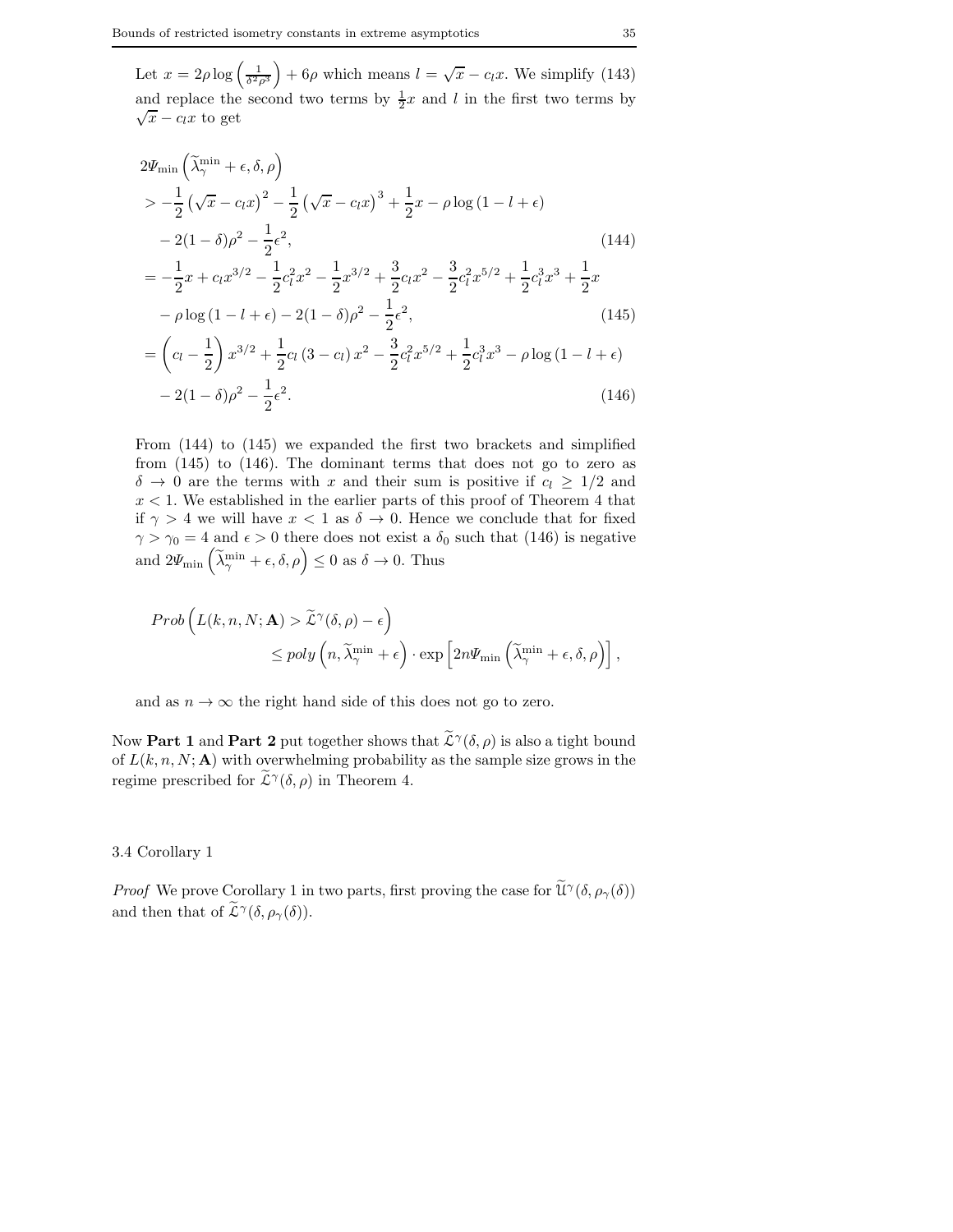Part 1: From (7), for  $\rho = \rho_{\gamma}(\delta) = \frac{1}{\gamma \log(\frac{1}{\delta})}$ , we have

$$
\widetilde{\mathcal{U}}^{\gamma}(\delta, \rho_{\gamma}(\delta)) = \sqrt{2\rho \log \left(\frac{1}{\delta^2 \rho^3}\right) + 6\rho} + c_u \left[2\rho \log \left(\frac{1}{\delta^2 \rho^3}\right) + 6\rho\right], \quad (147)
$$

$$
= \sqrt{2\rho \log \left(\frac{1}{\delta^2 \rho^3}\right) + 6\rho + 2c_u \rho \log \left(\frac{1}{\delta^2 \rho^3}\right) + 6c_u \rho} \qquad (148)
$$

$$
= \sqrt{4\rho \log\left(\frac{1}{\delta}\right) + 6\rho \log\left(\frac{1}{\rho}\right) + 6\rho + 4c_u\rho \log\left(\frac{1}{\delta}\right)}
$$

$$
+ 6c_u\rho \log\left(\frac{1}{\rho}\right) + 6c_u\rho, \tag{149}
$$

$$
= \sqrt{\frac{4}{\gamma} + 6\rho \log\left(\frac{1}{\rho}\right) + 6\rho} + \frac{4c_u}{\gamma} + 6c_u\rho \log\left(\frac{1}{\rho}\right)
$$
  
+ 6c\_u\rho. (150)

From (147) to (148) we expanded the square brackets while from (148) to (149) we separated the terms explicitly involving  $\delta$  from the rest. From (149) to (150) we substituted  $1/[\gamma \log(1/\delta)]$  for  $\rho$  in the terms explicitly involving  $\delta$  and simplified.

Now using the fact that  $\lim_{\delta \to 0} \rho \log(1/\rho) = 0$  and  $\lim_{\delta \to 0} \rho = 0$  we have

$$
\lim_{\delta \to 0} \widetilde{\mathcal{U}}^{\gamma}(\delta, \rho_{\gamma}(\delta)) = \frac{2}{\sqrt{\gamma}} + \frac{4c_u}{\gamma},
$$

hence concluding the proof for  $\widetilde{\mathcal{U}}^{\gamma}(\delta, \rho_{\gamma}(\delta)).$ 

Part 2: From (8), for  $\rho = \rho_{\gamma}(\delta) = \frac{1}{\gamma \log(\frac{1}{\delta})}$ , we have

$$
\widetilde{\mathcal{L}}^{\gamma}(\delta, \rho_{\gamma}(\delta)) = \sqrt{2\rho \log \left(\frac{1}{\delta^{2}\rho^{3}}\right) + 6\rho} - c_{l} \left[2\rho \log \left(\frac{1}{\delta^{2}\rho^{3}}\right) + 6\rho\right], \quad (151)
$$

$$
= \sqrt{2\rho \log \left(\frac{1}{\delta^{2}\rho^{3}}\right) + 6\rho} - 2c_{l}\rho \log \left(\frac{1}{\delta^{2}\rho^{3}}\right) - 6c_{l}\rho, \quad (152)
$$

$$
= \sqrt{4\rho \log \left(\frac{1}{\delta}\right) + 6\rho \log \left(\frac{1}{\rho}\right) + 6\rho} - 4c_{l}\rho \log \left(\frac{1}{\delta}\right)
$$

$$
- 6c_{l}\rho \log \left(\frac{1}{\rho}\right) - 6c_{l}\rho, \quad (153)
$$

$$
= \sqrt{\frac{4}{\gamma} + 6\rho \log \left(\frac{1}{\rho}\right) + 6\rho} - \frac{4c_{l}}{\gamma} - 6c_{l}\rho \log \left(\frac{1}{\rho}\right)
$$

$$
- 6c_{l}\rho. \quad (154)
$$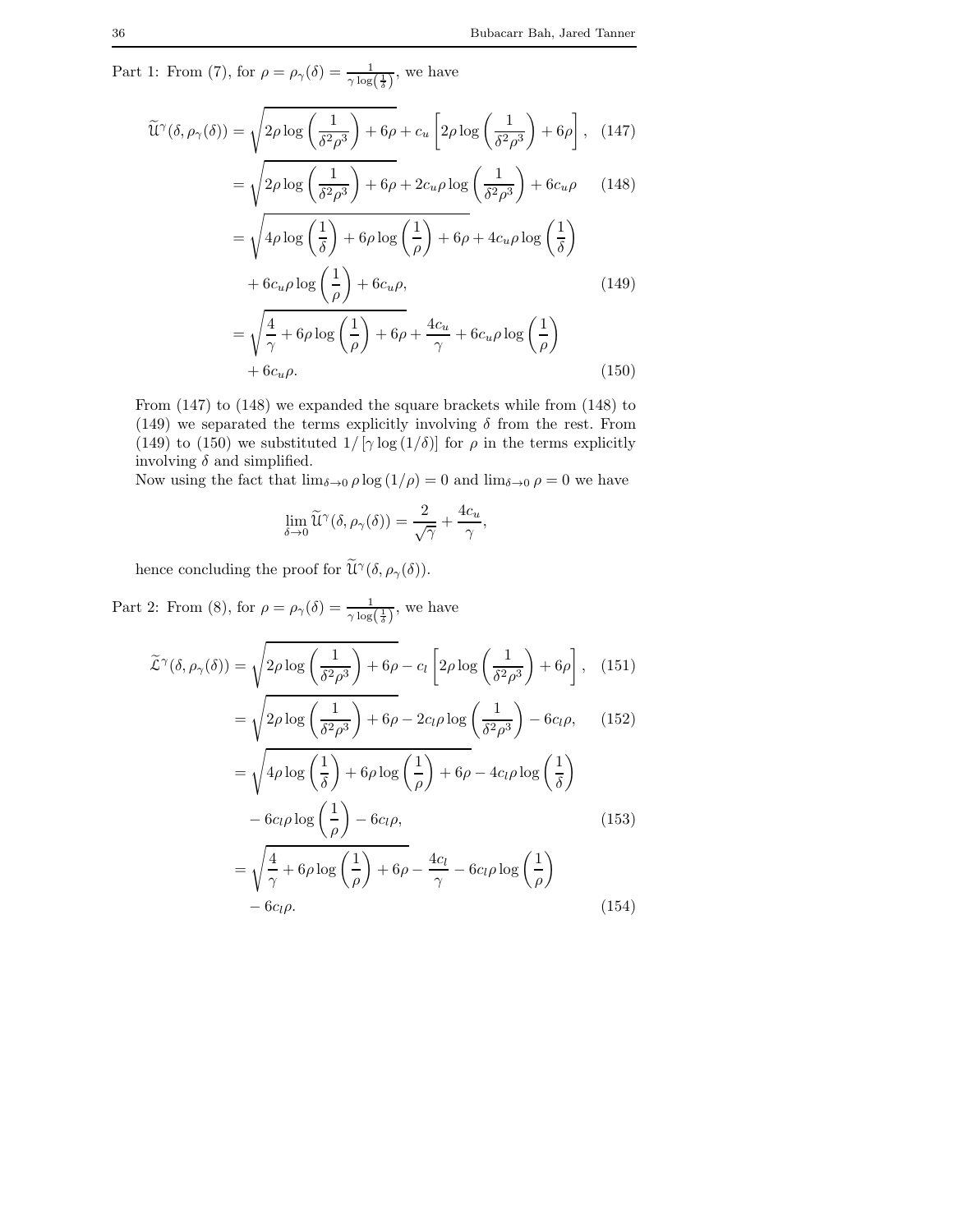From (151) to (152) we expanded the square brackets while from (152) to  $(153)$  we separated the terms explicitly involving  $\delta$  from the rest. Then from (153) to (154) we substituted  $1/[\gamma \log(1/\delta)]$  for  $\rho$  in the terms explicitly involving  $\delta$  and simplified.

Now using the fact that  $\lim_{\delta \to 0} \rho \log(1/\rho) = 0$  and  $\lim_{\delta \to 0} \rho = 0$  we have

$$
\lim_{\delta \to 0} \widetilde{\mathcal{L}}^{\gamma}(\delta, \rho_{\gamma}(\delta)) = \frac{2}{\sqrt{\gamma}} - \frac{4c_l}{\gamma},
$$

hence concluding the proof for  $\widetilde{\mathcal{U}}^{\gamma}(\delta, \rho_{\gamma}(\delta)).$ 

Part 1 and Part 2 combined concludes the proof for Corollary 1.

#### References

- 1. S.D. Babacan, R. Molina, and A.K. Katsaggelos. Bayesian compressive sensing using laplace priors. *Image Processing, IEEE Transactions on*, 19(1):53–63, 2010.
- 2. B. Bah and J. Tanner. Improved bounds on restricted isometry constants for gaussian matrices. *SIAM Journal of Matrix Analysis*, 2010.
- 3. W. Bajwa, J. Haupt, G. Raz, S. Wright, and R. Nowak. Toeplitz-structured compressed sensing matrices. *IEEE Workshop SSP*, 2007.
- 4. R.G. Baraniuk. More is less: Signal processing and the data deluge. *Science*, 331(6018):717, 2011.
- 5. J. D. Blanchard, C. Cartis, and J. Tanner. Compressed sensing: How sharp is the RIP? *SIAM Review*, to appear.
- 6. J. D. Blanchard, C. Cartis, J. Tanner, and A. Thompson. Phase transitions for greedy sparse approximation algorithms. *Applied and Computational Harmonic Analysis*, to appear.
- 7. T. Blumensath and M. E. Davies. Iterative hard thresholding for compressed sensing. *Applied and Computational Harmonic Analysis*, April 2009.
- 8. R. Calderbank, S. Jafarpour, and R. Schapire. Compressed learning: Universal sparse dimensionality reduction and learning in the measurement domain. *Manuscript*, 2009.
- 9. E. J. Cand`es. The restricted isometry property and its implications for compressed sensing. *C. R. Math. Acad. Sci. Paris*, 346(9-10):589–592, 2008.
- 10. E. J. Cand`es and T. Tao. Decoding by linear programming. *IEEE Trans. Inform. Theory*, 51(12):4203–4215, 2005.
- 11. E.J. Cand`es and T. Tao. Near-optimal signal recovery from random projections: universal encoding strategies? *IEEE Transactions on Information Theory*, 52:5406–5425, December 2006.
- 12. V. Cevher. Learning with compressible priors. *NIPS, Vancouver, BC, Canada*, pages 7–12, 2008.
- 13. V. Cevher, M.F. Duarte, C. Hegde, and R.G. Baraniuk. Sparse signal recovery using markov random fields. In *Proc. Workshop on Neural Info. Proc. Sys.(NIPS)*. Citeseer, 2008.
- 14. W. Dai and O. Milenkovic. Subspace pursuit for compressive sensing signal reconstruction. *IEEE Trans. Inform. Theory*, 55(5):2230–2249, 2009.
- 15. A. d'Aspremont and L. El Ghaoui. Testing the nullspace property using semidefinite programming. *Mathematical Programming Series B*, 127(1):123–144, 2011.
- 16. M.A. Davenport, M.B. Wakin, and R.G. Baraniuk. Detection and estimation with compressive measurements. *Dept. of ECE, Rice University, Tech. Rep*, 2006.
- 17. S. Foucart and M.-J. Lai. Sparsest solutions of underdetermined linear systems via  $\ell_q$ -minimization for  $0 < q \leq 1$ . *Appl. Comput. Harmon. Anal.*, 26(3):395–407, 2009.
- 18. Stuart Geman. A limit theorem for the norm of random matrices. *Ann. Probab.*, 8(2):252–261, 1980.